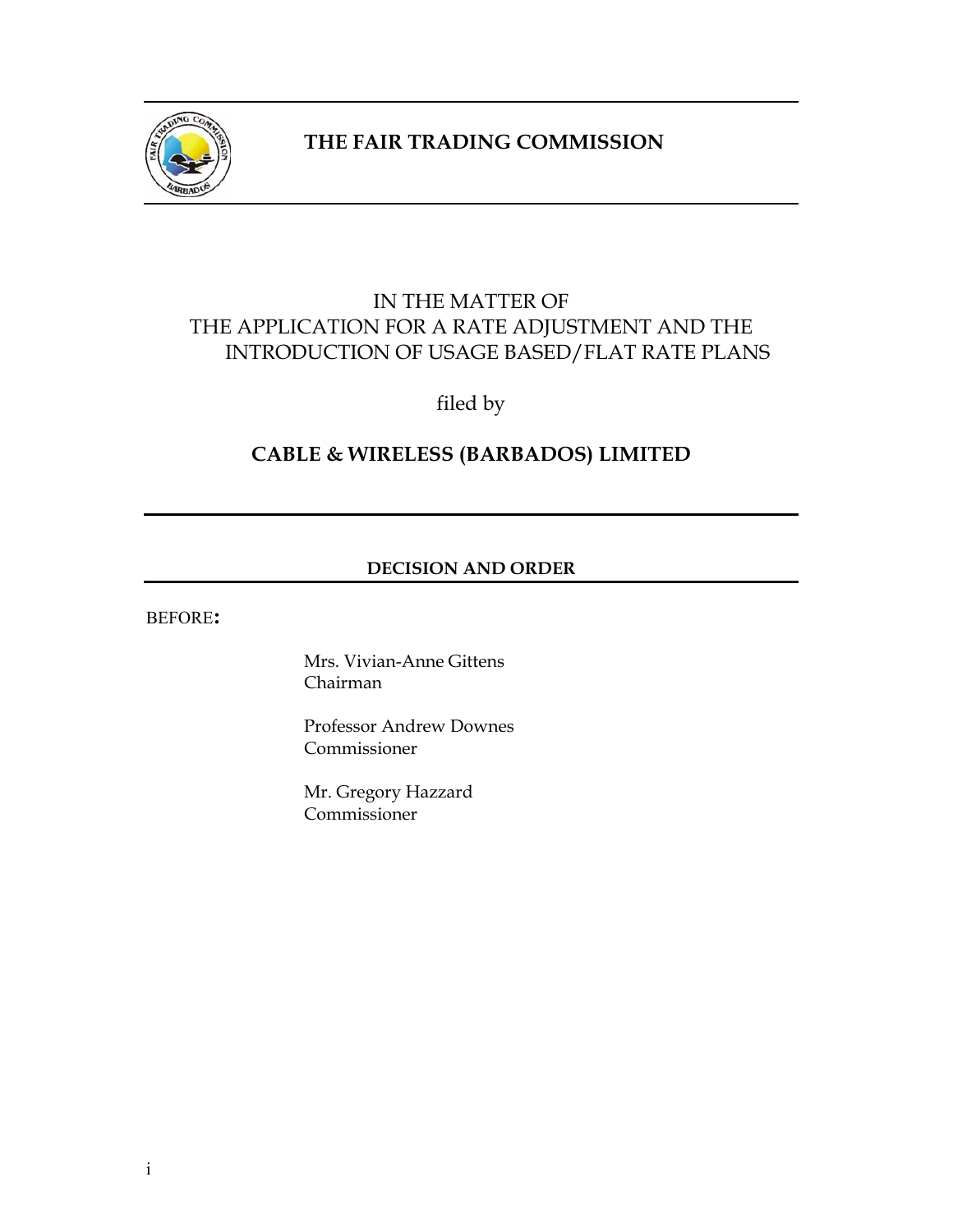### **IN THE MATTER OF**

*the Fair Trading Commission Act CAP. 326B* 

## **AND IN THE MATTER OF**

*the Utilities Regulation Act CAP. 282* 

## **AND IN THE MATTER OF**

*the Utilities Regulation (Procedural) Rules S.I. 2003 No. 104* 

## **BEFORE**:

Mrs. Vivian-Anne Gittens Chairman

Professor Andrew Downes Commissioner

Mr. Gregory Hazzard Commissioner

**DATE: July 20, 2004**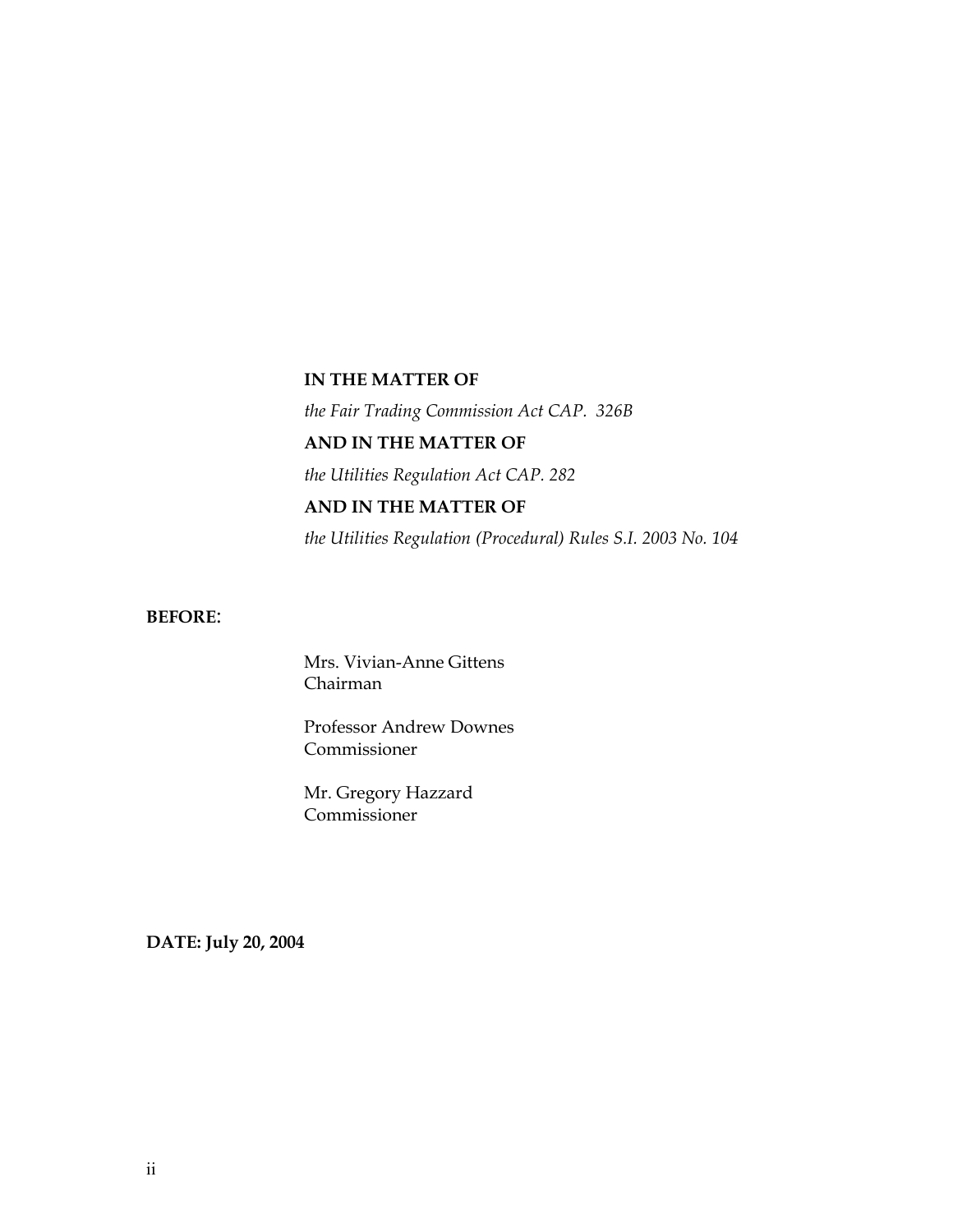### **TABLE OF CONTENTS**

### **PART ONE – EXECUTIVE SUMMARY**

## **PART TWO- BACKGROUND**

## (1) THE APPLICATION

| (i)  |  |
|------|--|
| (ii) |  |

### (2) THE HEARING

## (3) STAUTORY POWERS AND RESPONSIBILITIES

### (4) THE COMPANY

### **PART THREE – REASONS FOR DECISION**

### (5) DETERMININATION OF THE COST OF SERVICE

| (a) |                                                         |  |
|-----|---------------------------------------------------------|--|
|     | Advertising, Marketing, & Promotion Expenses  24<br>(i) |  |
|     |                                                         |  |
|     |                                                         |  |
|     |                                                         |  |
|     |                                                         |  |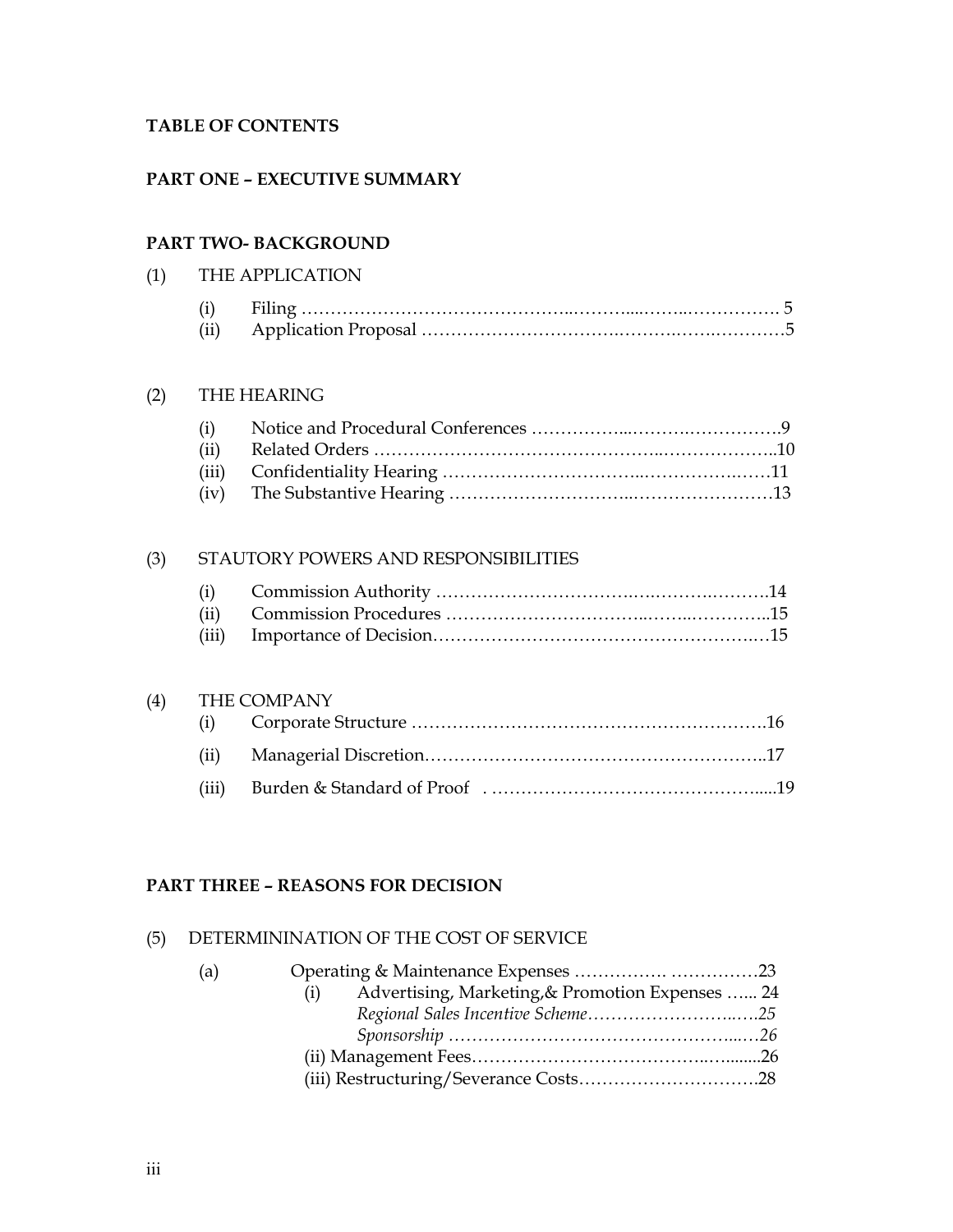## (6) SOURCES OF REVENUE

| (i)  |                                                              |  |
|------|--------------------------------------------------------------|--|
| (ii) |                                                              |  |
|      |                                                              |  |
|      | (iv) Revenue Transfer Arrangement/Rev. Apportionment Order37 |  |

## (7) RATE STRUCTURE & DESIGN

| (b) Other Factors |  |  |  |
|-------------------|--|--|--|
|                   |  |  |  |
|                   |  |  |  |
|                   |  |  |  |
|                   |  |  |  |

## (8) QUALITY OF SERVICE

## **PART FOUR – COMMISSION ORDER**

electronic copy of the decision. Please note that this is provided for guidance purposes only and must be checked against the official version for accuracy.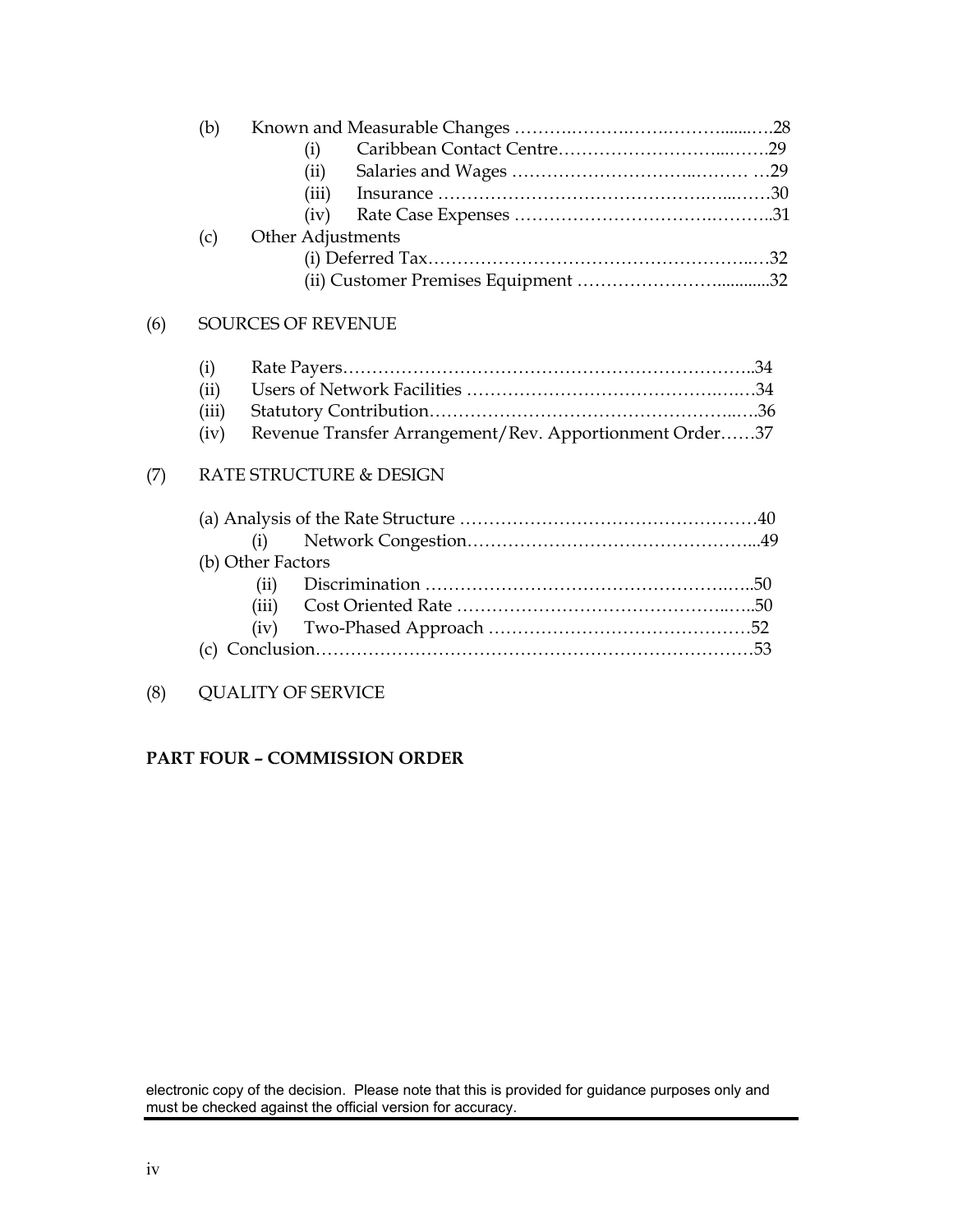## **PART ONE - EXECUTIVE SUMMARY**

The Commission is of the view that consideration of this Application required the Commission to (a) determine the cost of service for the provision of regulated domestic service (b) identify the relevant sources of revenue and (c) analyse the proposed rate structure.

The following summary sets out the decisions made in respect of these and outlines the basis of each decision.

### **Determining the Cost of Service**

The Commission accepts the Applicant's submission of the use of the fiscal year 2001 - 2002 as the test year for determining the cost of service. The Applicant submitted that the operating expenses incurred in the test year were \$102.282M<sup>1</sup> included in this figure and highlighted by the Applicant were management fees, advertising, public relations, marketing expenses, contributions, donations and dues. The Applicant submitted that the cost of providing the domestic service is \$199.640M. The Applicant arrived at this figure by taking the cost of providing the domestic service in the test year and adjusting it for identified 'known and measurable changes'.

The Commission examined the expenses as presented and finds the expenses to have been reasonably incurred in the provision of the domestic service save and except for the items set out below**.**

The Applicant claimed the amount of \$10.492M as advertising, public relations and marketing expenses legitimately incurred in the provision of domestic telephone service. The Commission finds that \$415K of these expenses was directly incurred by Business Units outside of Barbados and therefore was not incurred in providing the domestic service. The Commission deducts \$2,669K for expenses relating to the Regional Incentive Scheme as it finds that these expenses were not incurred in provision of the regulated domestic services.

The Commission finds that the amount claimed for sponsorship should be reduced by \$300K as any benefits from this expenditure would inure to the Applicant as a corporation and its other services. Hence this expenditure should not all be borne by domestic residential and business customers, "the rate payers".

<sup>&</sup>lt;sup>1</sup> M means millions and K means thousands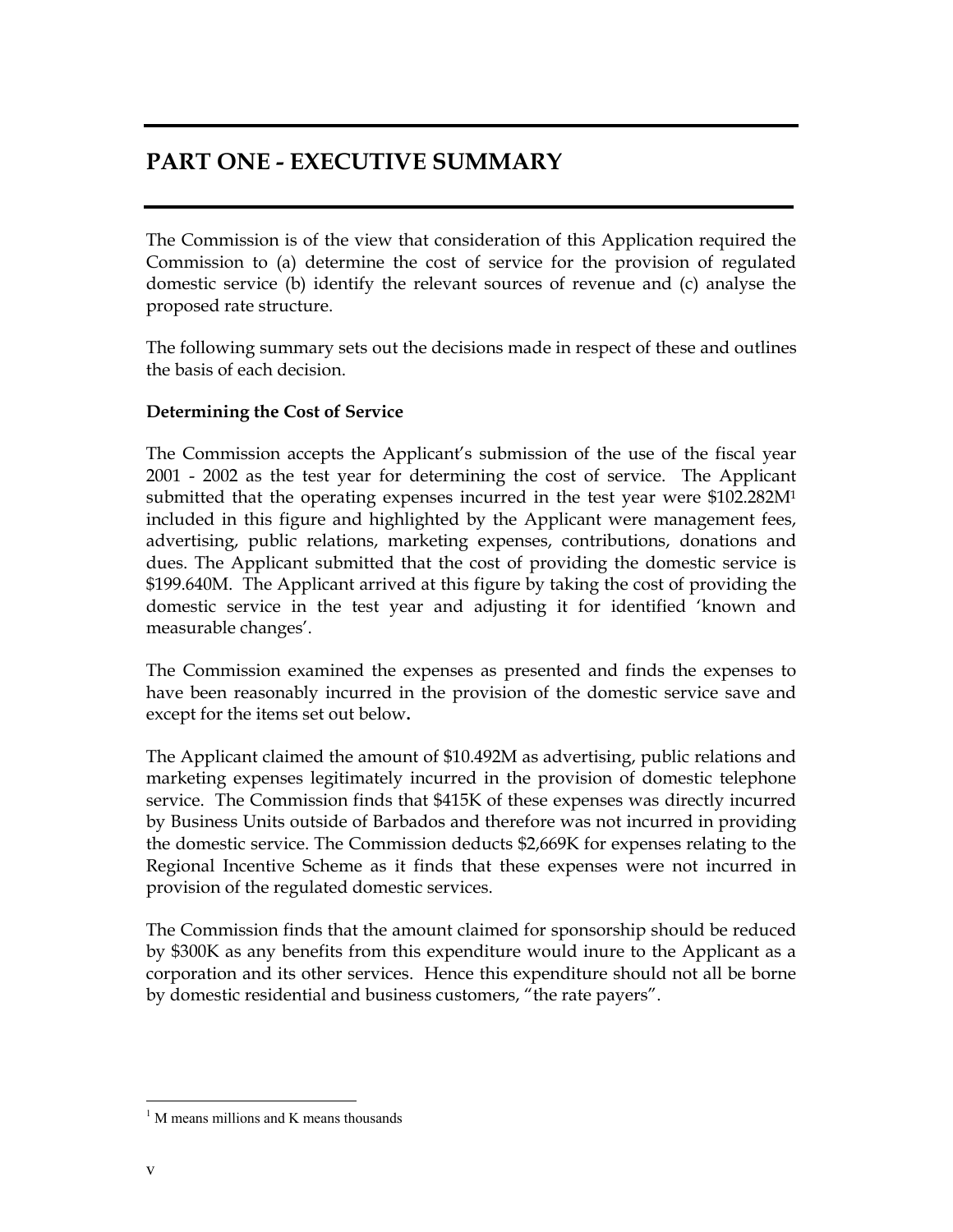Based on the evidence the Commission does not consider that the increase in the management fee from \$500K to \$1.0M was cost based. The Commission finds that the amount claimed for management fees should therefore be reduced to \$500K.

The Commission finds the amount of \$3,769K claimed as restructuring and severance costs to be a non-recurring expense. This cost will be deducted from the operating expenses as these expenditures are not representative of future expenses that the Applicant will incur in providing the domestic service. They are unique and peculiar to the Applicant's amalgamation and restructuring process which it is anticipated will be for a finite period.

The Commission finds that in calculating the depreciation expense the Applicant failed to take into account the effect that deregulation of the Customer Premises Equipment, "CPE" would have on this category of expense and others. The Applicant did not provide information on CPE which the Commission could rely on, as the information submitted to the Commission was incomplete and the Applicant informed the Commission that it should not rely on this information in determining the matter before it. In the absence of full information the Commission is not in a position to make any adjustments to cost of service and rates. In any subsequent separate application vis-a-vis CPE the Commission would have to make a commensurate adjustment to any rates and to the cost of service.

The Commission accepts that there are known and measurable changes to cost of service components as changes will occur subsequent to the test year can be included in the computation of the revenue requirement.

The Commission accepts the Applicant's submission that recorded costs of \$2,336K attributable to other Cable & Wireless companies served by the Caribbean Contact Centre should be deducted from the operating expenses.

The Commission accepts the known and measurable change applicable to the Applicant's future salary costs which represents an increase of \$2.333M from that incurred in the test year.

The amount of insurance expense of \$2,308K is accepted by the Commission as a known and measurable change however the Commission will require the Applicant to report on any variance in this expense on an annual basis to allow the Commission to monitor changes in this expense.

The Commission finds that the Applicant has not submitted adequate documentation to support the expenditure incurred or budgeted for although such was requested by the Commission. The Commission had difficulty in assessing whether the estimated \$4.5M for rate case expenses were prudent and reasonable. The Commission therefore could not assess whether the costs are a legitimate expense to the domestic service. The Applicant requested that the \$4.5M be amortised over 3 years so that \$1.5 M could be recovered each year. The Commission will not allow this amount to be included as a known and measurable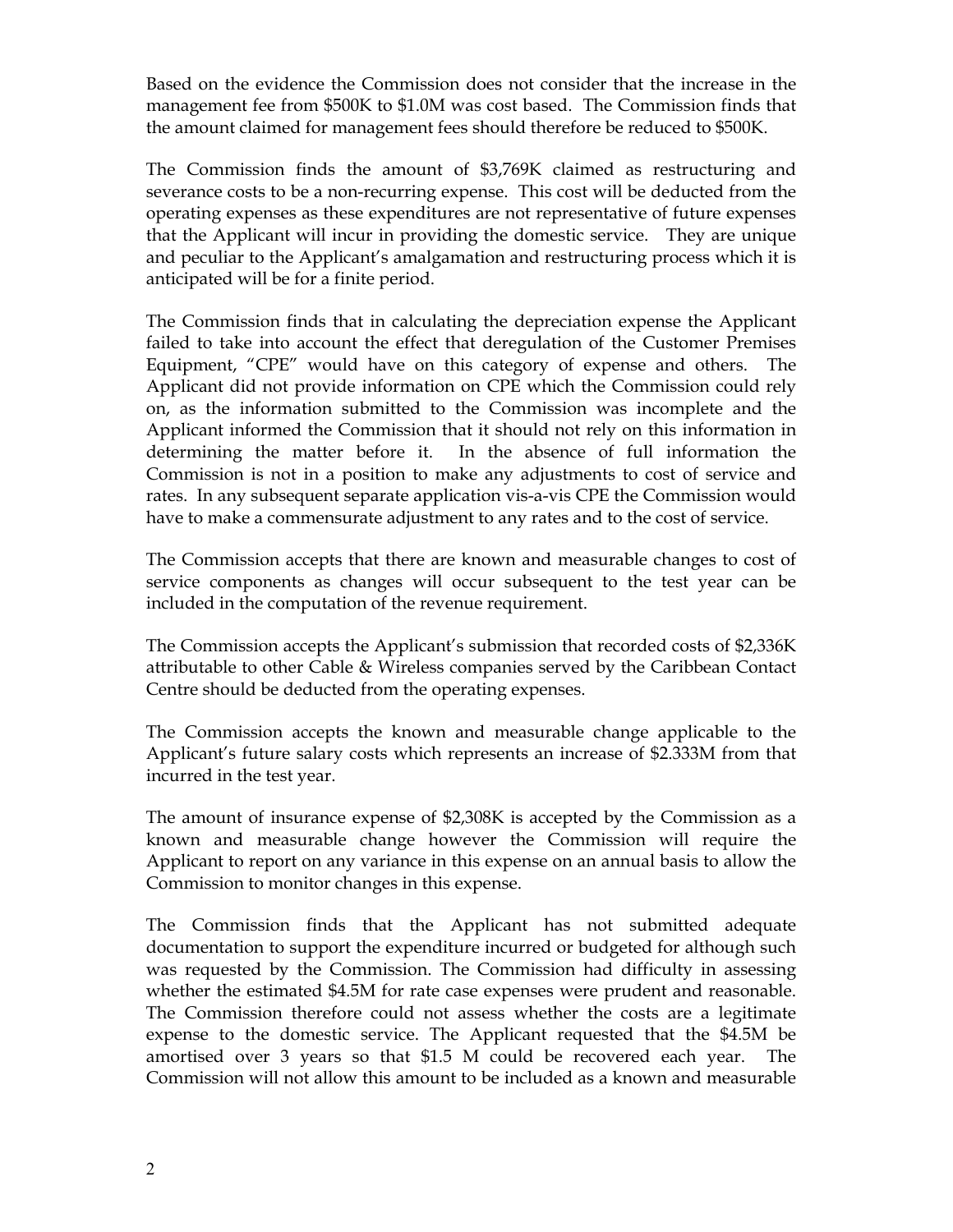change in the Applicant's operating expenses for the test year as there was an absence of adequate supporting information.

The Commission rejects the inclusion of \$12.901M deferred tax as a known and measurable change. The Commission finds that there is an absence of adequate support for items in the deferred tax computation. The Commission further finds that there are unexplained differences between the figures presented during the rate hearing and those that are in the regulatory accounts. The Commission rejects the inclusion of deferred tax as a known and measurable change. The Commission finds that there is an absence of adequate support for its inclusion.

The Commission accepts the other elements of cost of service as submitted by the Company, namely Depreciation Expenses, Taxes, Gross Valuation of Assets, Accumulated Depreciation and Rate of Return.

The Commission therefore finds that the cost of providing the domestic service is \$177.586M.

### **Sources of Revenue**

The Applicant invited the Commission to find that there was a deficit between the revenues earned and the costs incurred in providing the domestic service. The Commission accepts that \$127.6 M was the revenue received by domestic service in the test year.

The Commission finds the full cost of maintenance and expansion of the domestic network have been attributed to and included in the cost of providing the domestic service. The Commission finds that the domestic network is operated and maintained for the use of rate payers as well as mobile, international and internet service providers. The Commission must consider all relevant sources of revenue that should be collected by the domestic network before it can determine the level of rate adjustment needed, if any, to meet the cost of service. The Commission finds that if it fails to consider these legitimate revenue streams inequity could result with rate payers bearing the full costs of the domestic network and other users getting a free-ride.

The Commission finds that even though other carriers use the domestic network no revenue from these users which properly belongs to the domestic service have been included in the domestic revenue presented to the Commission.

The Commission finds that the international service is a prime user of the domestic network service and its facilities and should pay the domestic service for its use of the domestic network facilities. The Applicant's evidence showed that in 1996 Price Waterhouse recommended that a per-minute cost-based charge of 11 cents should be paid by the international service provider for use of the domestic service. This charge was based on 1996 data and updated data was not put before the Commission. The Commission considers that it is not in a position to ascertain the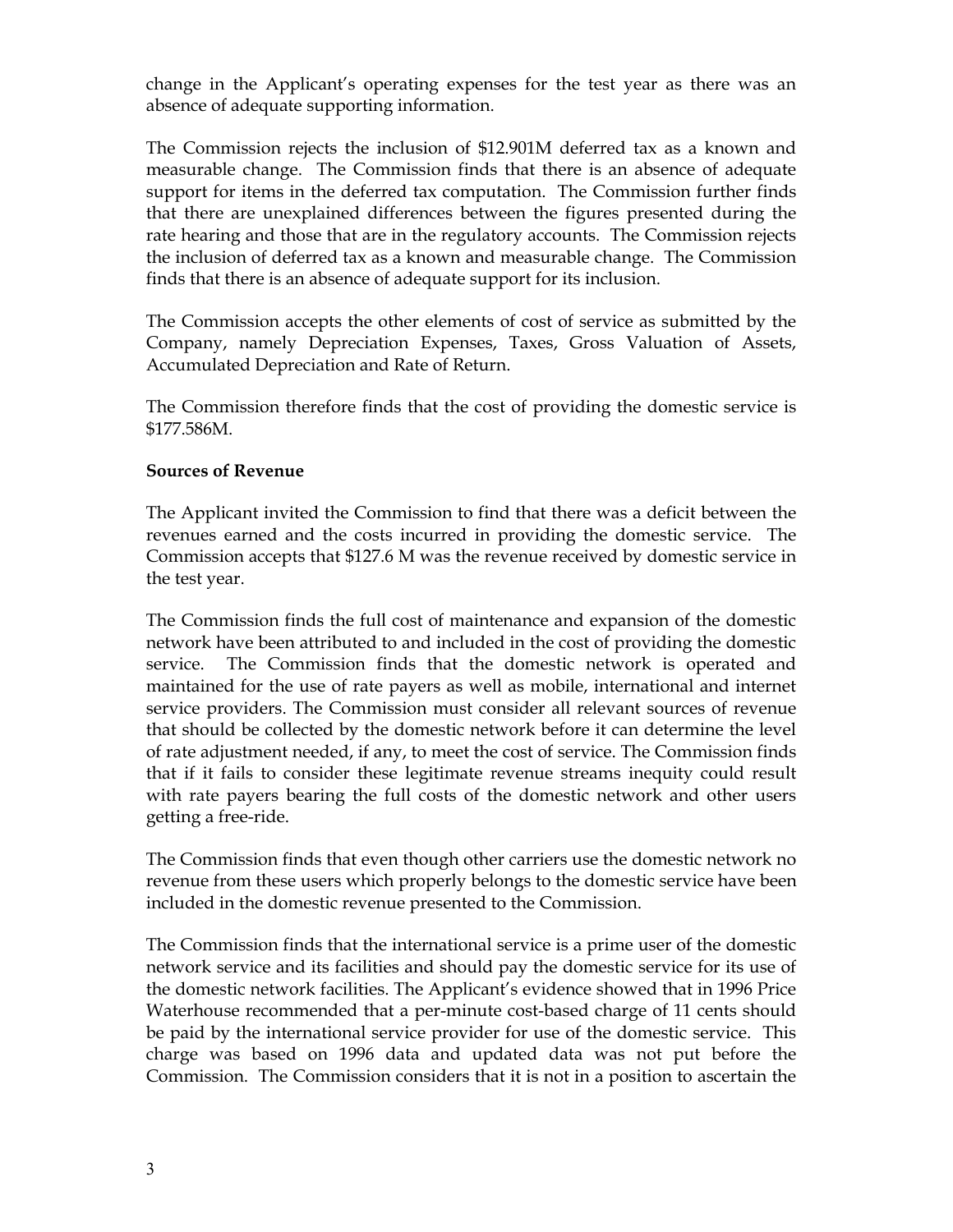level of revenues that the international services should now pay for its use of the domestic network due to the lack of information before it.

Mobile – The Commission is of the view that mobile providers utilise the domestic network and all users including the Applicant's Mobile Division should be providing some revenue to the domestic service for its use of the network facilities.

Internet – The Commission is of the view that internet providers utilise the domestic network and all users including the Applicant's Internet Division should be providing some revenue to the domestic service for its use of the network facilities.

The Commission finds that without information on the revenues due to the domestic service from international and other sources it is not in a position to determine the level of rate adjustment, if any, that should be borne by the residential and business customer.

The Commission finds that there is statutory provision for the Applicant to receive financial contribution to the provisioning of domestic service from the universal service contributions and access deficit charges.

The Commission finds that on a balance of probabilities the Applicant has not shown that the proposed adjustment to the domestic line rate for business and residential customers is merited**.**

The Applicant presented the Enhanced Allocation Model (EAM) as a tool which could be utilised by the Commission to assist it. The Commission accepts that the EAM was developed primarily for the derivation of interconnection charges and for the amalgamated Applicant to measure its service profitability.

The Commission finds that it was not particularly useful to the Commission in determining the subject matter of this Application. The Commission finds that the EAM co-mingles regulated and unregulated costs and revenues. The Commission finds that the EAM comprises an allocation of costs and revenues in the statutory financial statements of the Cable and Wireless group of companies which were amalgamated.

### **Rate Structure & Design**

The Commission finds that the rate structure as proposed by the Applicant is specifically designed to provide additional revenue of at least \$24.7M to the domestic service. Even though at this stage the Commission finds that the Applicant has not proven on a balance of probabilities that a rate adjustment is justified the Commission proceeded to consider the introduction of flat rate and usage based charging plans as proposed by the Applicant. The Applicant proposed only one means by which the Commission should make the adjustment to rates i.e. by means of the proposed rate structure. The Commission was not given any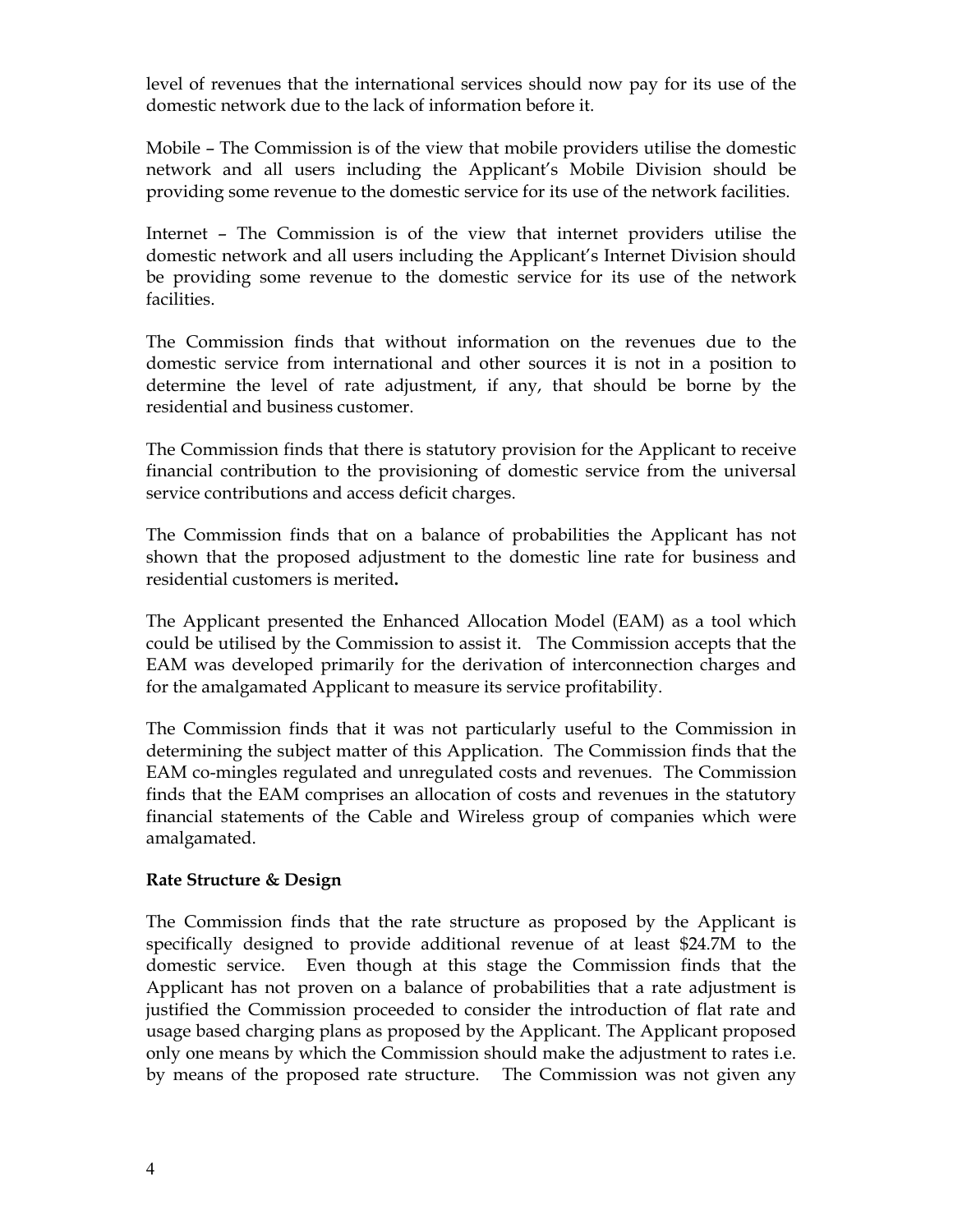alternative rate structure or latitude to amend it should the Commission find that there were insurmountable difficulties in the plans as proposed.

The Commission is not satisfied that the rate structure would achieve the objectives of customer equity, choice, or avoid rate shock. The Commission finds that the rate structure failed to provide significant incentive to reduce peak usage, which was an engineering provision of network capital expenditure.

The Application with respect to the introduction of flat rate charging plans and usage based rates as proposed by the Applicant is denied. The Applicant is at liberty to reapply.

## **Quality of Service**

In accordance with the Utilities Regulation Act, CAP. 282 the Commission in setting rates sought to take into account the standards of service being offered by the service provider. The Commission requested that the Applicant submit its current standards of service and those proposed for this Application. The Applicant also submitted information on whether these standards have been met over the last 3 years. The Commission is of the view that the establishment of quality and service standards could not be achieved by this hearing on the information provided and is best achieved through a consultative process with the participation of all of the stakeholders.

**By this Decision the Commission is in no way limiting its Order dated July 04, 2003 which gave Cable & Wireless the freedom to lower international rates below the existing rates.**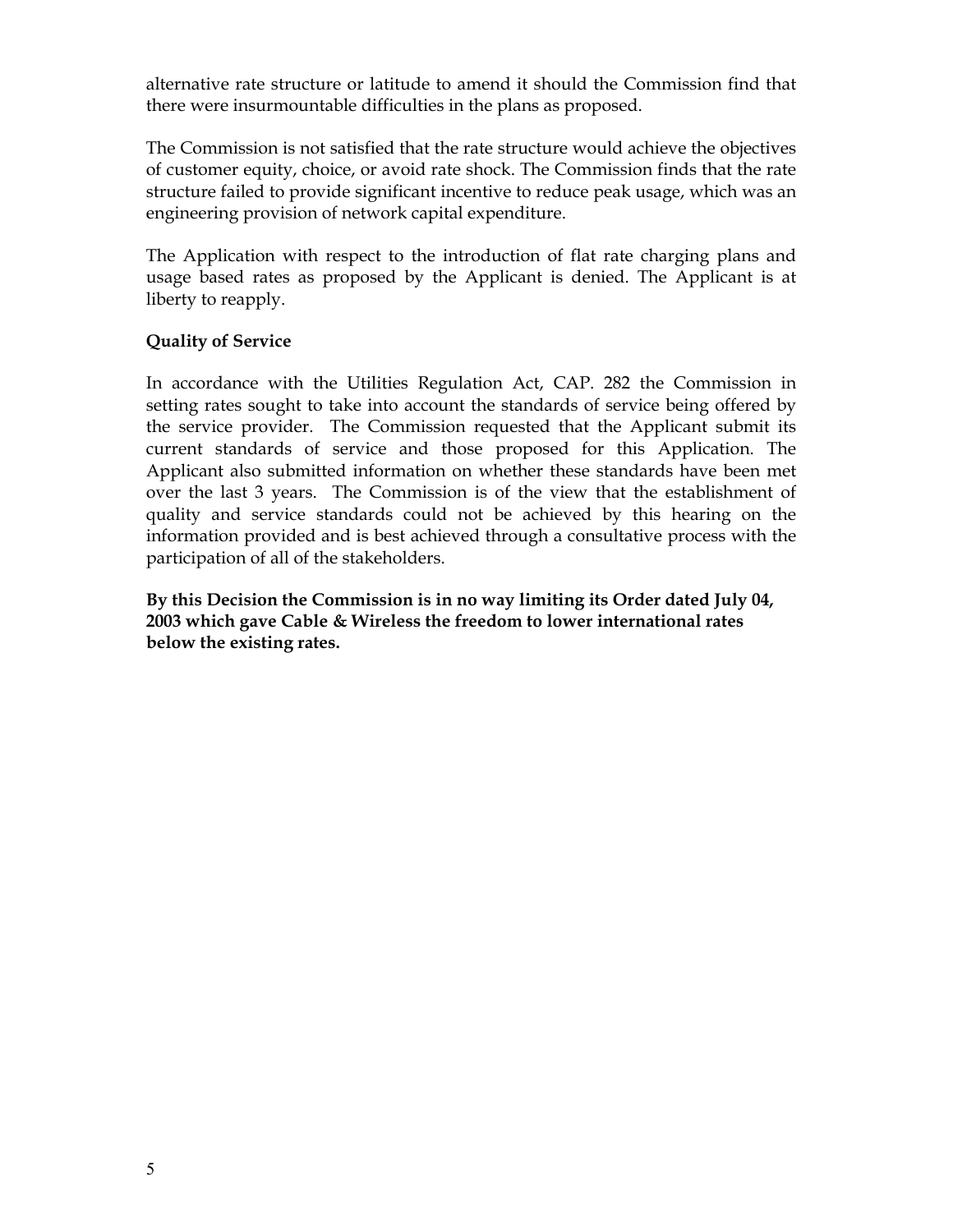## **BACKGROUND**

## **THE APPLICATION**

### **Filing**

- **1.** Cable & Wireless (Barbados) Ltd. "the Applicant" submitted an application to the Fair Trading Commission "Commission" on August 5, 2003 seeking:
	- *a. an adjustment to the domestic line rate for business and residential customers;*
	- *b. the introduction of flat rate charging plans and usage based rates for domestic calls made from fixed lines;*
	- *c. such further or other relief not inconsistent with the above as the Commission sees fit. Furthermore, Cable & Wireless will be seeking an abridgement of time pursuant to rule 7.1 of the Utilities Regulation Act Procedural Rules, 2003.*
- **2.** The Commission on August 12, 2003 wrote the Applicant indicating that the application as submitted was incomplete as it failed to provide the requisite information stipulated by the Utilities Regulation (Procedural) Rules, 2003 and the Commission in its decision 'Interim Mechanism Rate Setting Principles' dated November 8, 2002. The Applicant submitted the information in stages ending on September 15, 2003.
- **3.** The Application was further amended by the Applicant in relation to the revenue requirement schedule on 12, August 2003 and Comnet business rates on September 22, 2003.

### **Application Proposal**

**4.** The Applicant in its application proposed revised rates for residential and business users of the domestic service hereinafter jointly referred to as domestic rate payers. The Applicant's proposal included a new rate structure which introduced two (2) plans based on usage profiles and a flat rate plan for unlimited domestic calling made form fixed lines The Applicant proposed that the rate adjustments be made over two phases. Phase 1 commencing on October 1, 2003 and Phase 2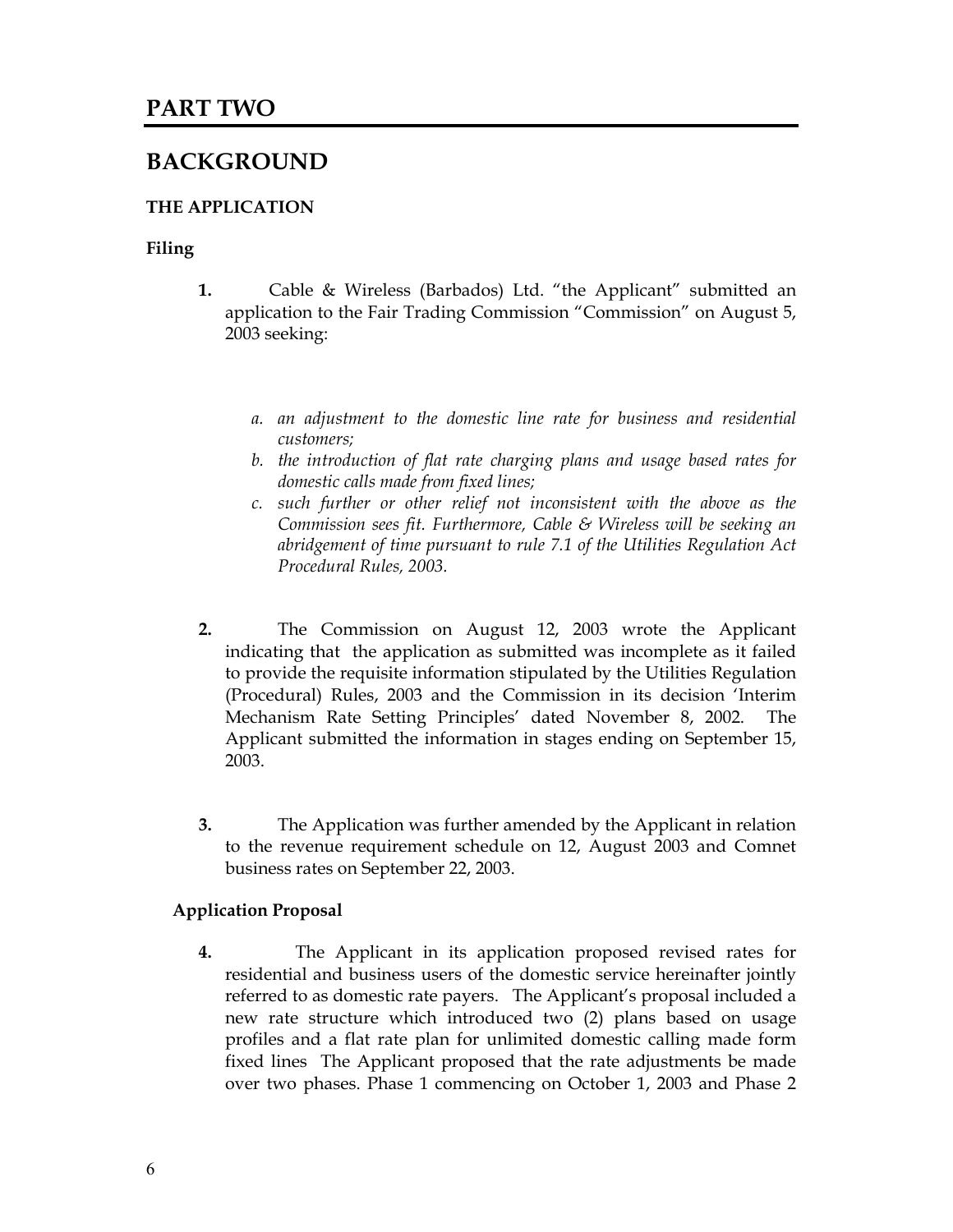commencing six months thereafter. Rate increases for SmartChoice and Comnet services were also proposed.

**5.** *Residential Rates* - The proposed rate structure in Phase 1 offers customers a choice of these plans:

|                      | <b>Monthly Residential</b><br><b>Line Access</b> | <b>Monthly Call</b><br><b>Usage</b> | <b>Total Monthly</b><br><b>Usage</b> |
|----------------------|--------------------------------------------------|-------------------------------------|--------------------------------------|
| Plan 1:              |                                                  |                                     |                                      |
| 2000 minutes or less | \$28.00                                          | \$0.00                              | \$28.00                              |
| Plan 2:              |                                                  |                                     |                                      |
| $2001 - 4000$        | \$28.00                                          | \$10.00                             | \$38.00                              |
| Plan 3:              |                                                  |                                     |                                      |
| over 4000 minutes    | \$28.00                                          | \$20.00                             | \$48.00                              |

- **6.** In addition, there is an additional per minute rate of \$0.017 applied to minutes used in excess of the maximum minutes for Plan 1 or Plan 2. There is no additional per minute charge for Plan 3 (unlimited usage).
- **7.** In Phase 2 line rental will be increased to \$32.00 per month so the new rates would be as follows:-

|           | <b>Monthly Residential</b><br><b>Line Access</b> | <b>Monthly Call</b><br><b>Usage</b> | <b>Total Monthly</b><br><b>Usage</b> |
|-----------|--------------------------------------------------|-------------------------------------|--------------------------------------|
| Plan 1:   | \$32.00                                          | \$0.00                              | \$32.00                              |
| $Plan2$ : | \$32.00                                          | \$10.00                             | \$42.00                              |
| Plan 3:   | \$32.00                                          | \$20.00                             | \$52.00                              |

**8.** As in Phase 1, there is an additional per minute rate of \$0.017 applied to minutes used in excess of the maximum minutes for Plan 1 or Plan 2 with no additional per minute charge for Plan 3.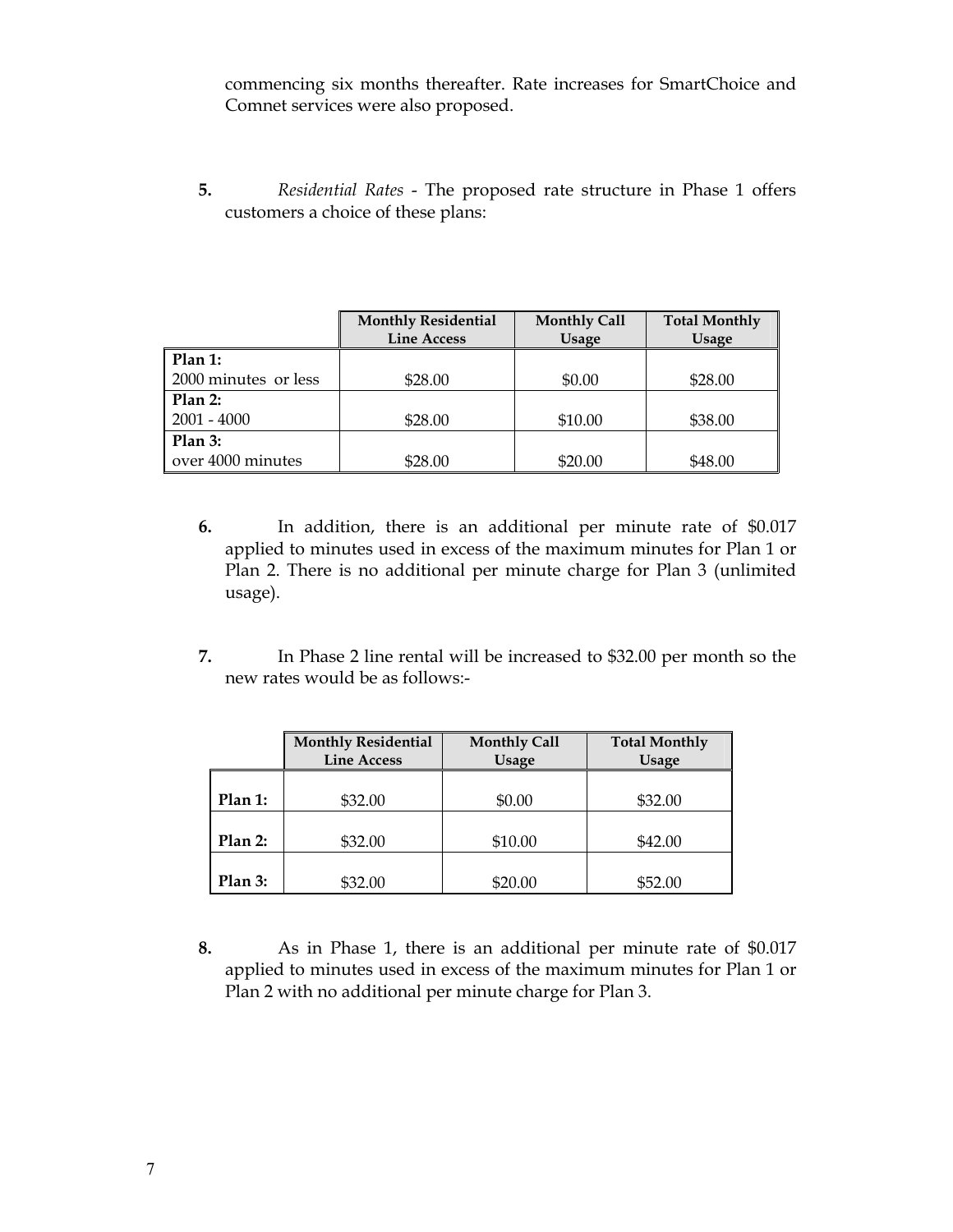*Business Rates* – The table below shows the existing and proposed domestic business rates.

| Line rental                         | <b>Existing Rates</b> | <b>Proposed Rates</b>             | Proposed             |
|-------------------------------------|-----------------------|-----------------------------------|----------------------|
|                                     |                       | Phase 1                           | <b>Rates Phase 2</b> |
| Business single line                | \$81.75               | \$120.00                          | \$120.00             |
| PABX/Key System line                | \$101.25              | \$150.00                          | \$150.00             |
| Comnet 1 Band 1                     | \$90.00               | \$135.00                          | \$135.00             |
| Comnet 1 Band 2                     | \$84.25               | \$125.00                          | \$125.00             |
| Comnet Band 1                       | \$73.25               | \$110.00                          | \$110.00             |
| Comnet Band 2                       | \$61.75               | \$95.00                           | \$95.00              |
| Comnet Band 3                       | \$50.50               | \$80.00                           | \$80.00              |
| Comnet Band 4                       | \$45.00               | \$70.00                           | \$70.00              |
| Comnet Band 1 (Stepping)            | \$92.75               | \$140.00                          | \$140.00             |
| Comnet Band 2 (Stepping)            | \$81.25               | \$125.00                          | \$125.00             |
| Comnet Band 3 (Stepping)            | \$70.00               | \$105.00                          | \$105.00             |
| Comnet Band 4 (Stepping)            | \$64.50               | \$95.00                           | \$95.00              |
| Monthly Bundled FTF Minutes         | Unlimited             | 2000 Minutes                      | 2000 Minutes         |
| Monthly Upgrade of FTF              | <b>NA</b>             | \$10.00                           | \$10.00              |
| Minutes to 4,000                    |                       |                                   |                      |
| <b>Excess Minute Charge Outside</b> | <b>NA</b>             | \$0.017 per minute for minutes in |                      |
| of Bundle                           |                       | excess of bundled FTF minutes     |                      |
|                                     |                       | used in a month                   |                      |

- **9.** The Applicant stated that the new rate structure as proposed is intended to provide additional \$24.7million to meet the revenue requirement of the domestic service.
- **10.** The Applicant stated that should the proposed domestic rates be approved the Applicant intends to adjust international direct dialed (IDD) rates below the maximum rates pursuant to the Utilities Regulation Act.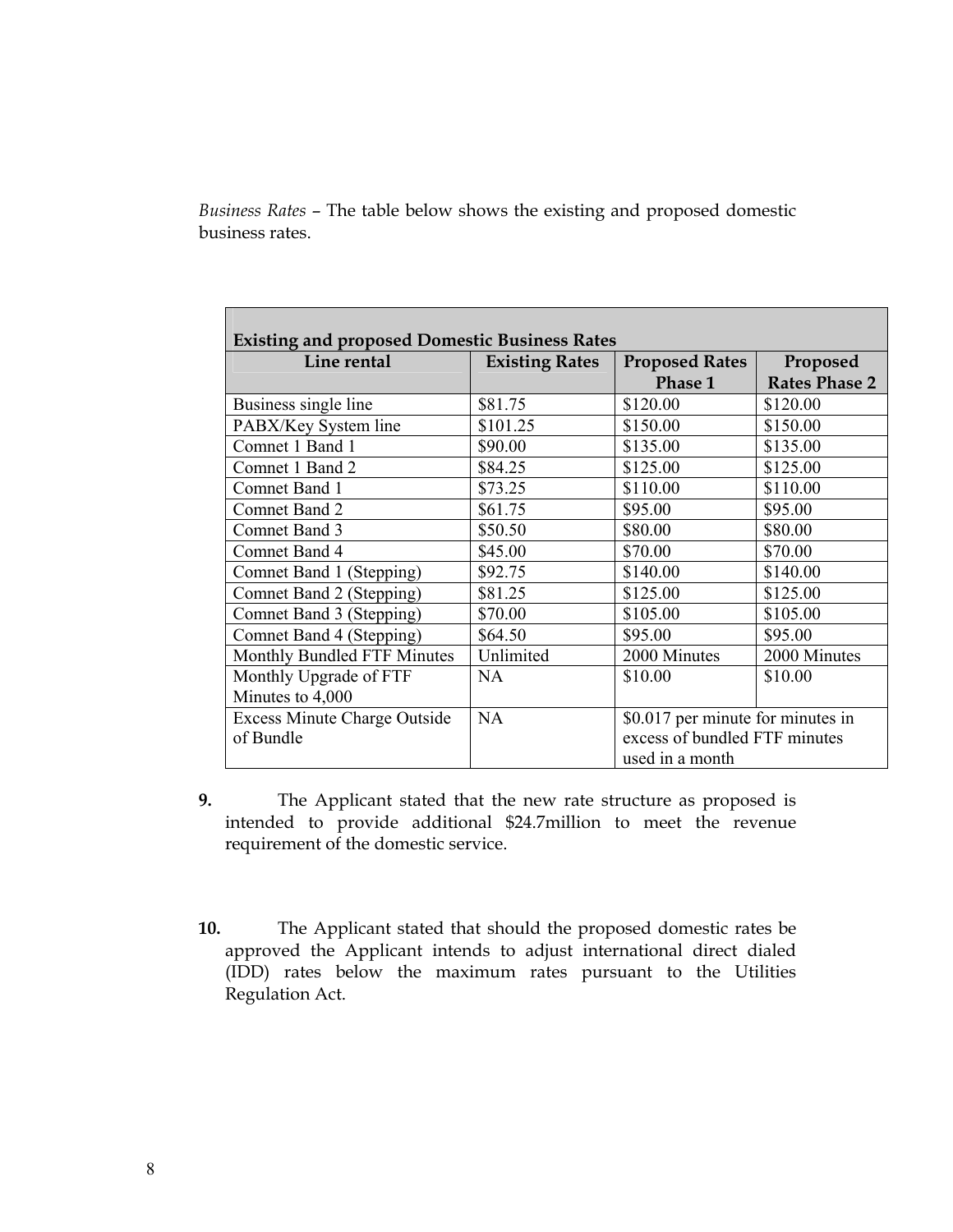### **Notice and Procedural Conferences**

- **11.** Public Notice of the application was given in the Nation and Barbados Advocate newspapers on August 10<sup>th</sup>, 20<sup>th</sup>, 22<sup>nd</sup>and 24<sup>th</sup> 2003. The Public Notice was also posted on the Commission's website.
- **12.** The Public Notice of the Application invited members of the public who wished to participate in the public hearing to file a letter of intervention by August 27th, 2003.
- **13.** The Commission received letters of intervention and granted intervenor status to the following persons:

Office of Public Counsel on behalf of the Barbados Council for the Disabled, Mr. Olson Robertson, Sunbeach Communications Inc., Mr. Noel Smith, Mr. Alvin Cummins, Mr. Grenville Phillips, Mr. Alvin Thorpe, Mr. Barry Thorpe, Mr. Leroy McClean, BANGO (Barbados Association of Non-Governmental Organisations), BARCRO (Barbados Consumer Research Organisation Inc.), Mr. John Boyce, All Caribe Inc., Ms. Audrey McKenzie, Cariaccess, CARITEL.

- **14.** Throughout the pre-hearing process parties were issued with procedural directions from the Commission. Thereafter, the Commission convened two procedural conferences on September 12, 2003 and October 15, 2003 for the purpose of establishing the hearing procedure and to decide any other matter that would aid in the simplification or the just and expeditious disposition of the proceeding. Public Notice of these procedural conferences was given in the Nation and the Barbados Advocate newspapers on September 4, and 5, 2003.
- **15.** Four (4) procedural orders were issued by the Commission on September 12, 2003, October 15, 2003 November 24, 2003 and November 26, 2003. The Procedural Orders identified *inter alia* the file number assigned to the matter, the schedule for the filing and service of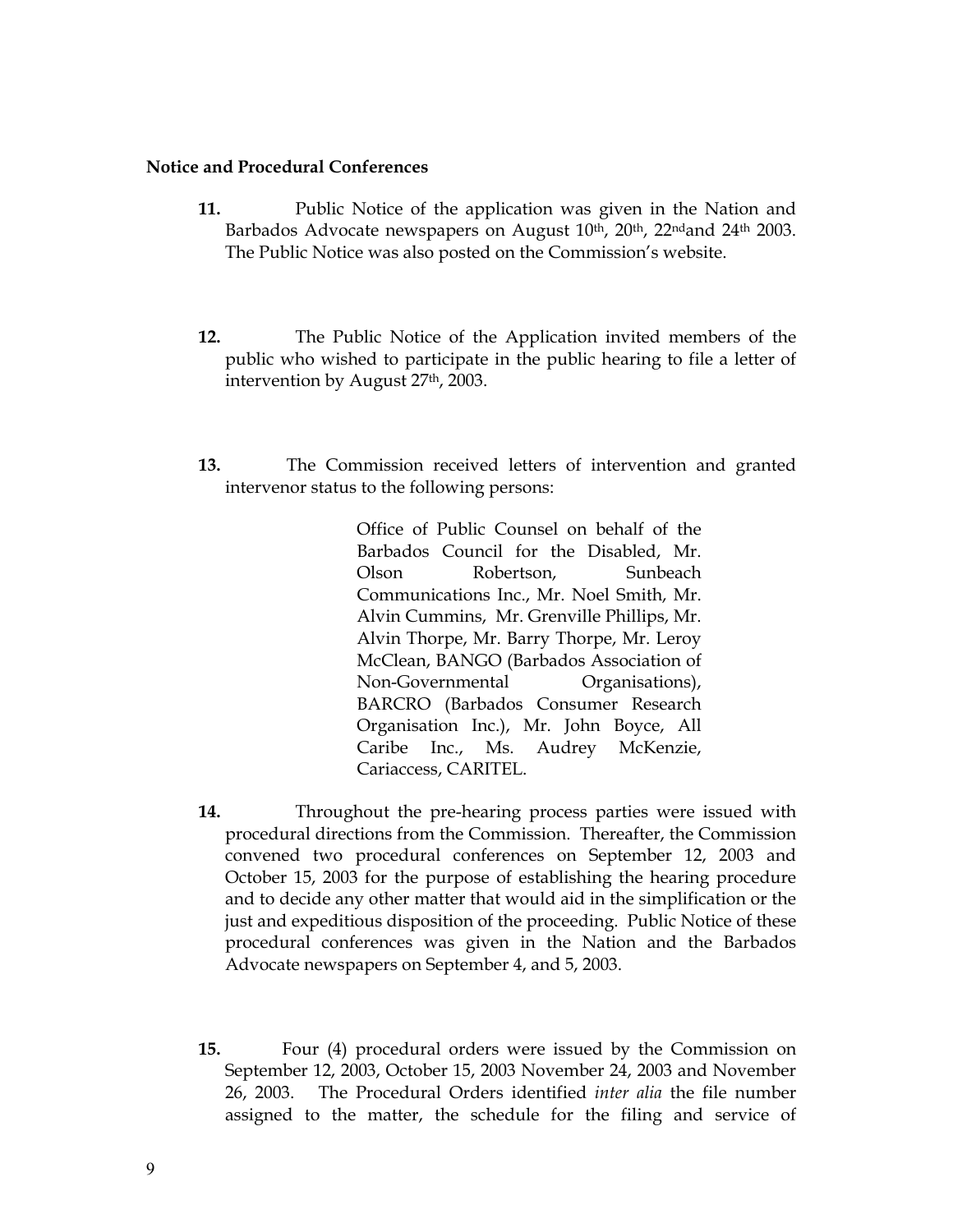documents, the order of appearance for the parties to the hearing, how the evidence should be presented to the Commission and the commencement date of the hearing. These orders amended the schedule of dates for filing and service of documents at the request of various parties and extended the time that was initially granted.

- **16.** The Applicant was represented throughout the hearing by Mr. Patterson K. H. Cheltenham Q.C. and Mr. Barry L. V. Gale Q. C.
- **17.** The Commission was assisted at the hearing by Mrs. Cyralene Benskin-Murray, General Legal Counsel/Commission Secretary, Mr. Roger Forde, who acted as Commission Counsel, Mr. Glenfield Lynch, Director of Utility Regulation, Mrs. Sandra Sealy, Telecommunications Analyst, Ms. Kim Griffith, Legal Officer and Ms. Heather Waithe, Documentalist and other key Commission staff and consultants.

### **Related Orders**

- **18.** By its Decision dated November 8, 2002 the Commission established Interim Mechanism – Rate Setting Principles. This mechanism focused on establishing rate setting guidelines for movements towards cost–oriented pricing, reviewing the existence, if any, of cross subsidies and permitting a degree of pricing flexibility. The Applicant filed an application in the Courts to challenge this decision by way of judicial review. This application was not pursued and on June 23, 2003 it was adjourned sine die.
- **19.** During the course of the hearing the Applicant requested that certain information be treated confidentially. The Commission ruled that the Applicant must adhere to rule 13 of the Utilities Regulation (Procedural) Rules which set out the criteria to be used when seeking to have documents treated confidentially. Rule 13 required the Commission to convene a hearing to determine whether the documents should be treated confidentially or whether they should be placed on the public record.
- **20.** The Commission convened a confidentiality hearing on October 23, 2003 to hear the request for confidentiality made by Cable & Wireless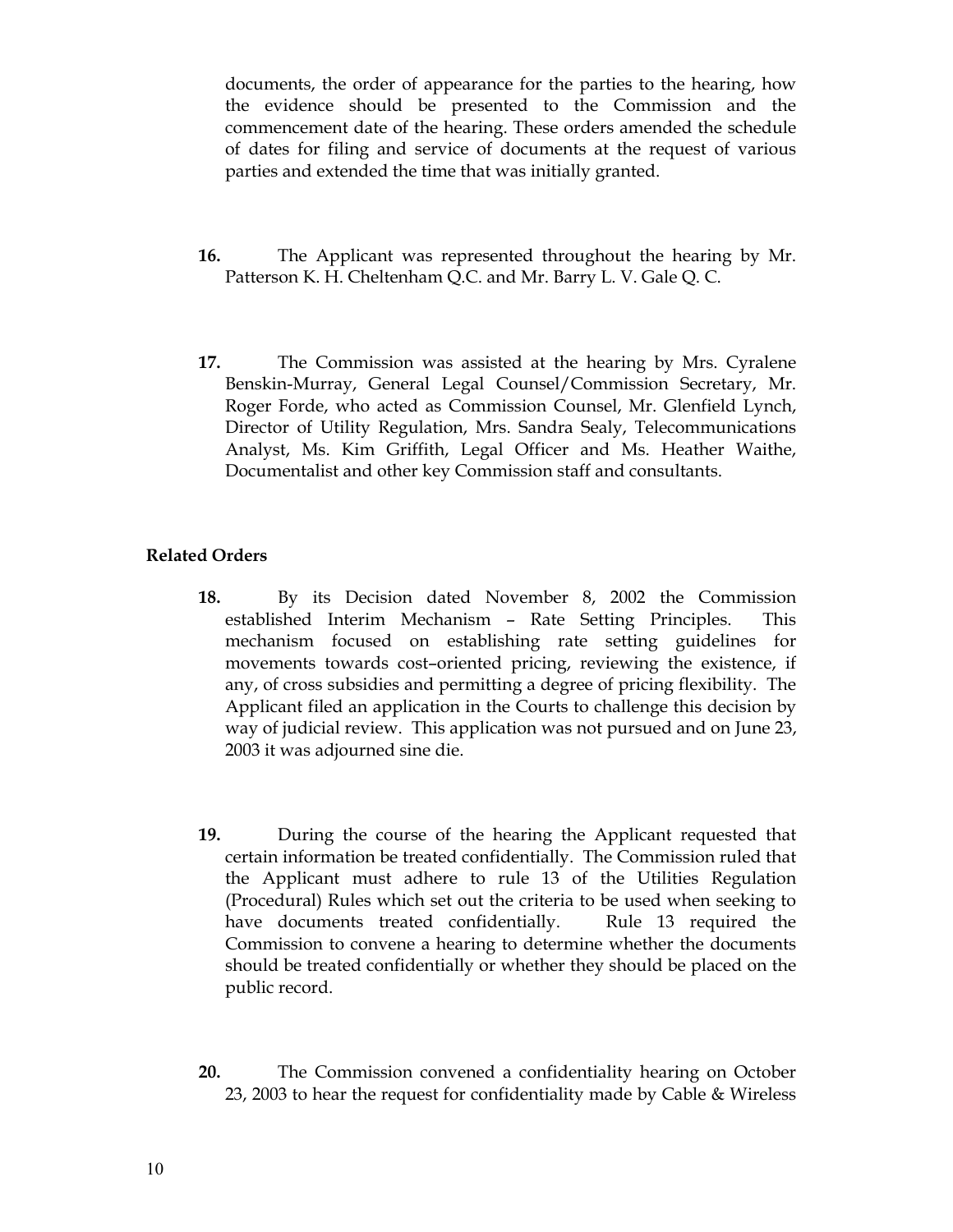in respect of various documents. By Guidance Note 3 the Commission informed the parties that claims for confidentiality would be governed by the Utilities Regulation Procedural Rules.

- **21.** On October 23, 2003 Commissioner Floyd Phillips presided as sole Commissioner, and confirmed the proceeding relating to claims for confidentiality was to be governed by the Utilities Regulation Procedural Rules.
- **22.** On October 29, 2003 the Applicant filed an application in the High Court of Barbados, seeking judicial review of:
	- a. the decision of the Commission to designate Mr. Phillips as sole Commissioner to preside over the Confidentiality Hearing of the Commission; and
	- b. the ruling by Commissioner Phillips at the Confidentiality Hearing, that the Utilities Regulation (Procedural) Rules 2003 will govern the confidentiality hearing and not the Telecommunications (Confidentiality) Regulations.
- **23.** On December 19, 2003, Madam Justice Elneth Kentish, the decided that:
	- a. The Utilities Regulation (Procedural) Rules 2003 should govern the Confidentiality Hearing;
	- b. the Confidentiality Hearing held on October 23, 2003 is null and void on the ground of illegality as Commissioner Floyd Phillips acting ultra vires by sitting as a sole Commissioner at the confidentiality hearing; and
	- c. an order for certiorari is made in favour of the Applicant quashing the proceedings of the Commission on October 23, 2003.
- **24.** The Applicant appealed Madam Justice Kentish's decision to the Court of Appeal in suit No. 25 of 2003 and placed a single issue for determination of the court. Whether the Telecommunications (Confidentiality) Regulations, S.I. 95 or the Utilities Regulation (Procedural) Rules 2003, S.I. 104 should govern the confidentiality hearing. The Court of Appeal upheld the High Court's decision and held that the rate hearing and the application for confidentiality were to be governed by the Utilities Regulation (Procedural) Rules 2003, S.I. 2003 No. 104.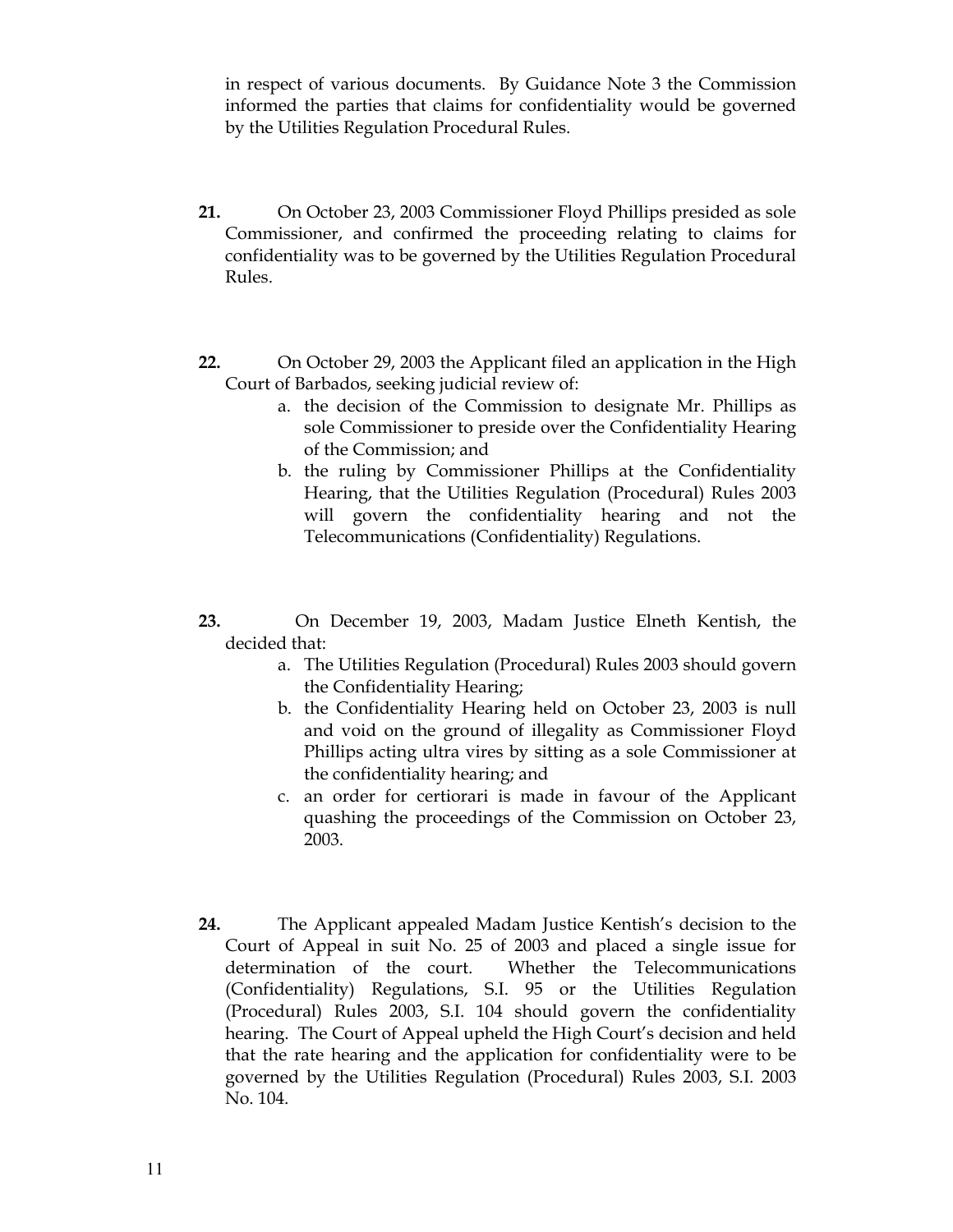## **Confidentiality Hearing**

- **25.** On February 24, 2004, the Commission convened an in camera hearing to determine the Applicant's thirty-seven (37) claims for confidentiality which were filed by the Applicant in relation to the application for rate adjustment.
- **26.** The confidentiality claims were filed over the period September 12, 2003 to January 14, 2004. Objections to the Applicant's thirty-seven (37) claims for confidentiality were filed by seven (7) intervenors, the Barbados Association of Non-Governmental Organisation (BANGO), Mr. Alvin Cummins, the Office of Public Counsel on behalf of Barbados Council for the Disabled, CARITEL, Mrs. Audrey McKenzie, the Barbados Consumer Research Organisation Inc. (BARCRO) and Mr. Alvin Thorpe.
- **27.** At the hearing the Commission received oral evidence from the Applicant's witnesses Mr. David Vrancken and Mr. Gordon Cochrane. Intervenors cross-examined the Applicant's witnesses and parties made oral submissions to the Commission.
- **28.** The Commission issued a decision dated March 22, 2004, which ordered the following:-
- **29.** Documents as they appear on the Official Record numbered 113, 114, 115, 117, 118, 119, 123, 122, 124, 126, 128, 129, 129-1, 130, 135, 136, 137, 138, 139, 141, 142, 180, 181 would be held in confidence by the Commission as these documents generally contained information that would *inter alia* cause the Applicant financial harm or put it at a competitive disadvantage and thereby prejudice the Applicant's competitive position.
- **30.** Documents as they appear on the Official Record numbered 112, 116, 129, 121, 125, 131, 132, 133, 134, should be abridged and placed on the public record as the information in these documents (as abridged) was not likely to cause the Applicant any financial harm.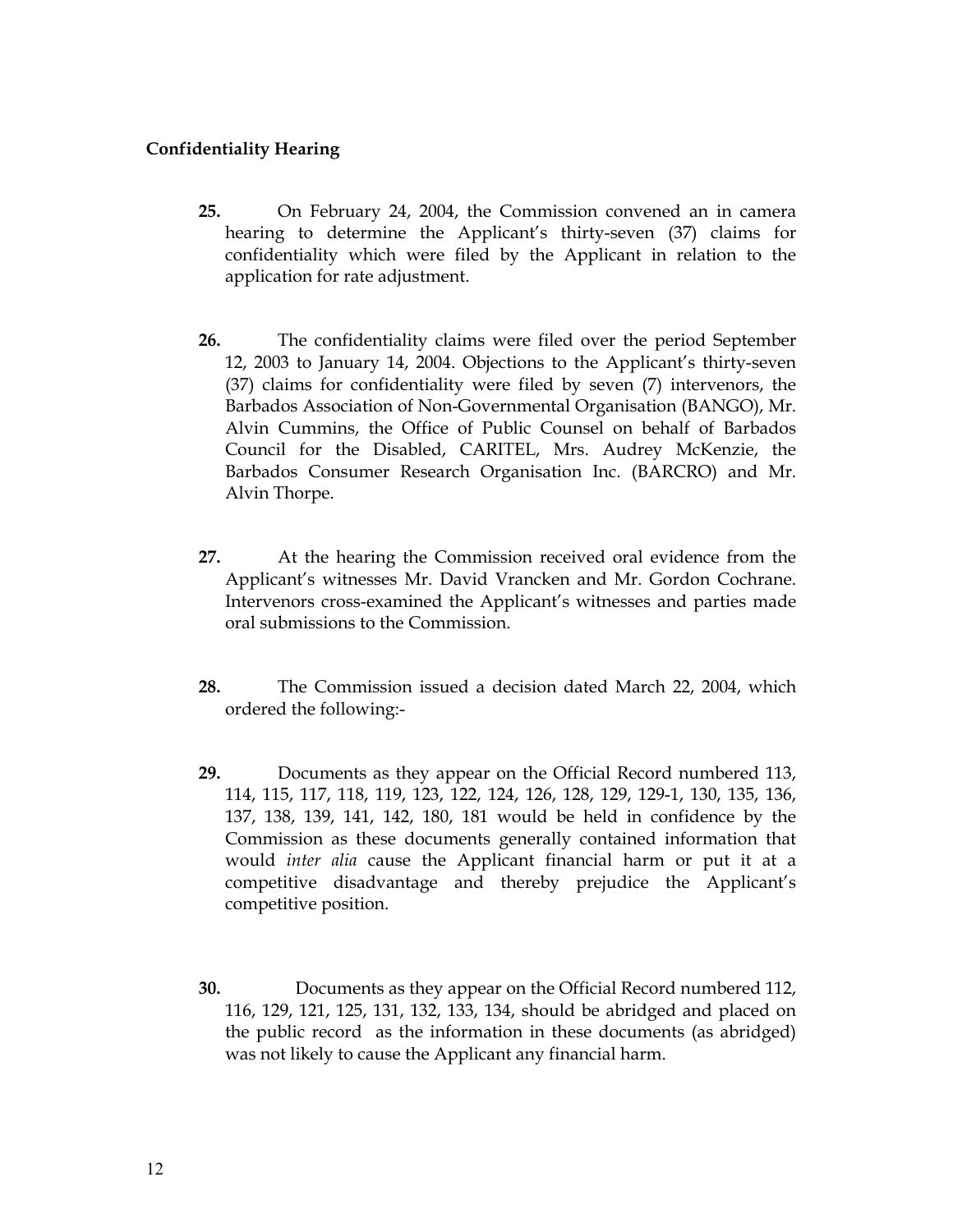- **31.** Document as it appears on the Official Record numbered 127 would be held in confidence by the Commission save and except for that information specifically identified as being in the public domain and the Commission determined that documents number 111 and 182 would be placed on the public record as no harm could be caused to the Applicant by their release.
- **32.** On application by the Applicant the Commission granted the Applicant an extension of time from March 29, 2004 to April 7, 2004 for it to place Document No. 182 on the public record.

### **The Substantive Hearing**

- **33.** The substantive hearing commenced on November 24, 2003 and lasted 41 days. Written closing submissions were filed on May 20, 2004 and the Commission heard related Oral arguments on May 24, 2004. The following witnesses were called by the parties:
- **34.** Witnesses called by Cable & Wireless (Barbados) Limited:

| Mr. David Shorey        | Chartered Accountant and<br>Management Consultant                                             |
|-------------------------|-----------------------------------------------------------------------------------------------|
| Mr. Gordon Cochrane     | Financial Controller, East<br>Operations                                                      |
| Mr. David Vrancken      | V.P. Regulatory Finance,<br>Cable & Wireless<br>(West)<br>Indies) Limited                     |
| Mr. Edwin Layne         | Network<br>V.P. Regional<br>Planning                                                          |
| Mr. Paul Taylor         | V.P. Sales & Marketing,<br>Northern Caribbean Cable &<br>(West Indies)<br>Wireless<br>Limited |
| Mr. Alistair MacPherson | Partner,<br>PriceWaterhouseCoopers                                                            |
| Mr. Donald Austin       | President                                                                                     |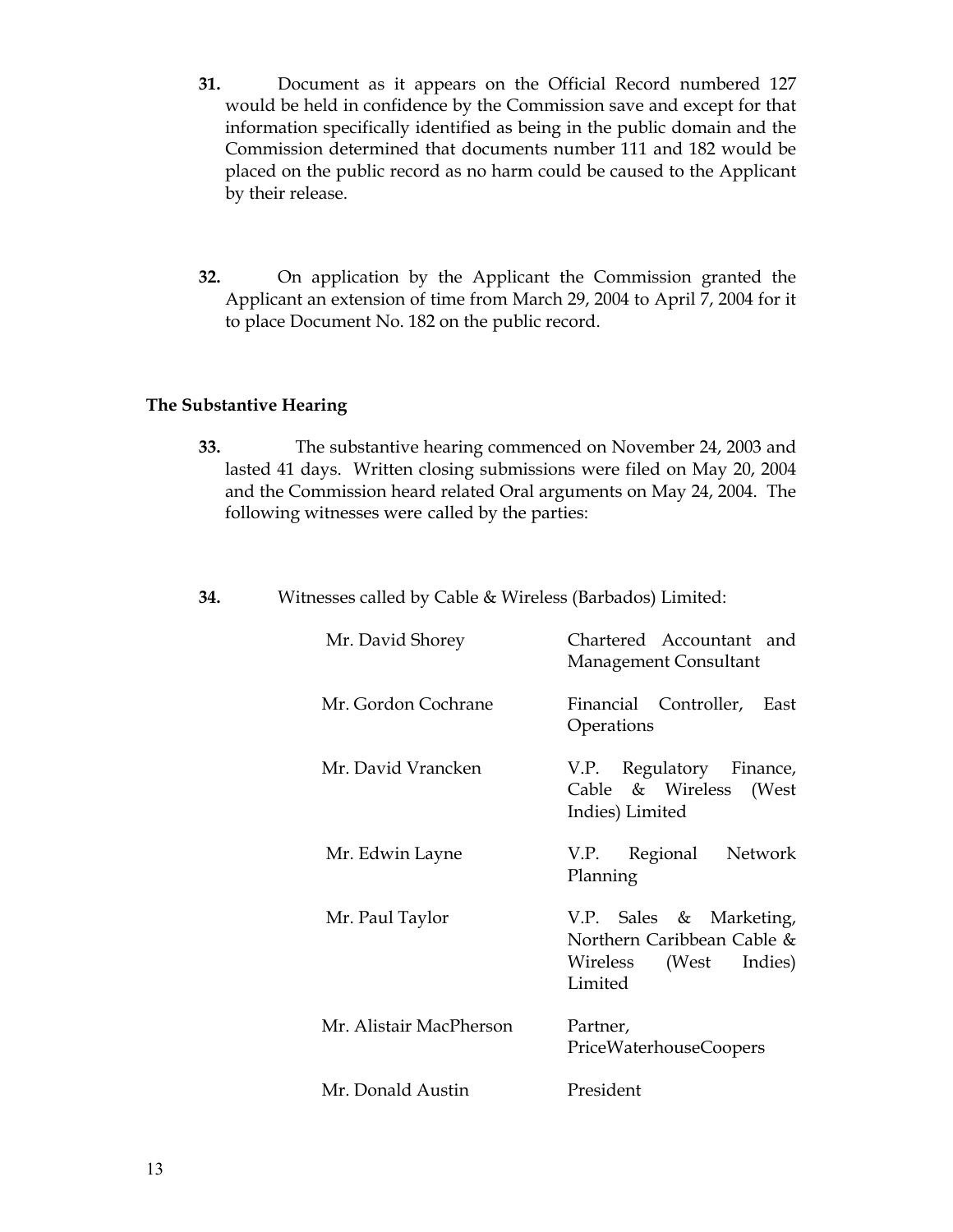| 35. | Witness called by Office of Public Counsel: |
|-----|---------------------------------------------|
|     |                                             |

Mr. Douglas Skeete Chartered Accountant

**36.** Witness called by BARCRO:

Mr. Erskine Durant Retired Engineer

**37.** The following persons filed Affidavits but were not presented for cross-examination:

| Ms. Susan Marcus     | Engineer,<br>Sales<br>Nortel<br><b>Networks</b>                         |
|----------------------|-------------------------------------------------------------------------|
| Mr. Ian Worrell      | Vice President, Sunbeach                                                |
| Ms. Bonita Phillips  | President - Barbados Council<br>for the Disabled Inc.                   |
| Mr. Barry Carrington | Public Counsel on behalf of<br>the Barbados Council for the<br>Disabled |

- **38.** The Commission appreciates the time and effort of those who appeared before the Commission to present their views on the Application.
- **39.** In addition to the sworn evidence given at the hearing, which included evidence provided under confidential cover, additional evidence was entered by way of information requests and information filings. The Commission has considered all the evidence before it making its decision on the Application.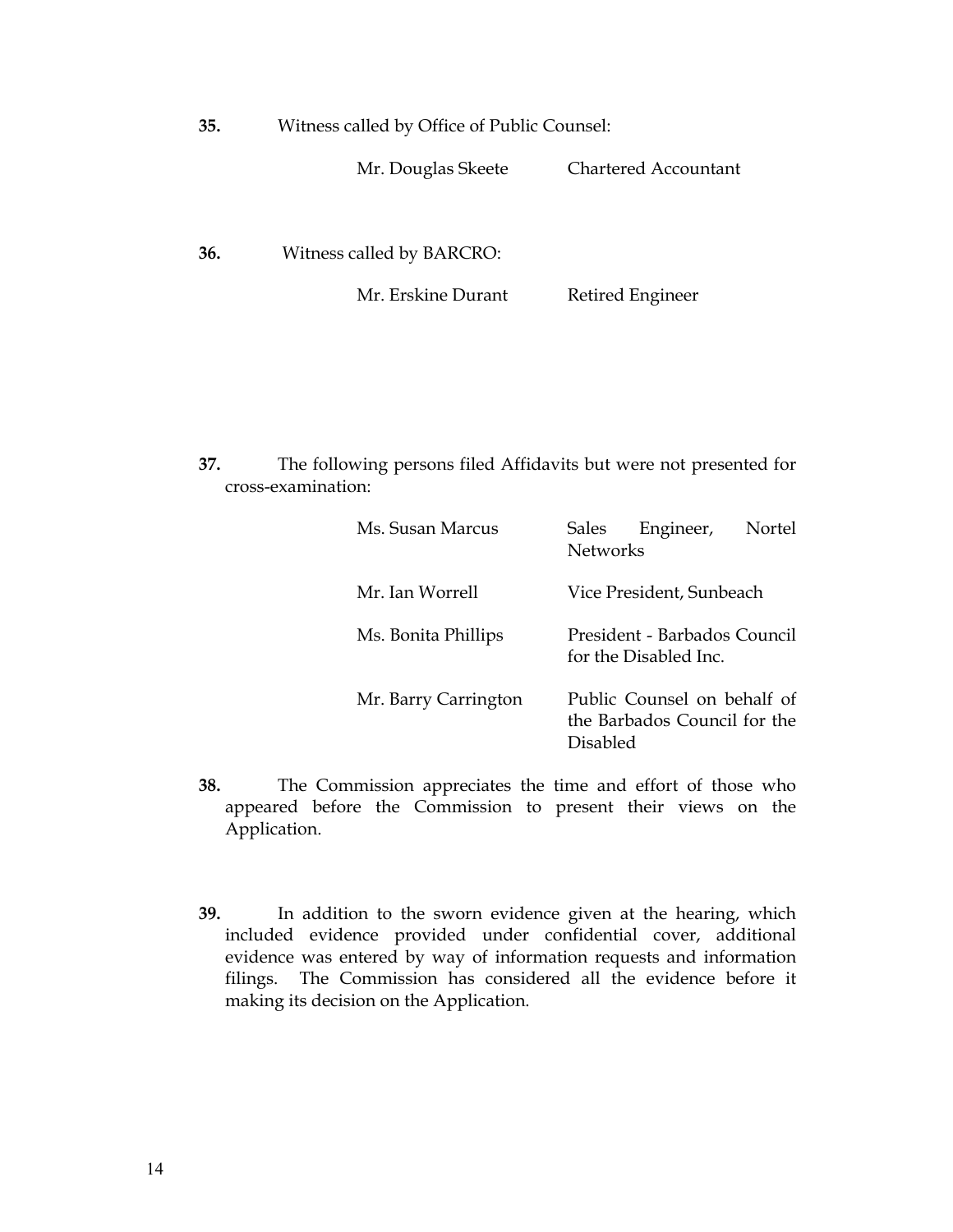### **STATUTORY POWERS AND RESPONSIBILITIES**

### **Commission Authority**

- **40.** In accordance with section 4 (1) of the Fair Trading Commission Act, the Commission's authority is derived from its statutory powers and responsibilities as set out in the Utilities Regulation Act CAP 282 and the laws relating to Consumer Protection and Fair Competition which the Commission has jurisdiction to administer.
- **41.** Under the Utilities Regulation Act the Commission is charged with the responsibility of ensuring that the rates that are set are fair and reasonable.
- **42.** The Commission recognises that it has an obligation to enforce government policy within an expressed framework and within statutory established limits. This framework is set out at section 17 of the Fair Trading Commission Act and section 8 (1) of the Telecommunications Act. Certain pre-requisites must be fulfilled prior to the Commission acting on the policy directives of the relevant Minister. Section 17 of the Fair Trading Commission Acts states:

*"The Minister may after consultation with the Chairman give the Commission directions of a general nature in respect of the policy to be followed by the Commission in exercising its functions in respect to utility regulation, consumer protection matters and fair competition matters, and the Commission shall comply with those directions."* 

**43.** Section 8 (1) of the Telecommunication Act states:

*"The Commission shall exercise its power and perform its functions consistently with the purposes and objects of this Act and any law implementing the telecommunications policy objectives of Barbados"* 

### **Commission Procedures**

**44.** The Commission's procedures applicable to its conduct of this rate hearing are set out in the Utilities Regulation (Procedural) Rules 2003, S.I. 2003 No.104. The Commission is given the authority under the Rules to issue procedural guidelines which govern the overall conduct of its proceedings.

### **Importance of Decision**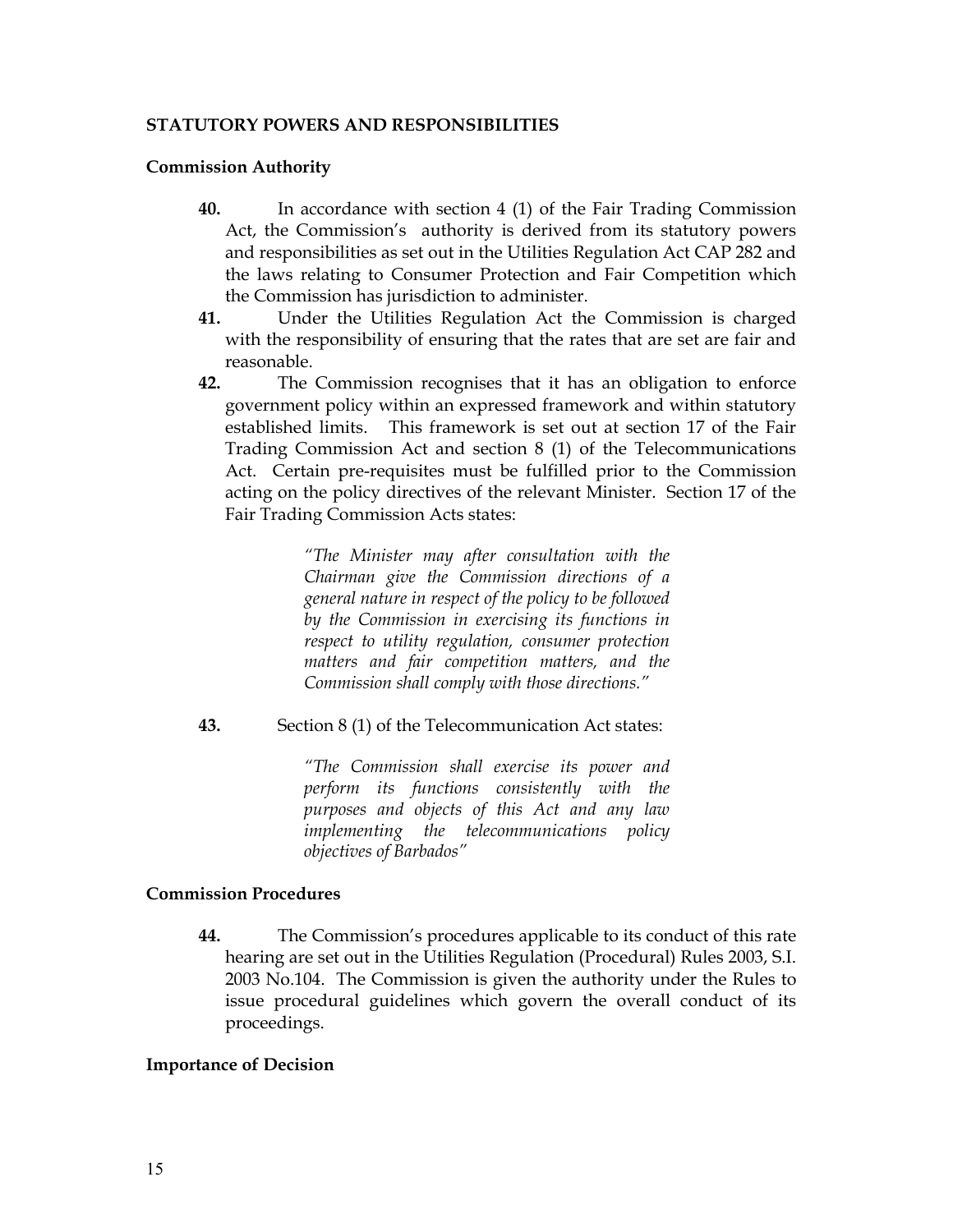- **45.** The Commission recognises the importance of this Decision in the context of the present regulatory environment within the telecommunications sector. The Public Utilities Board operated under a monopoly environment whereas the Commission powers fall to be exercised under the evolving liberalisation of the market. This market anticipates the entrance of competitors to the Applicant, as the sector transforms from a monopoly environment with a single provider of telecommunications services to a competitive one with multiple providers. These changes underscore the need for the regulator to adopt a change of approach. The Commission must ensure that its decision does not unfairly impact on the Applicant's ability to compete in the market or create disincentives to potential new market entrants or create undue hardship on consumers.
- **46.** To facilitate full liberalisation of the sector the Government of Barbados has established a transition timetable. The Commission is sensitive to the fact that time is of the essence and appreciates the inter relatedness of this decision to that process.

## **THE COMPANY**

### **Corporate Structure**

- **47.** The amalgamation of the companies is a known and significant change in corporate structure of the group of Cable & Wireless companies from the test year. The Commission now finds itself regulating the domestic service and the international service of the company instead of a company called BARTEL which was regulated by its predecessor the Public Utilities Board. The significance of this amalgamation to the regulator is the possibility of an increased existence of non-arms length transactions which must be given due scrutiny and supervision.
- **48.** On April 1, 2002, Cable & Wireless (Bartel) Limited "CWBARTEL", Cable & Wireless (BET) "CWBET", Cable & Wireless Cellular (Barbados) Limited "CWCC" and Cable & Wireless Information Systems Limited "CWIS" amalgamated to form Cable & Wireless (Barbados) Limited.
- **49.** Prior to the amalgamation, these companies existed as four (4) separate and distinct legal corporate entities. CWBARTEL supplied domestic telecommunications services, whereas CWBET supplied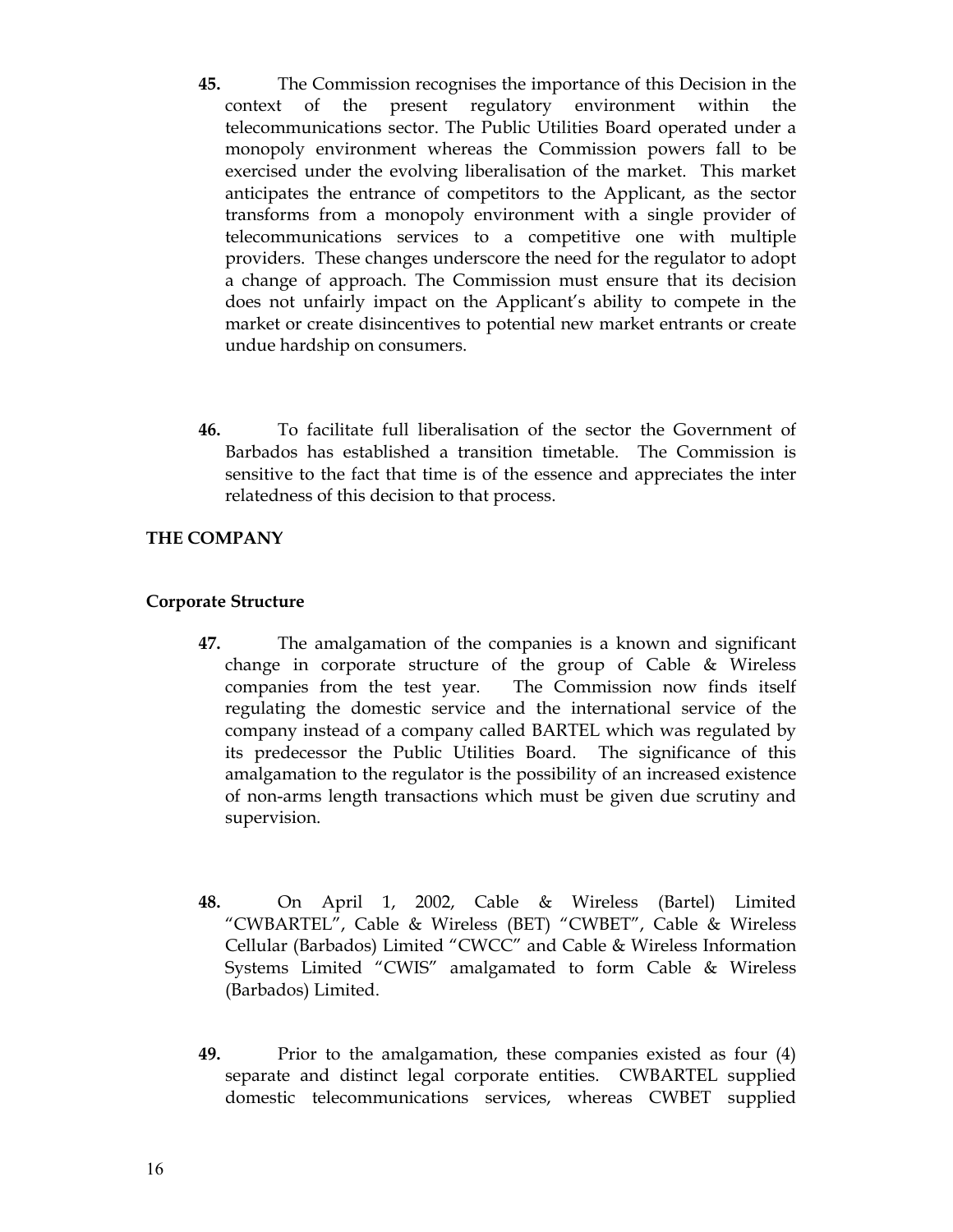international telecom services, both of which were regulated by the Fair Trading Commission. CWBARTEL was considered the "national telecommunications carrier" and CWBET was considered the "external telecommunications carrier" in accordance with the TelecommunicatiosAct 282A.

- **50.** Each company kept and produced its own financial statements and records which would have indicated that company's operating expenses and likewise the amount of revenue being generated by that company. In addition to the statutory financial statements CWBARTEL was required to produce and file with the Commission regulatory financial statements which were separate and distinct from the statutory financial statements.
- **51.** The Cable & Wireless structure prior to amalgamation consisted of a number of companies with separate physical and corporate identities trading and transferring products, services and benefits between each other.
- **52.** After the amalgamation, the separate entities of CWBET, CWBARTEL, CWIS and CWCC became a single company Cable & Wireless (Barbados) Limited which supplied both domestic and international telecommunications services. This meant that the activities of the former CWBARTEL and CWBET were now subsumed within the same company and the assets which were previously separately held are now the assets of the amalgamated company, Cable & Wireless (Barbados) Ltd.

### **Managerial Discretion**

**53.** The Commission accepts the principles set out in text "The Regulation of Public Utilities" third edition at page 257, published in 1993 by Public Utilities Reports Inc. Arlington Virginia by Charles F. Phillips in relation to non-arm's length transactions where he states:

 "In upholding the commissions' right of supervision over operating expenses, however, the courts have distinguished between expenditures resulting from "arm's' length bargaining" and have recognized the functions of management. With respect to the first, when expenditures are controlled by competitive forces, they are seldom challenged. For example, public utilities engage in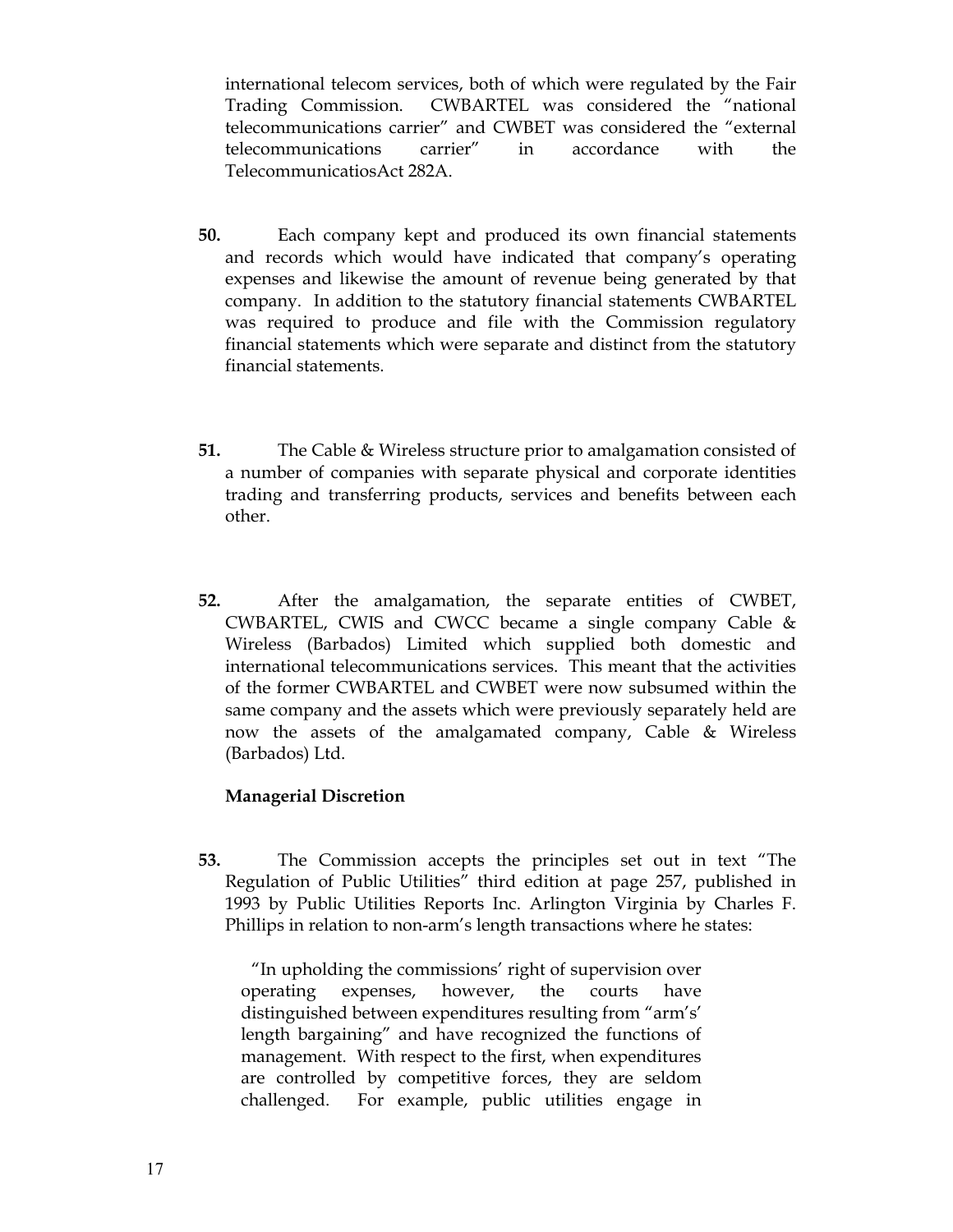collective bargaining with their employees as do non regulatory enterprises. Except in rare circumstances, the resulting contracts are not questioned by the commissions. But in the absence of arm's length bargaining, particularly when transactions occur between affiliated companies, commission supervision is required"

- **54.** The Applicant has proposed that good faith is presumed in any transactions relating to the operating expenses of the Applicant "the managerial good faith rule".
- **55.** However Irston R. Barnes in the text entitled "The Economics of Public Utility Regulations", Appleton-Century-Crofton Inc. New York 1942 at page 604 in discussing the West Ohio Gas Co. v. Public Utilities Commission of Ohio (No.1) 294 U.S. 63; 55 S. Ct. 316 states that:

"The proposition that the expenditures of utility companies fall within the field of managerial discretion beyond the reach of regulatory authority is replete with danger for consumers and investors alike, and has fortunately been superseded."

**56.** The Commission accepts this modification to the managerial good faith rule as set forth by Mr. Justice Roberts in Acker et al v. United States et al in 1936. 298 U.S. 426 cited in Phillips text at page 258. In this case, involving regulation of stockyard charges by the Secretary of Agriculture, the Supreme Court approved the rejection of certain marketing costs or the grounds they were unwise. Justice Roberts stated:

"The contention is that the amount to be expended for these purposes is purely a question of managerial judgment. But this overlooks the consideration that the charge is for a public service, and regulation cannot be frustrated by a requirement that the rate be made to compensate extravagant or unnecessary costs for these as any other purposes."

**57.** Therefore, the earlier remarks of the courts with respect to the propriety of operating expenses claimed by utility companies which suggested that the burden of establishing the impropriety of Applicant claims rested with the regulatory agency is out dated and no longer apply."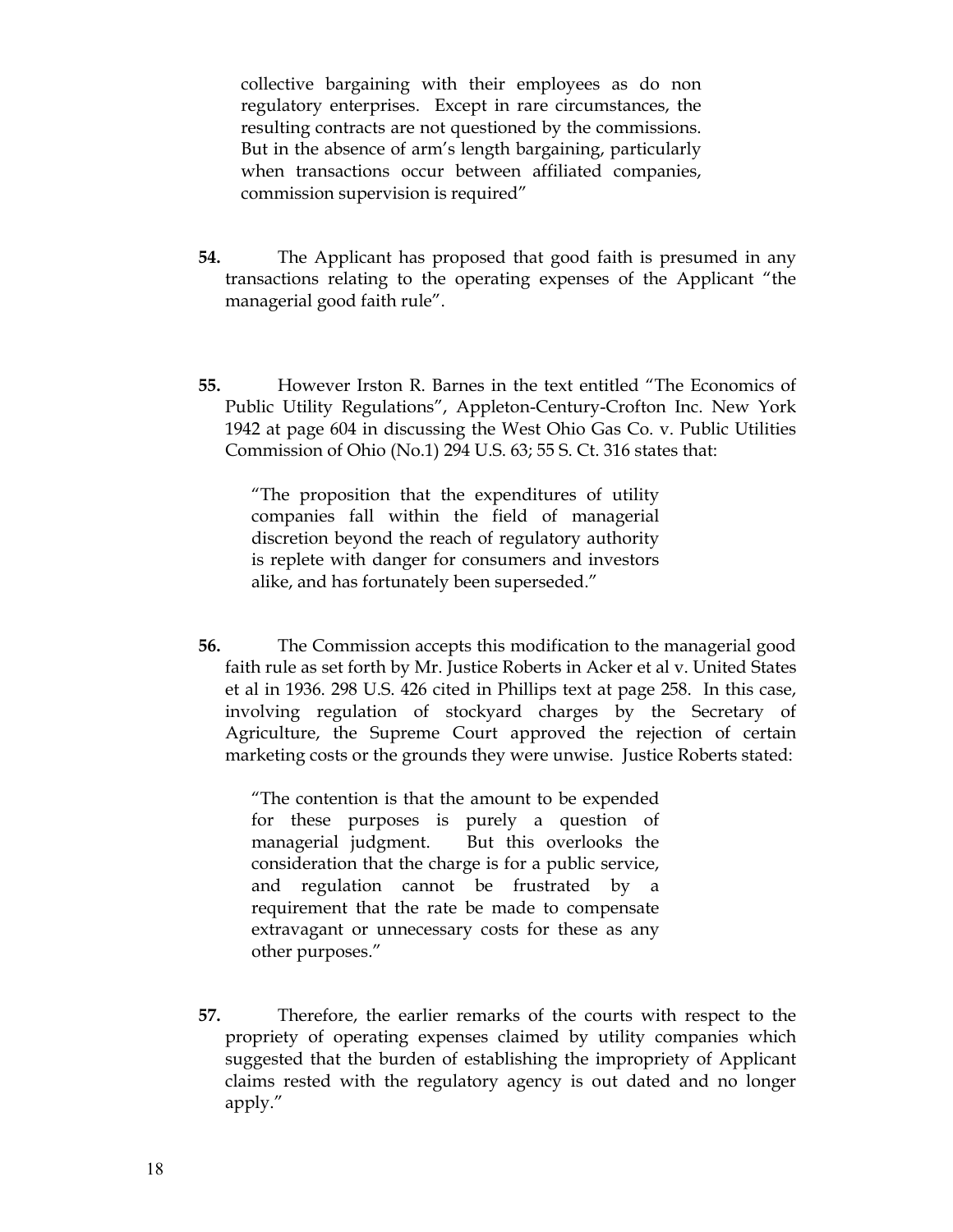**58.** This view was also supported by Mr. Charles F Phillips Jr. in his text "The Regulation of Public Utilities" page 258, 1993 Public Utilities Reports Inc. Arlington, Virginia where he states that:

"Public utilities in other words, cannot spend freely and expect all expenditures to be included as allowable operating expenses. In effect this means the Commissions are permitted to question both the judgment and integrity of management. And if rates must be high enough to yield sufficient revenue to cover all operating expenses, the consumer has the right to expect that such expenditure will be necessary and reasonable"

- **59.** Charles Phillips Jr. at page 258 further contends that the Commission may disallow an expenditure if it can prove "an abuse of discretion" on the part of management. An abuse of discretion results from "a showing of inefficiency or improvidence" or from "extravagant or unnecessary costs".
- **60.** The Commission is therefore of the view that the management of the Applicant is required to establish the reasonableness and propriety of all expenditures, operating as well as capital expenses.
- **61.** The Commission thus, finds that in order to justify any expenditure, the Applicant must establish three facts:
	- (i) the expenditure is necessary to provide the service;
	- (ii) the expense was actually incurred or will be incurred; and
	- (iii) the amount of the expenditure is reasonable.

### **Burden and Standard of Proof**

- **62.** The burden of proof in this matter is on the Applicant and the standard of proof is that applicable to civil matters i.e. on a balance of probabilities.
- **63.** Section 14 of the Utilities Regulation Act explicitly states that: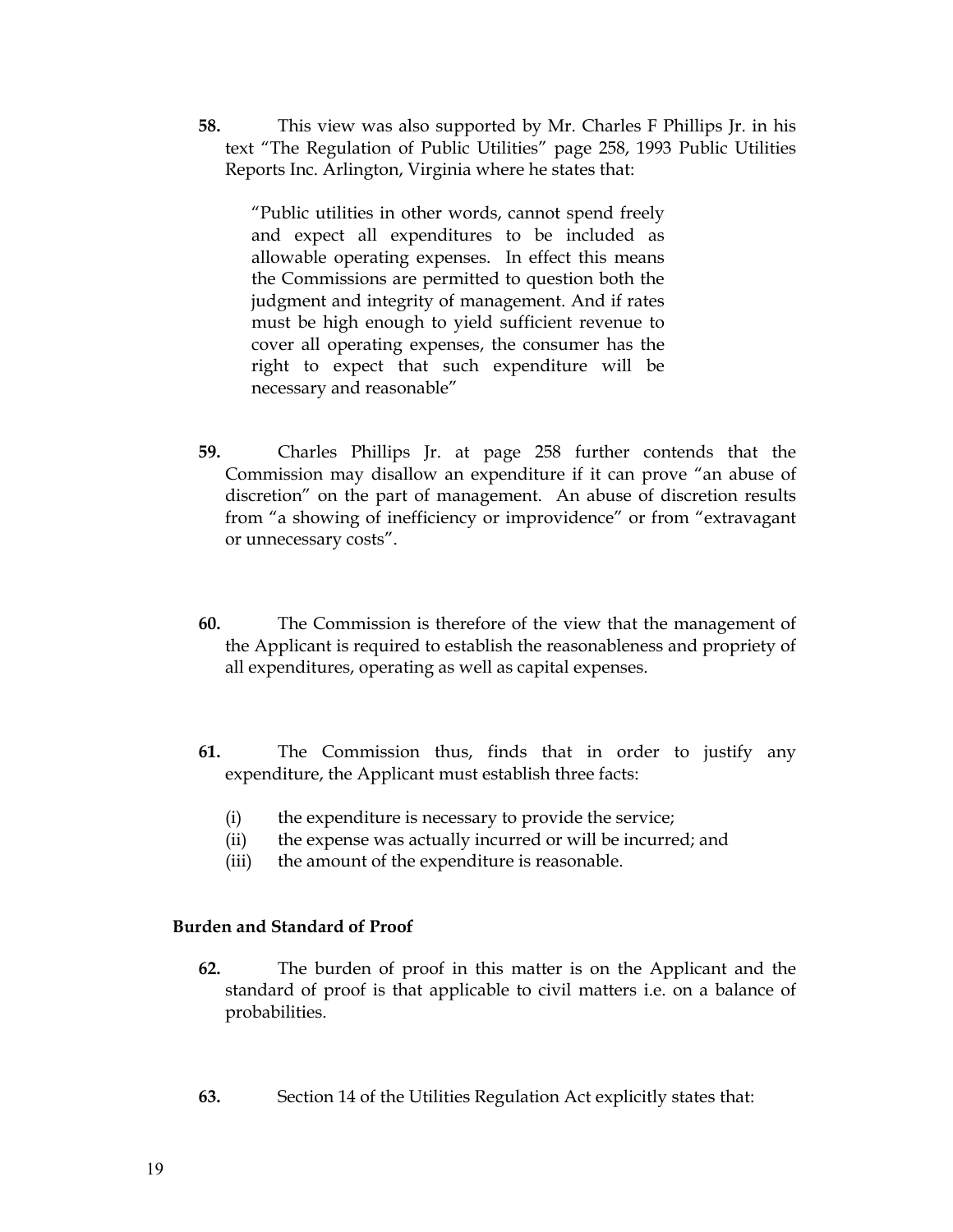*"In any proceeding before the Commission involving an existing or proposed rate of a service provider, the burden of proof to show that the rate is fair and reasonable and in accordance with the principles established by the Commission shall be upon the service provider."* 

**64.** A regulator must always be conscious of the well-being of both the consumer and the service provider, to ensure that the consumer receives a service at a reasonable rate, and that the service provider is afforded an adequate income or profit on which to sustain its business. These principles are enshrined in section 3 subsections (2) and (3) of the Utilities Regulation Act which states:

*"(2) In establishing the principles referred to in subsection 1 (a) the Commission shall have regard to:* 

- *(a) the promotion of efficiency on the part of service providers;*
- *(b) ensuring that an efficient service provider will be able to finance its functions by earning a reasonable return on capital; and*
- *(c) such other matters as the Commission may consider appropriate.*
- *(2) The Commission shall:*

*(a) protect the interest of consumers by ensuring that service providers supply to the public, service that is safe, adequate, efficient and reasonable;…"*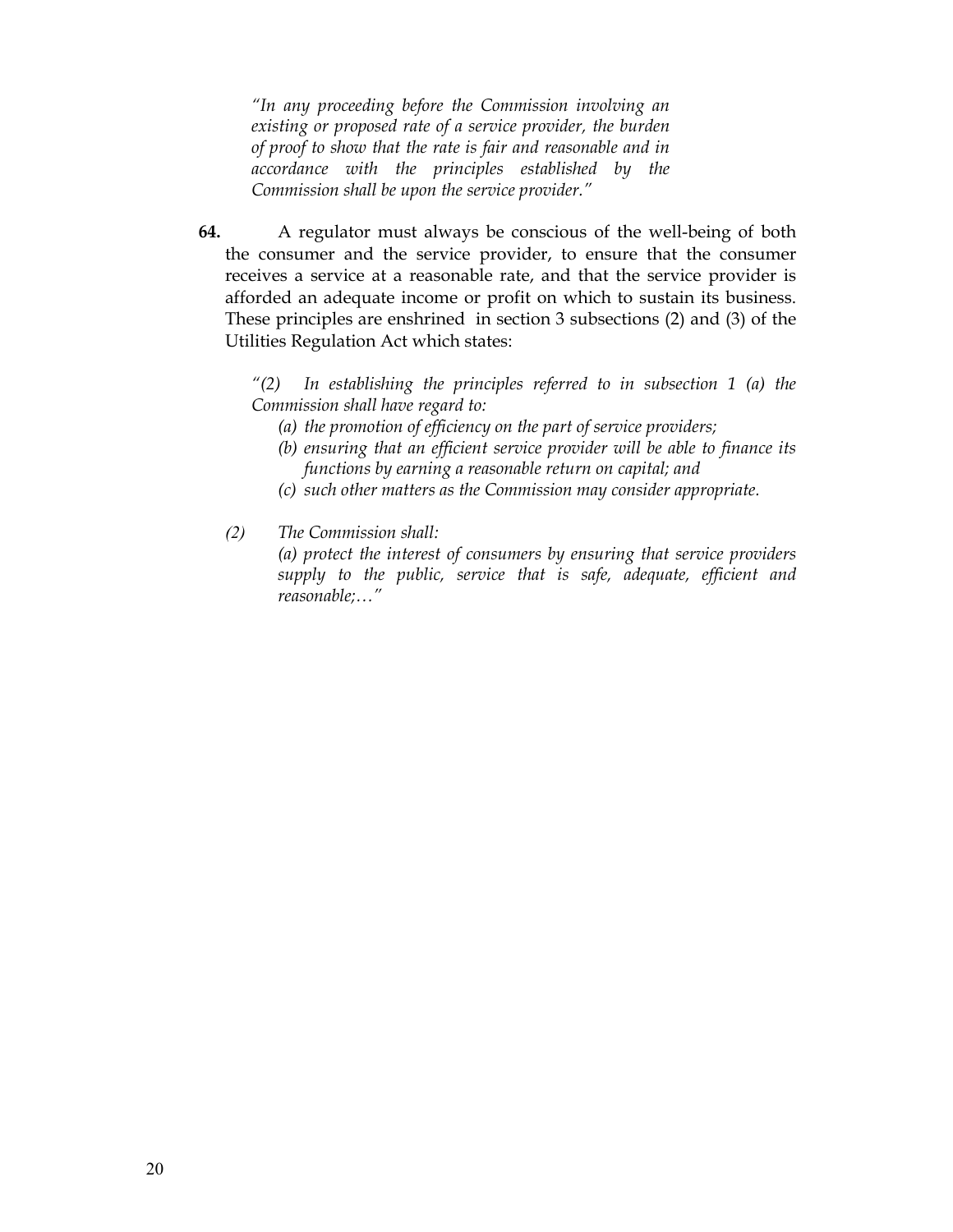## **REASONS FOR DECISION**

- **65.** The Commission was of the view that consideration of this Application required (a) determination of the cost of service for the provision of regulated domestic service, (b) identification of the relevant sources of revenue and (c) analysis of the proposed rate structure.
- **66.** The Commission had no difficulty on the evidence presented in arriving at the cost of service. Much of this evidence was accepted by the commission and where the Commission has not accepted the evidence its reasons are set forth. The Commission however, had an insuperable problem in relation to the quantum of revenue properly earned by and attributable to the domestic network facilities. The Commission found itself in the unenviable position of having to make a decision while hampered by a scarcity of relevant information.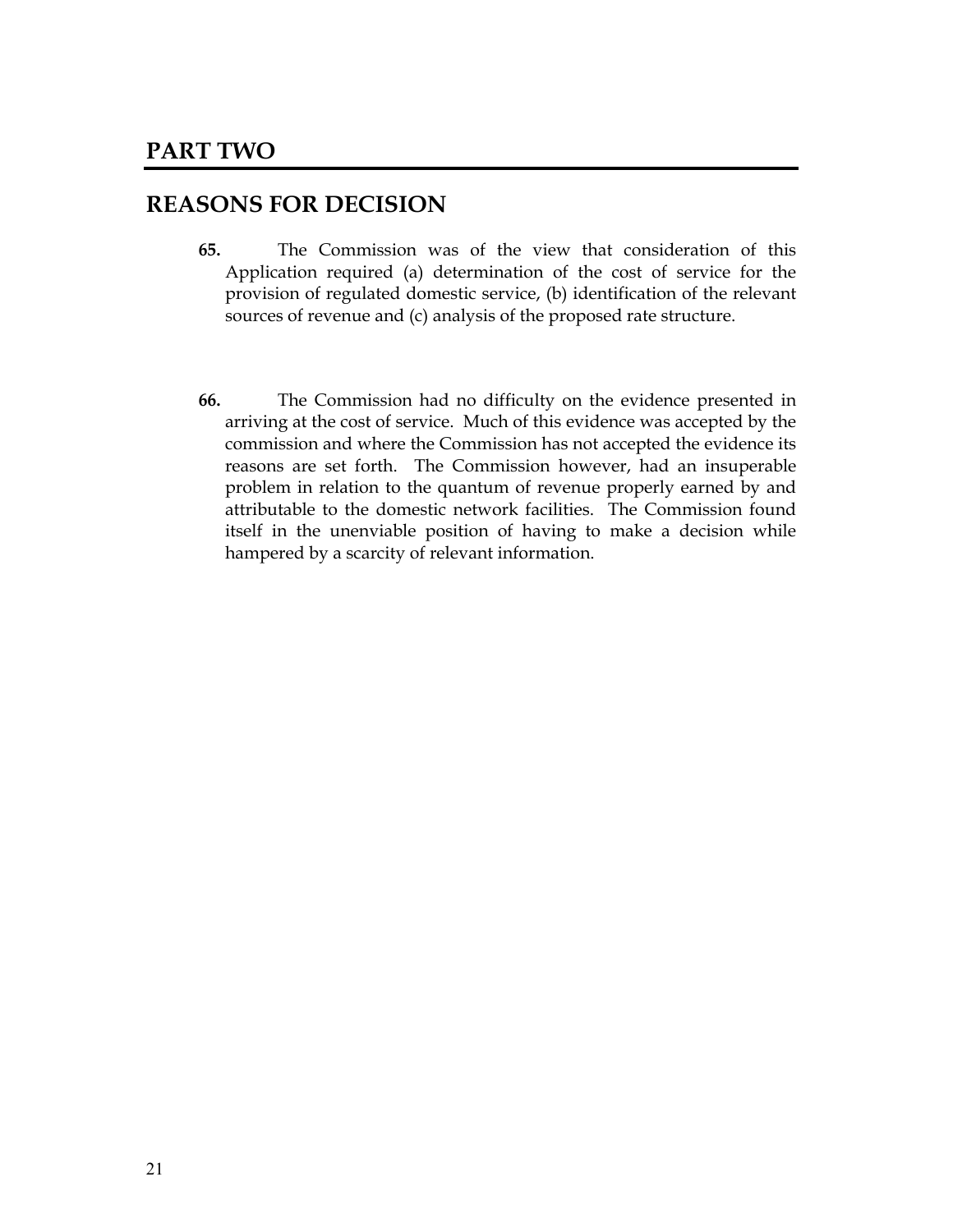## **DETERMINATION OF THE COST OF SERVICE**

*Test Year*

- **67.** In seeking to determine the cost of service a test year is selected which represents the expenses incurred by the utility company in providing the regulated service(s) over a 12 month period and which are representative of future costs.
- **68.** The Applicant selected the financial year ending March 31, 2002 as the test year. The Applicant's choice of the test year was based on the fact that it was the most recent financial year for which regulatory financial statements had been prepared.
- **69.** Public Counsel took issue with the choice of 2001-2002 as the test year as he considered that it was over two years old and would not be representative of current conditions.
- **70.** The Commission in assessing the appropriateness of the Applicant's choice of test year took into consideration the fact that on April 1, 2002, the day after the end of the test year, the Applicant amalgamated the following four entities:
	- Cable & Wireless (BARTEL) Limited (CWBARTEL)
	- Cable & Wireless (BET) Limited (CWBET)
	- Cable & Wireless Caribbean Cellular Limited (CWCC)
	- Cable & Wireless Information Systems (CWIS)
- **71.** The domestic service was provided by CWBARTEL and the international service by CWBET. The Commission finds that the use of the test year 2001-2002 provides a representative view of the cost of service relating to the domestic service for which separate financial records were available.
- **72.** The Commission accepts the Applicant's use of the fiscal year 2001 -2002 as the test year for determining the cost of service.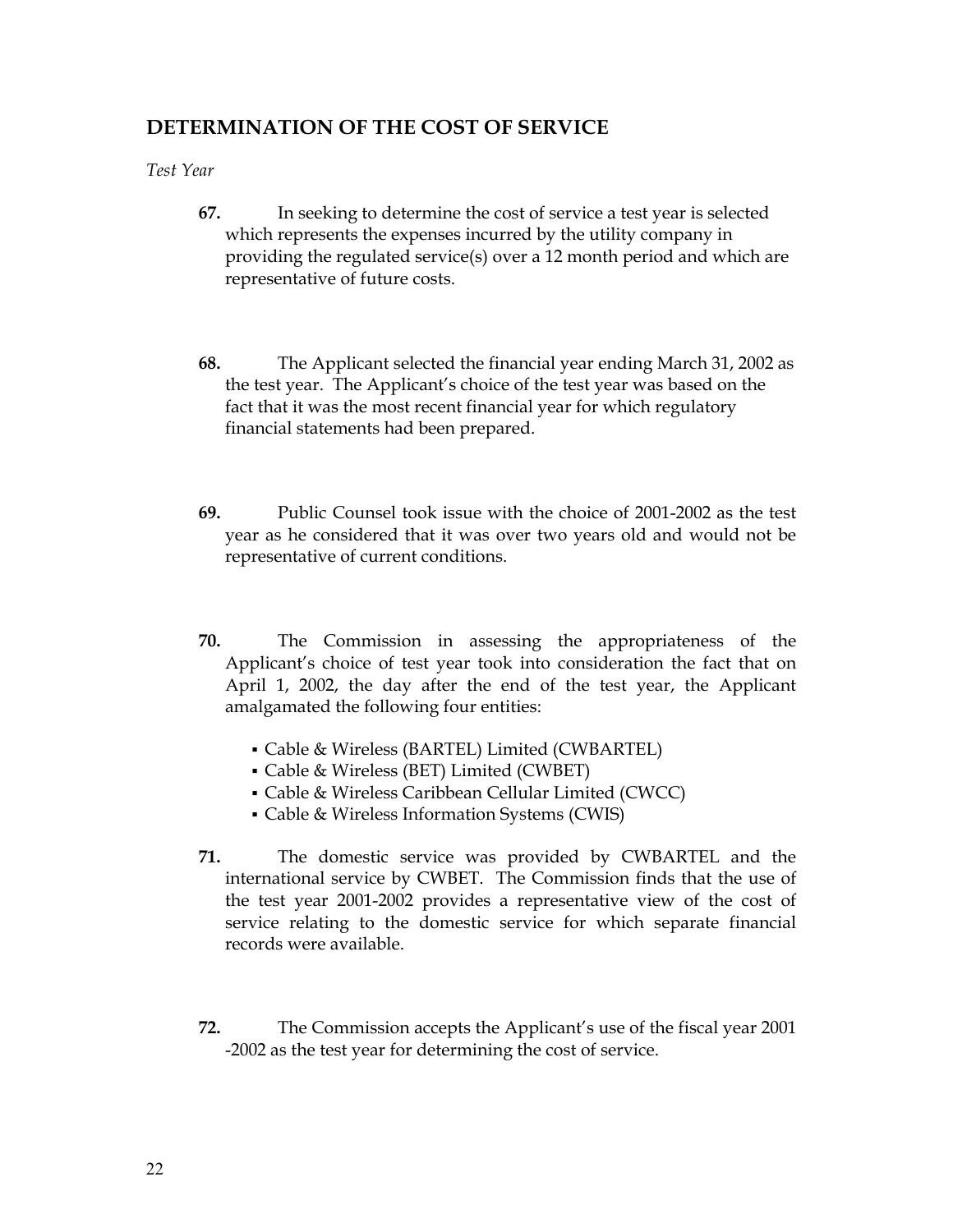- **73.** The criteria which the Commission utilised in determining cost of service is summarised in the following simple equations.
	- **1. Cost of Service = OE + D + T + (V AD)R**
	- **2. Cost of Service = Revenue Requirement**

Where:

| <b>OE</b> | $=$                                     | Operating & Maintenance Expense                                                                        |
|-----------|-----------------------------------------|--------------------------------------------------------------------------------------------------------|
| D         | $=$                                     | Depreciation Expenses                                                                                  |
| T         | $=$                                     | Taxes                                                                                                  |
| V         | $=$                                     | Gross Valuation of assets used and<br>useful in provided regulated<br>utility<br>service to the public |
| AD        | $=$                                     | Accumulated depreciation                                                                               |
| R         | $=$                                     | Rate of Return (percentage)                                                                            |
| $(V-AD)$  | Rate Base (Net Valuation)<br>$=$        |                                                                                                        |
|           | $(V-AD)R$ = Return Allowed on Rate Base |                                                                                                        |

### **Operating and Maintenance Expenses**

- **74.** The Applicant submitted that its operating and maintenance expenses in providing the domestic service in the test year 2001-2002 was \$102,282K. The Commission examined the expenses to ascertain whether they were incurred in the provision of the domestic services and were reasonable.
- **75.** The Commission examined the expenses as presented and finds the expenses to have been reasonably incurred in the provision of the domestic service save and except for the items set out below.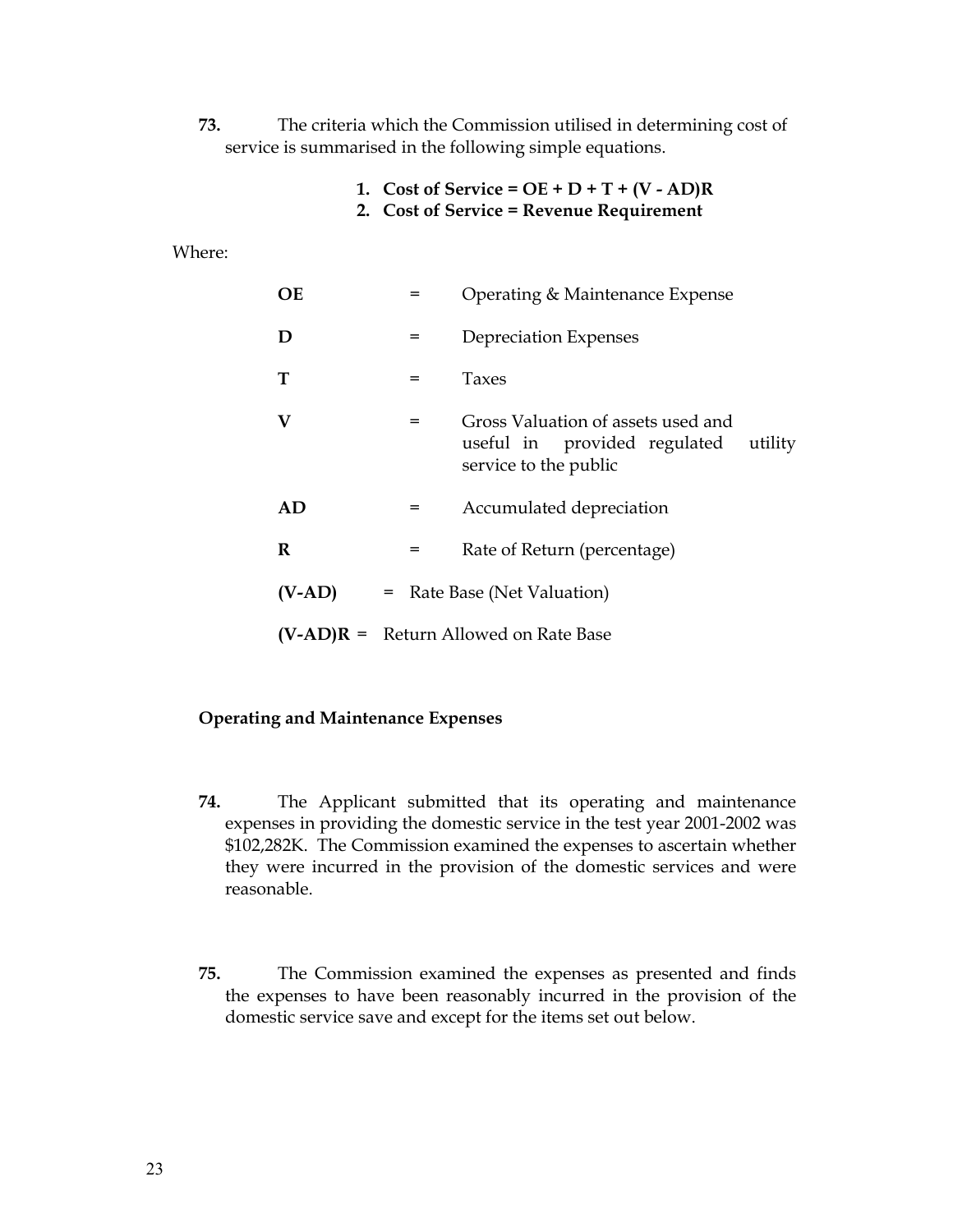- **76.** The Commission finds that the following items of expense merit adjustment:
	- a. Advertising Marketing and Promotion Expense
	- b. Management Fees
	- c. Deferred Tax
	- d. Restructuring /severance costs

### *Advertising and Marketing Expenses*

- **77.** Under this head the Commission examined particular invoices, the Regional Sales Incentive Scheme and sponsorship.
- **78.** The Applicant claims the full amount of \$10.492 million of advertising, public relations and marketing expenses incurred in the test year as expenses legitimately incurred by the management in the provision of the domestic telephone service.
- **79.** Particular invoices In response to Commission's interrogatories the Applicant provided invoices which on examination revealed that the following amounts set out in the table below were not expended in the provision of domestic service.

| <b>INVOICE</b><br>NO. | <b>DESCRIPTION</b>                 | <b>AMOUNT</b> |
|-----------------------|------------------------------------|---------------|
| 40562                 | Television Ad - St. Vincent        | 17,507.61     |
| 40975                 | Job 1945 -7898 Grenada Conference  | 12,560.00     |
| 40664                 | Television Ad - 3A's CTV Antigua   | 11,239.39     |
| 40253                 | Newspaper Ad - The Grenadian Voice | 14.694.41     |
| 40975                 | Grenada Conference                 | 14,444.35     |
| 41201                 | OECS Campaign                      | 44.620.44     |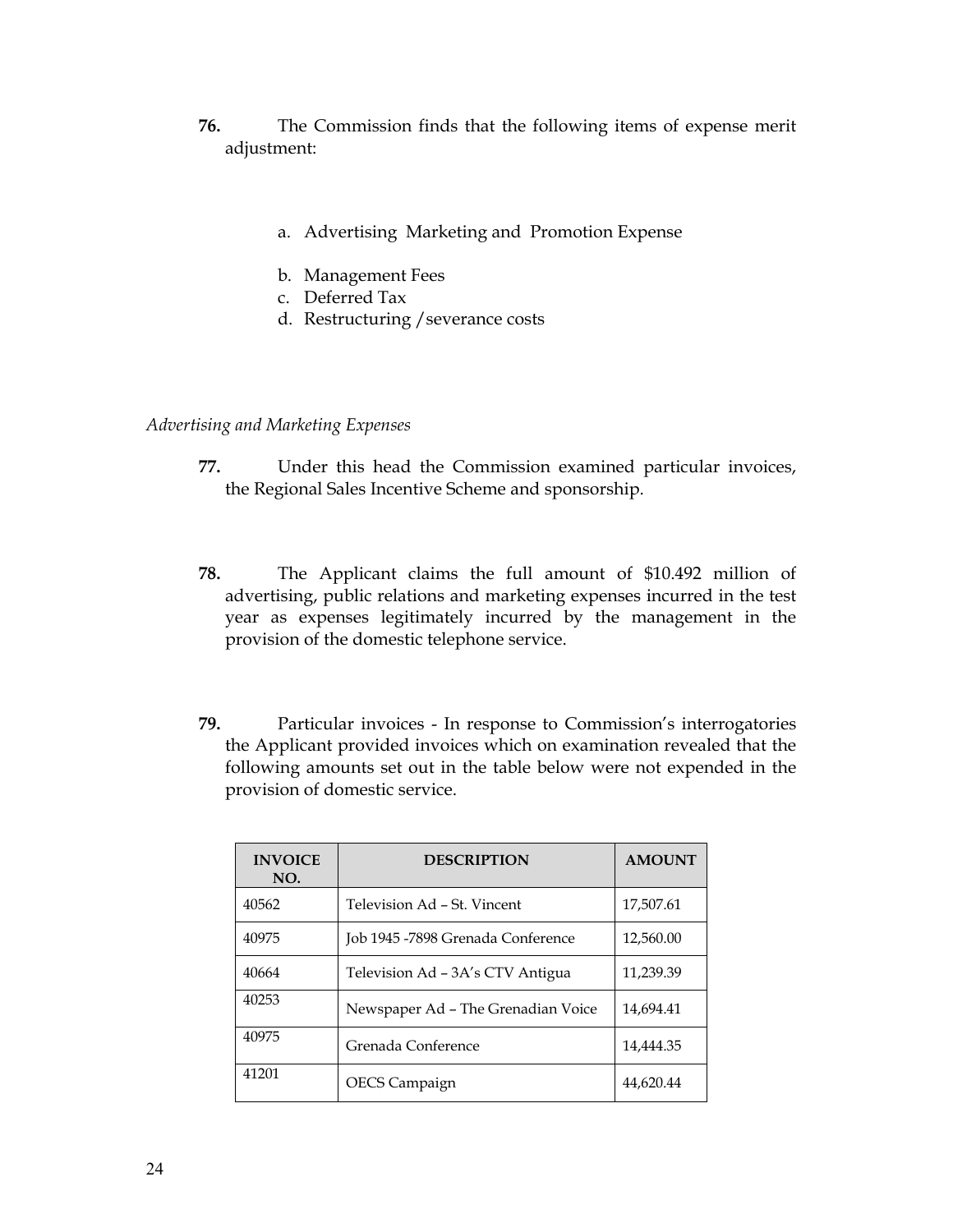| 41202          | OECS Campaign - Union Island - SVG              | 28,318.00  |
|----------------|-------------------------------------------------|------------|
| 40932          | Cellular Grenada                                | 23,232.86  |
| 40933          | Responsive Service - St. Kitts -<br>Pilgrimage  | 21,784.58  |
| 40918          | Call Centre - Grenada                           | 20,953.10  |
| 40562          | PR Campaign - Grenada, St. Vincent              | 4,330.23   |
| 40254          | PR Campaign - Dominica                          | 4,077.78   |
| 40771          | PR Campaign - Dominica - St. Vincent            | 10,477.78  |
| 40916          | Partnership/School Internet                     | 19,167.72  |
| 40916          | <b>Investment Customer - Dominica</b>           | 25,866.81  |
| 40664          | PR Campaign - Antigua                           | 12,925.30  |
| 40088          | GBN TV PR Campaign                              | 1,435.67   |
| 40253          | PR Campaign - Barbados/ St.<br>Vincent/Dominica | 5,062.25   |
| JBM020001      | Advertising Campaign - Dominica                 | 14,000.00  |
| JBM020002      | Smart Choice Ad Campaign                        | 16,000.00  |
| JBM020003      | <b>Internet roaming Research</b>                | 25,000.00  |
| <b>JBM0080</b> | C & W Online Research                           | 23,000.00  |
| JBM020004      | E-billing Research for the Region               | 28,000.00  |
|                | <b>TOTAL</b>                                    | 414,198.28 |

**80.** The Commission has determined that the amount of \$415,000 will be deducted from the operating and maintenance expenses of the Applicant as the Commission finds that these expenses were not incurred in the provision of the domestic service.

### *Regional Sales Incentive Scheme*

**81.** The Applicant in response to an interrogatory submitted a detail listing of advertising, public relations and marketing costs. This amount of \$13.161 million includes the amount of \$2.669M which is described as the introduction of the regional sales incentive scheme. This amount conflicts with the figure of \$10.492M which was presented by the Applicant's expert witness and its financial controller and submitted as the advertising, marketing expenses incurred in the provision of domestic service.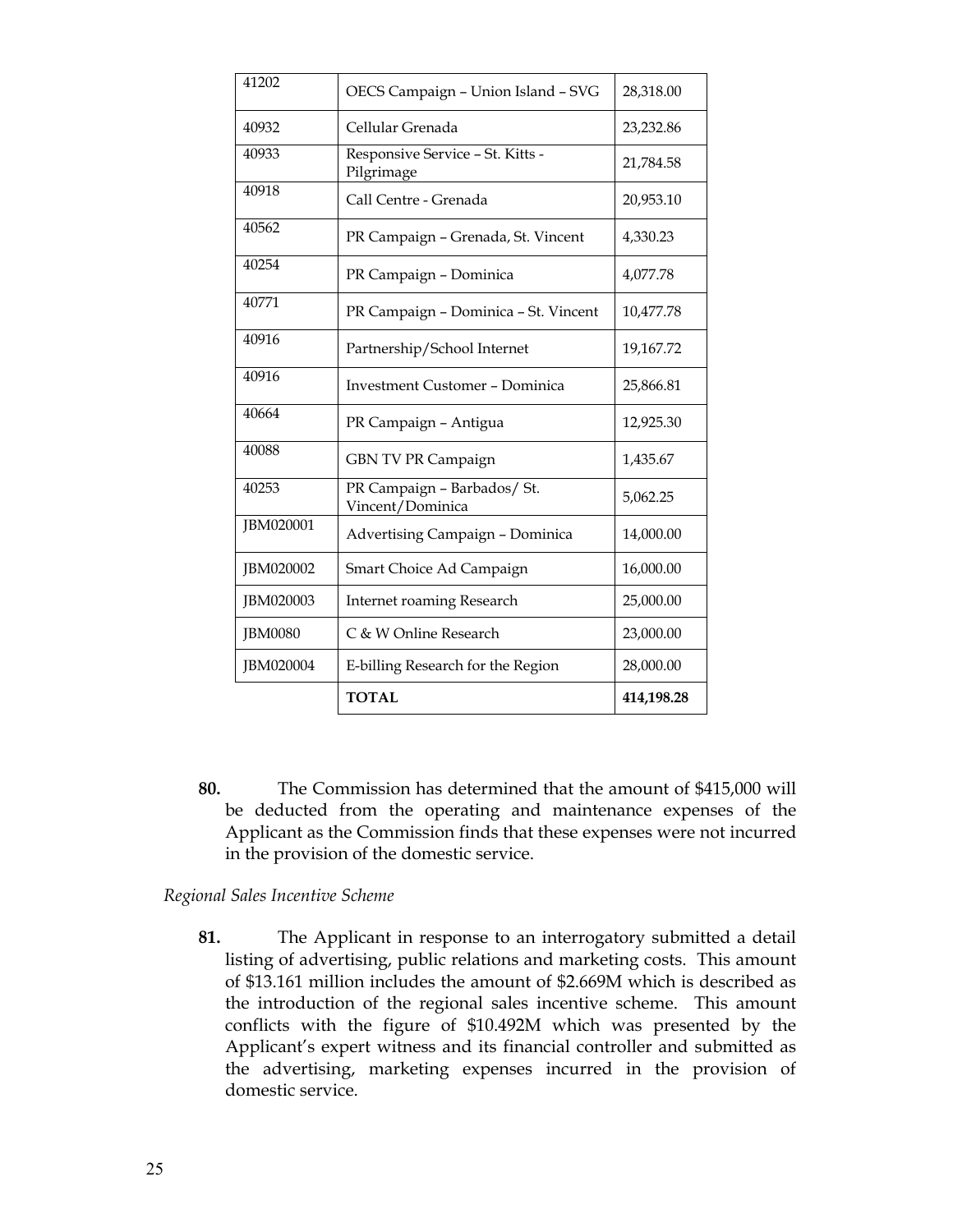**82.** Based on the evidence it is unclear whether or not the \$2.699M is included in the \$10.492M. If the \$2.699M has been included in the claimed amount of \$10.492M the Commission will not permit its inclusion as no evidence was presented to show that the \$2.669M described as the introduction of the regional sales incentive scheme bears particular relation to Barbados and the provision of the local domestic service.

### *Sponsorship*

- **83.** Under the head advertising, marketing and promotion the Applicant claimed \$739K on cricket and other sponsorship in the test year. The Applicant stated that "cricket tours in the region are a boost to the economy in the region and there are benefits to the region as a whole".
- **84.** Intervenors took issue with this expense being included in the cost of service and paid by the rate payers.
- **85.** This expense benefits the Company as a whole and separate and apart from the domestic service, benefits three other significant aspects of the Applicant's business. The Commission finds that the full amount claimed for sponsorship should not be allowed and will be reduced by \$300K.

### *Management Fees*

- **86.** In the test year the Applicant paid a management fee of \$1.0 million to Cable and Wireless PLC. Prior to 1999 the Applicant acknowledged that the management fee was \$500K. The Commission sought to ascertain the basis on which the management fee was arrived.
- **87.** The Applicant stated that the fee was not based on percentage revenue or operating expenses but reflected an estimate of the benefits received by the domestic service from Cable & Wireless PLC. The Applicant stated these benefits included obtaining competitive prices for equipment and services, obtaining competitively priced insurance cover and the overhead and senior management cost associated with providing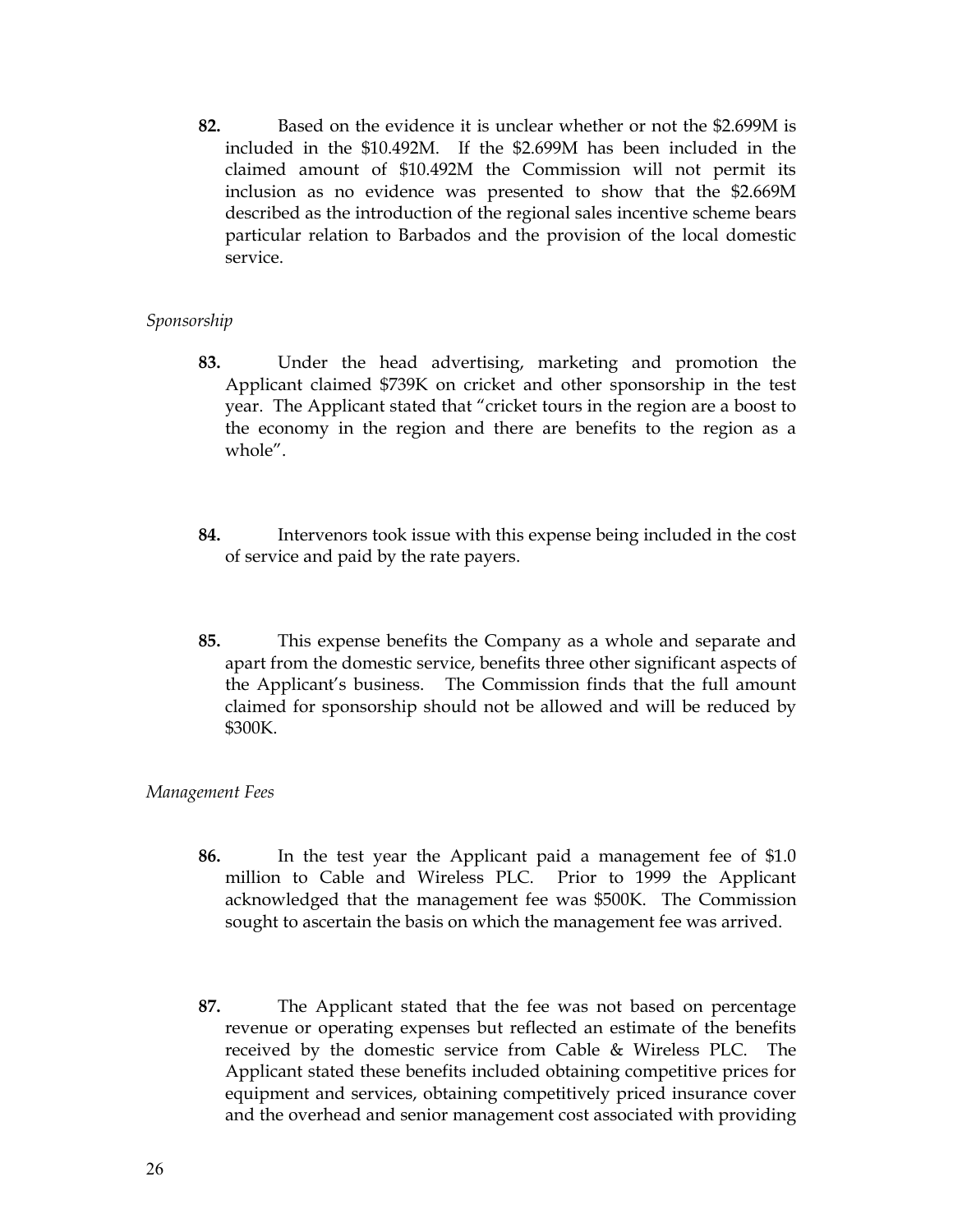the management services. The Applicant noted this amount reflected an increase of the amount \$0.5 million which took effect from the year ending 2000 and was in recognition of the "rapidly evolving telecommunications environment".

- **88.** The Applicant submitted that it was in accordance with generally accepted principles to allow a reasonable amount for management fees in operating and maintenance expenses.
- **89.** The Applicant invited the Commission to accept the figure based on the value of the services it received. In response to the Commission's queries on whether the amount was based on the cost of the management services provided the Applicant stated that it had difficulties relating the management fee to the cost of the services obtained.
- **90.** Intervenor CARITEL questioned whether the services provided for the management fee of \$1.0 Million were the same services provided prior to 1999 when the management fee was \$0.5 Million. The Applicant's witness Mr. Cochrane said that he was not familiar with the services provided for the lesser amount but noted that while the services provided are similar that there have been cost increases over the tenyear period which could easily justify such an increase in the fee. The Commission finds the evidence confusing and inconsistent. There was no supporting documentation to support an increase in cost.
- **91.** The Commission finds that the Applicant witness Mr. Cochrane was unable to provide any evidence of a commensurate incremental increase in costs that would justify a 100% increase of the management fee. In his evidence he stated that "It is very clear that I can't say that the costs related to the services provided were exactly \$1.0 million every year. I don't think that I can possibly sit here and say that under oath"
- **92.** Public Counsel contends that the Commission should not allow the recovery of the \$1,000,000.00 as these types of affiliate transactions "are easy ways for the manipulation of regulated and unregulated profits.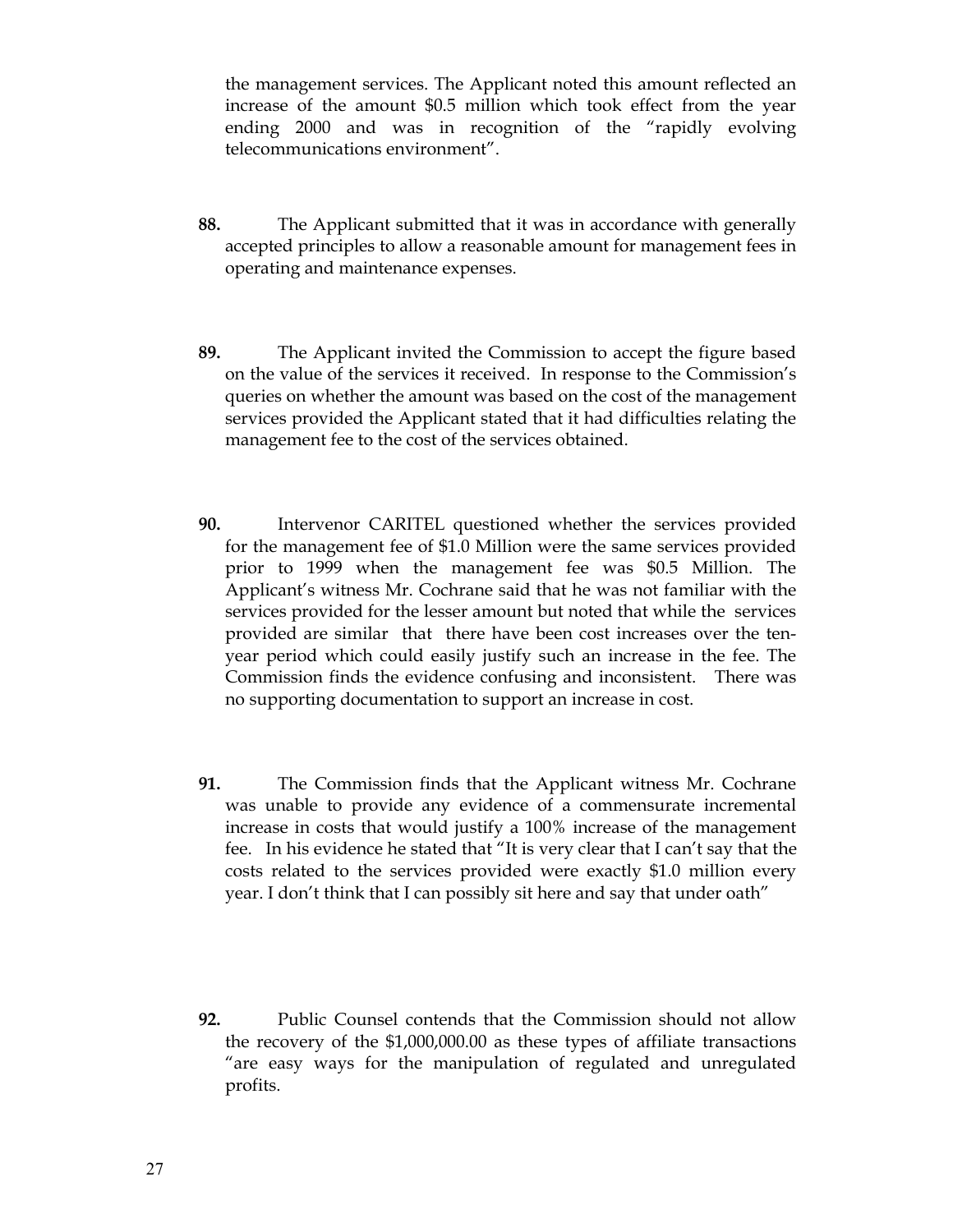- **93.** Public Counsel took the position that the management fee should be reduced or eliminated as the large increase in insurance fees indicated that Cable & Wireless PLC was unable to provide competitively priced insurance cover and so the domestic service did not benefit in this regard.
- **94.** The Commission finds the amount claimed for management fees should be reduced to \$500K. The Commission finds that the Applicant has not satisfied the Commission that the proposed increase in the management fee was cost based.

### **Restructuring and Severance Costs**

- **95.** The Company reported in its audited regulatory accounts and in its published accounts that "restructuring costs" amounted to \$3.769million in the test year and \$17.009million in the financial year 2000-2001. The amount of \$3.769million did not relate to a recurrent cost and therefore should not be included in operating and maintenance costs in the test year. It equates to a known and measurable change that should be deducted in arriving at cost of service.
- **96.** The Commission finds that the amount claimed as restructuring and severance costs to be non-recurring and will deduct these costs from the operating and maintenance expenses.

### **Known and Measurable Changes**

**97.** It is an accepted regulatory principle that regulators must take into consideration "Known and measurable changes" - occurring after the test year in order to make the test year data as representative as possible of the cost situation that is apt to prevail in the future. The Applicant proposed that the Commission adjust the cost of service derived from the test year to allow for the following known and measurable changes: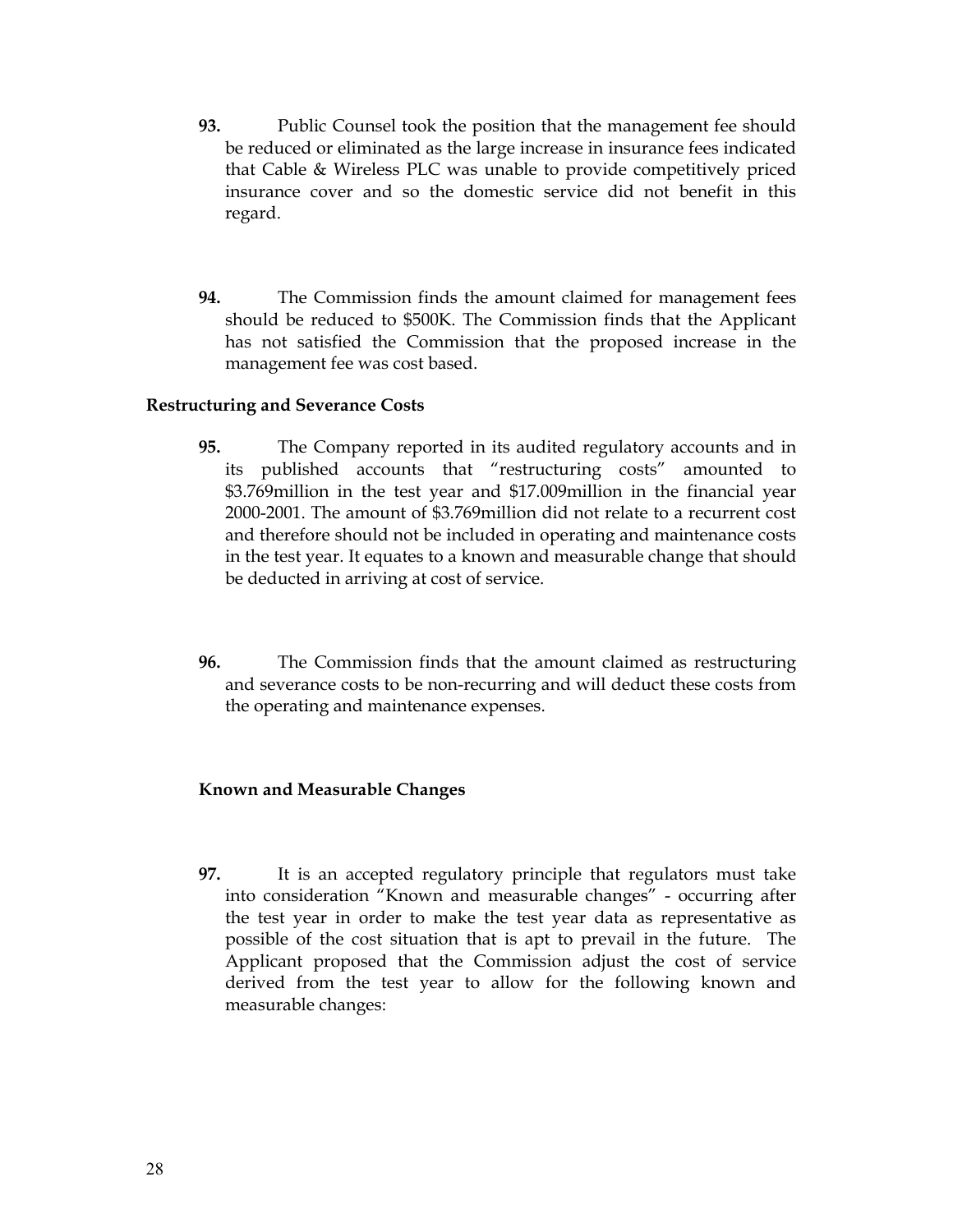|                                        | $\mathfrak{m}$ |
|----------------------------------------|----------------|
| Caribbean Contact Centre Expenses      | (2.336)        |
| Salaries and Wages                     | 2.333          |
| <b>Insurance Expenses</b>              | 2.308          |
| Rate Case Expenses                     | 1.500          |
| Total Operating & Maintenance Expenses | 3.805          |

The Commission will now discuss each of these proposed changes in turn.

*Caribbean Contact Centre* 

- **98.** The Applicant submitted that during the test year 2001-2002 Cable & Wireless Bartel recorded costs of \$2.336 million which were attributed to other Cable & Wireless business units served by the Contact Centre. The Applicant submitted that it has deducted this amount as a known and measurable change for the costs was recharged to the relevant business units during 2002-2003.
- **99.** The Commission accepts the evidence and finds that the amount of \$2.336M should be deducted as a known and measurable change.

*Salaries & Wages*

- **100.** The Applicant claimed as a known and measurable change in the level of salaries included in the operating costs an additional \$2.333M to reflect negotiated wage and salary increases.
- **101.** In his evidence Mr. Douglas Skeete appearing on behalf of Intervenors Barbados Council for the Disabled and BARCRO challenged the accuracy of the figure tendered by the Applicant. Mr. Skeete asserted that this adjustment "instead of a positive number should in fact be a negative number of \$1,377, 815".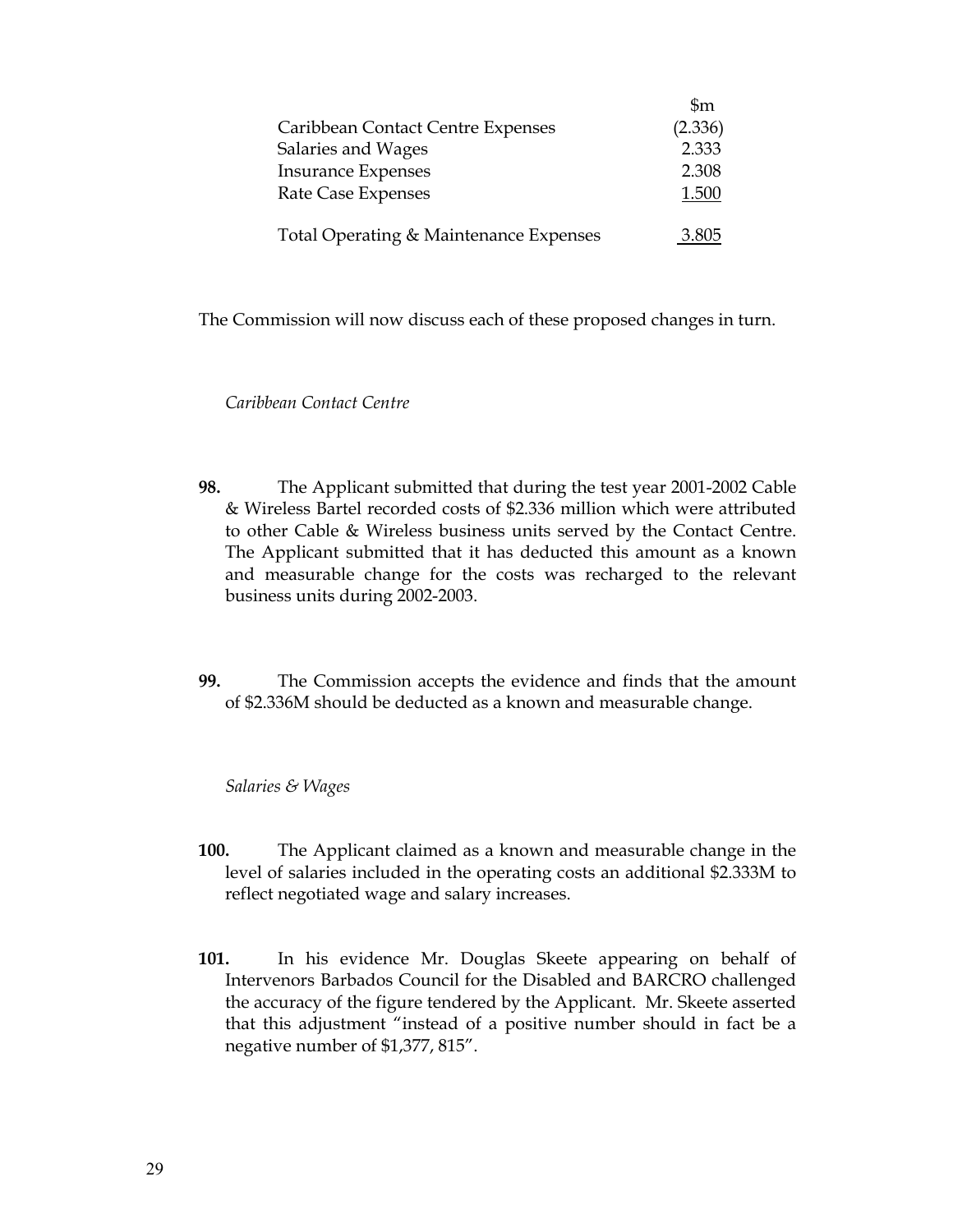**102.** In deliberating on this item the Commission chose to use the figure of \$47.268 M which represented the Applicant's actual salary bill during the test year as reported in the audited regulatory statements. The Commission found this to be more reliable as it was the actual expense incurred. The figure of \$47,142.25M which was used by the Applicant and was derived from a process of estimation and differed from that in the financial reports. Utilising this figure the Commission found no significant adjustment needed to be made to the figure submitted by the Company. The Commission accepts the amount of \$2.333M as a known and measurable change.

### *Insurance*

- **103.** The Applicant claimed a known and measurable change of \$2.308 million. This represented an increase in cost from \$232K reported in the test year to \$2.540 million.
- **104.** In the 'Memorandum on Revenue Requirements Exhibit DCS 2 to the Affidavit of the Applicant's expert on Accounting Matters, Mr. David Shorey submitted that there have been significant increases in the cost of insurance of the outside plant network, switch network and other property since the September 11, 2001 disaster.
- **105.** Public Counsel took issue with the increase in insurance cost. He submitted there was no evidence that the insurance costs represented an increased risk. He further submitted that the Applicant's shareholders should bear a substantial portion of this cost. He also proposed self insurance as an alternative.
- **106.** Intervenor All Caribe Inc. was concerned that the Applicant did not provide comparative global insurance costs as it was of the view that such would have been useful in ascertaining whether the insurance expense as presented by the Applicant was reasonable in light of the fact that it had increased by 500%.
- **107.** The Applicant on request from the Commission provided a receipt to confirm that the amount quoted in the invoice of April 8, 2002 had been paid by the Applicant on May 15, 2002. The Commission was disappointed that the Applicant could not provide any comparable market figures for insurance costs but accepts that the September 11<sup>th</sup> disaster could have caused increases in insurance coverage. The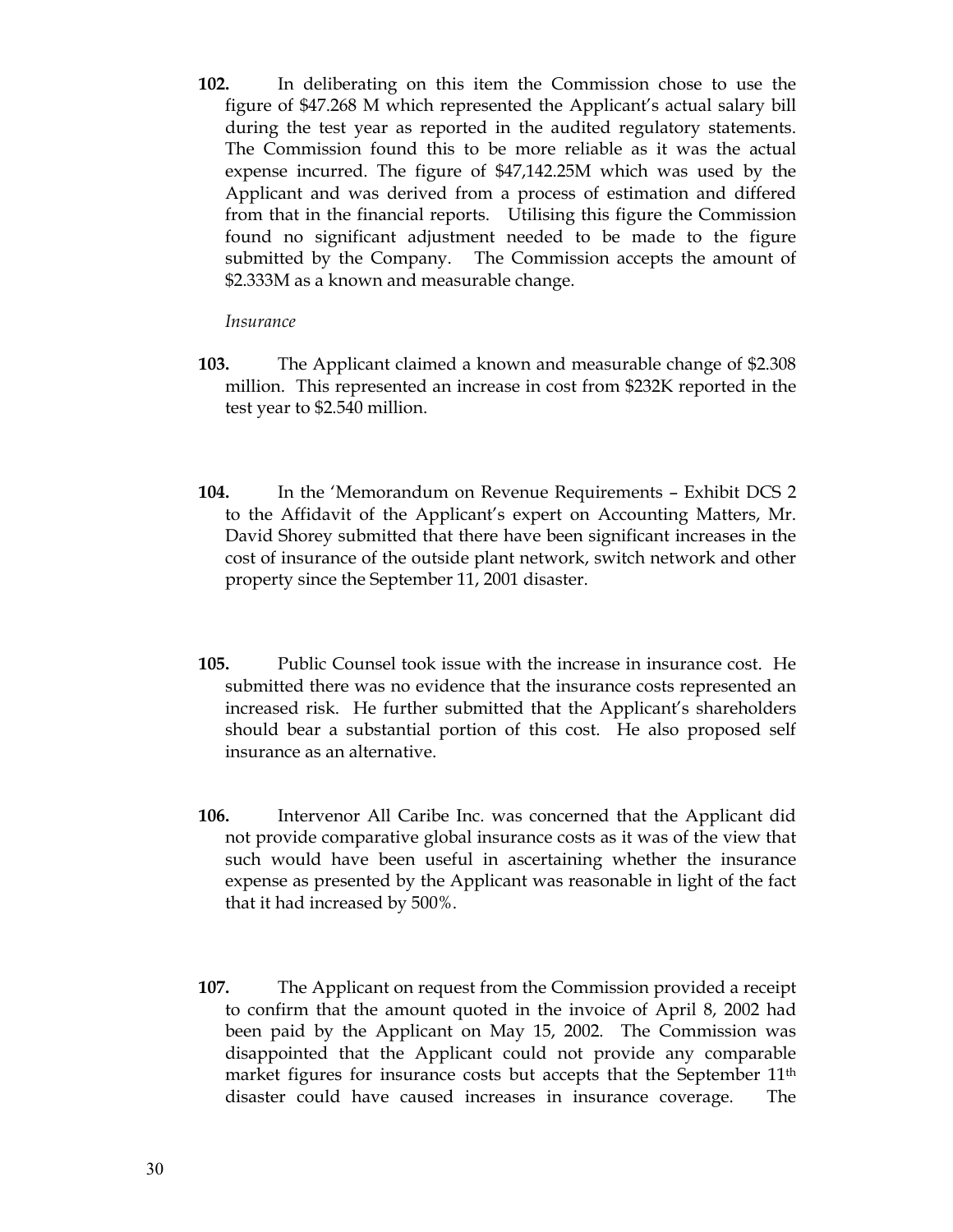Commission therefore accepts the amount of the insurance expense of 2.308M as a known and measurable change however the Commission will require the Applicant to report on the variance in this expense on an annual basis to allow the Commission to monitor changes in this expense.

#### *Rate Case Expenses*

- **108.** The amount claimed represented one-third of the Applicant's estimated cost of the present hearing, the depreciation hearing and the RIO hearing i.e. \$4.5 million. The Applicant based its claim on the presumption that the Commission would allow it to amortise the total \$4.5 million charges over a period of three (3) years.
- **109.** During cross examination by Public Counsel, the Applicant's expert witness in accounting matters, Mr. David Shorey conceded that an amount of \$1.25 million should be removed from the estimate of rate case expenses as it related to the Reference Interconnection Offer (RIO) and was not incurred in the provision of the domestic service.
- **110.** The Applicant submitted that the expense properly comprised of \$0.9259 million for the Re-prescription of Asset Lives Case and \$2.3M as the expenses related to this Application. The Commission requested from the Applicant supporting documentation *inter alia* copies of invoices of professional and other costs, showing the amount for each consultant and attorney, but the Applicant failed to provide the requested information to support the expenditure. The Commission finds that, although requested, the Applicant has not submitted any documentation to support the expenditure incurred or budgeted in the Applicant's estimate of \$4.5 million. The Commission therefore has difficulty in assessing whether the costs or estimates were prudent and reasonable.
- **111.** The Commission will not allow any rate case expenses to be included as a known and measurable change in the Applicant's operating expense for the test year without the supporting information.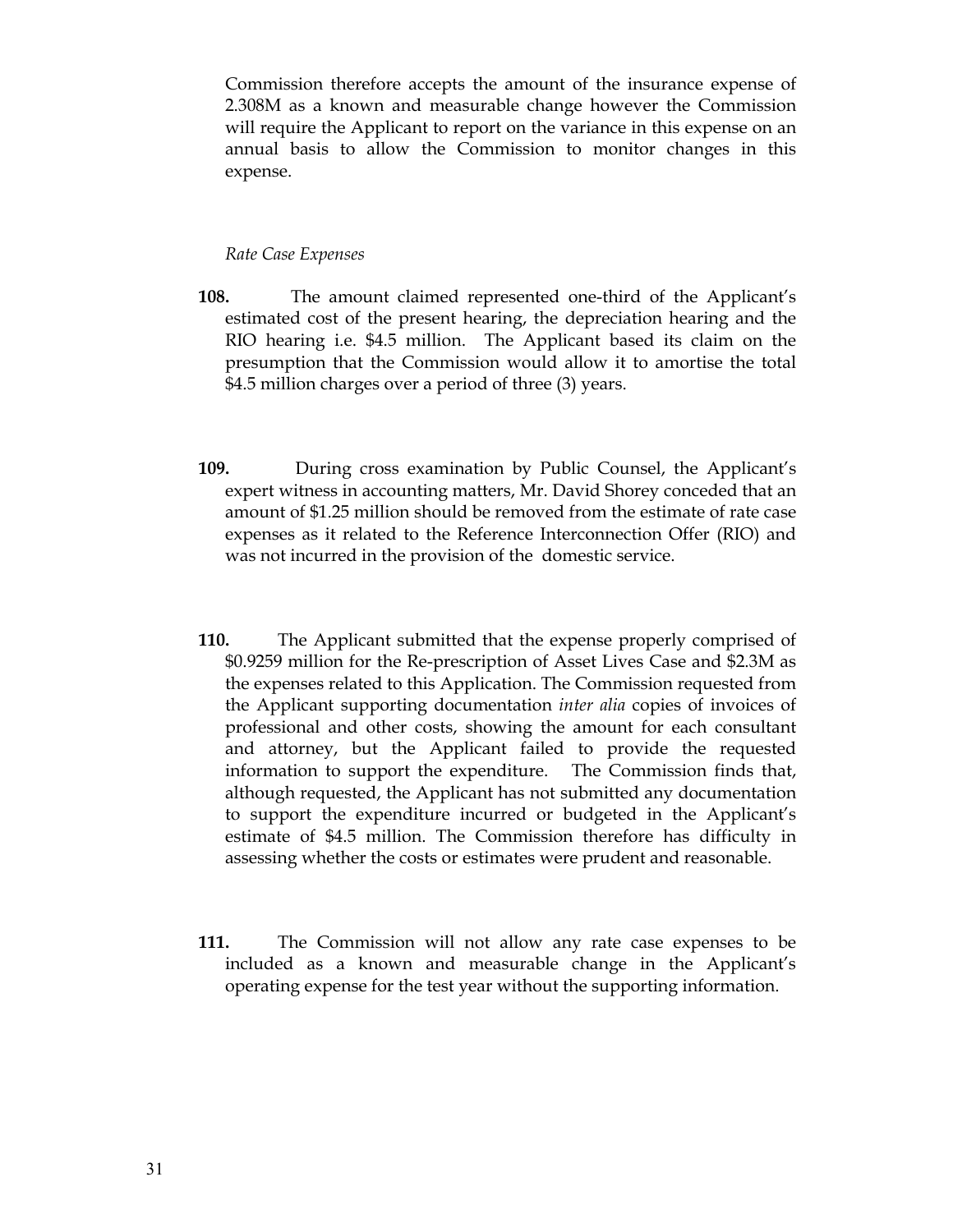### **Other Adjustments**

*Deferred Tax* 

- **112.** In its Information Request dated August 15, 2003 the Commission sought additional information from the Applicant including the amount of deferred taxes. The Applicant submitted an amount of \$12.901 million relating to Deferred tax as a proper adjustment to the cost of service.
- **113.** The Applicant submitted that the adjustment for deferred taxes can be summarised into the two main grounds (1) it was allowed by the PUB as an adjustment to cost of service for the local electricity service provider and (2) regulators in the US jurisdiction allow it as an appropriate adjustment.
- **114.** The burden of proof remains on the Applicant to show that in the provision of the domestic service deferred taxes is a permissible adjustment to the cost of service. The Commission finds that the Applicant showed no parallel between the cost, revenue or financing behaviour of the electricity service provider and itself, a telecommunications provider. The Applicant also failed to indicate the rationale for deferred taxes being allowed in other jurisdictions it referred to. In the later case the Commission is of the view that wholesale importation of decisions and practices from a foreign jurisdiction without evidence before it of that jurisdiction's regulatory and financial environment and tax provisions would be irresponsible. The Commission notes the calculation of deferred taxes but does not accept the justification presented by the Applicant for its introduction.
- **115.** The Commission rejects the inclusion of deferred tax as a known and measurable change. The Commission finds that there is an absence of adequate support for its inclusion.

*Customer Premises Equipment* 

**116.** Customer Premises Equipment (CPE) was deregulated on November 10, 2003.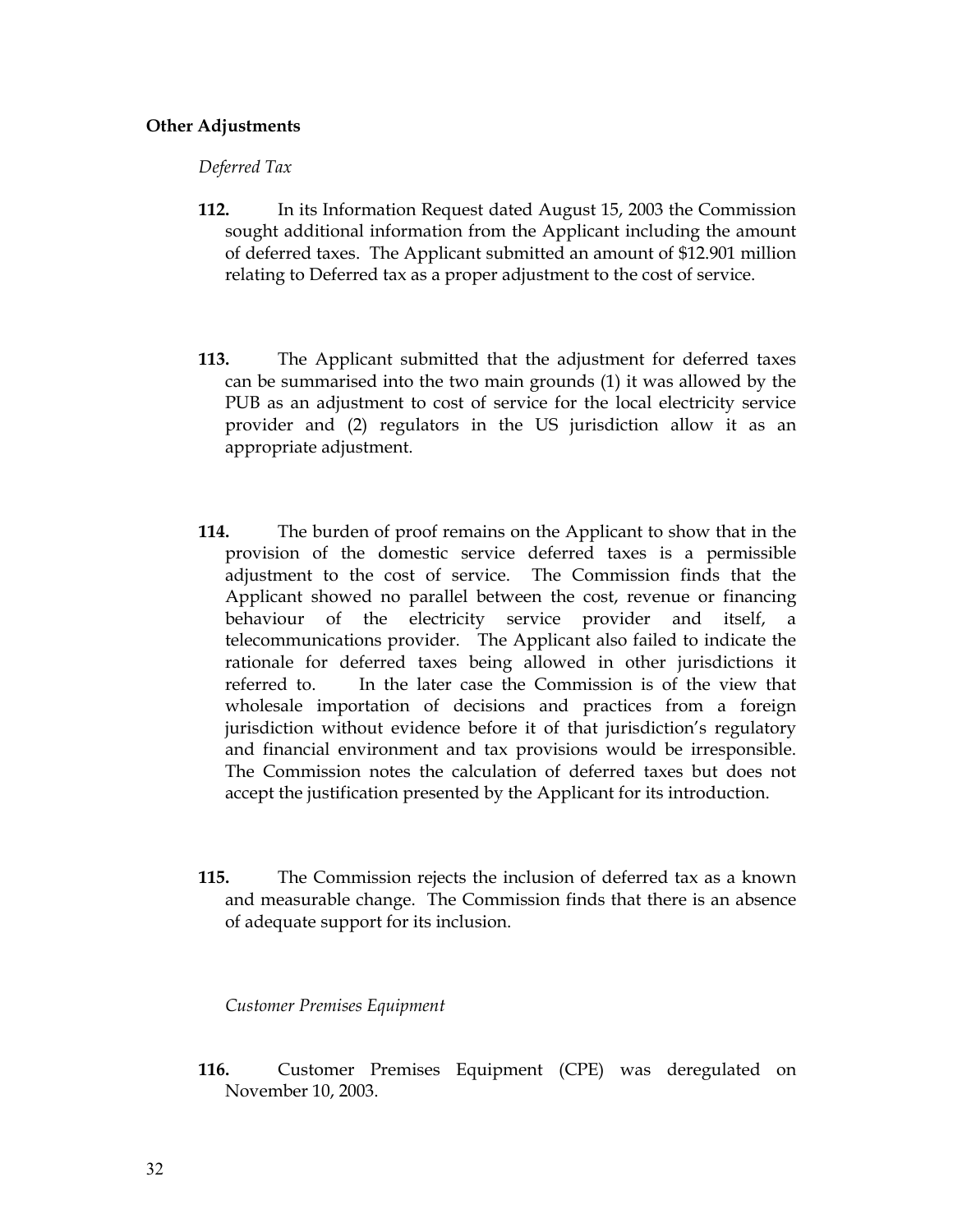- **117.** Its deregulation will have an impact on the cost of service and the rates charged to customers. This is because deregulation removes certain CPE assets from the plant that is used and useful in providing the domestic service.
- **118.** The Applicant did not provide information on CPE on which the Commission could rely. The information submitted to the Commission was incomplete and the Applicant informed the Commission that it should not rely on this information in determining the matter before it. In the absence of full information the Commission is not in a position to make any adjustments to cost of service and rates. In any subsequent separate application vis a vis CPE the Commission would have to make a commensurate adjustment to any rates and to the costs of service.
- **119.** The Commission accepts the other elements of cost of service as submitted by the Company, namely Depreciation Expenses, Taxes, Gross Valuation of Assets, Accumulated Depreciation and Rate of Return.
- **120.** Having taken all if the findings into consideration, the Commission finds that the cost of domestic service is \$177.586M.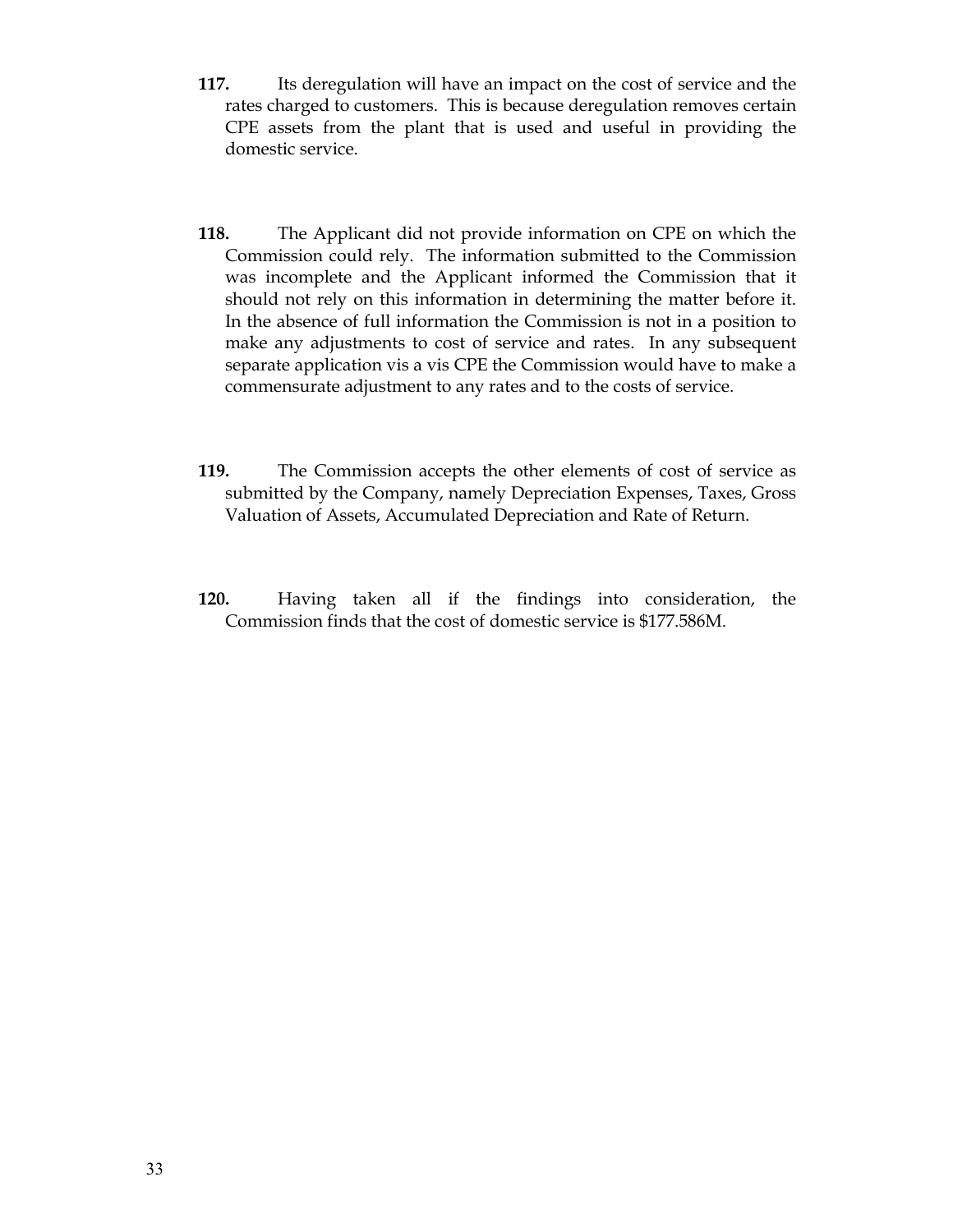### **SOURCES OF REVENUE**

- **121.** Having determined the cost of service, the Commission then examined the revenue earned which should properly be attributable to the domestic service. The Commission notes that a significant element of a cost of service are the expenses related to the operation and maintenance of the domestic network.
- **122.** The Applicant identified two sources of revenue (a) rate payers and (b) the revenue sharing scheme as established by the Revenue Apportionment Order.

*Rate Payers* 

**123.** The Commission finds that the Applicant received \$127.6M from domestic ratepayers and notes that the Applicant has stated that the domestic service received funds from the international service by way of a subsidy. The latter will be dealt with by the Commission when it discusses the revenue transfer scheme under the Revenue Apportionment Order. The Commission does not accept that the revenue for the domestic service should come solely from the rate payers and an arbitrary revenue transfer scheme between the international service and domestic service considering the present and anticipated use of the domestic network facilities.

### *Users of Domestic Network Facilities*

- **124.** The Commission must consider all relevant sources of revenue that should be collected by the domestic network if it is to properly determine the level of adjustment needed to the domestic rates.
- **125.** The Commission finds that a direct source of revenue is domestic rates but notes that revenue should be earned by the domestic service when its network facilities are used by others including the mobile service, Internet service and international service. The Commission examines below each of the other purposes for which the domestic network facilities is used.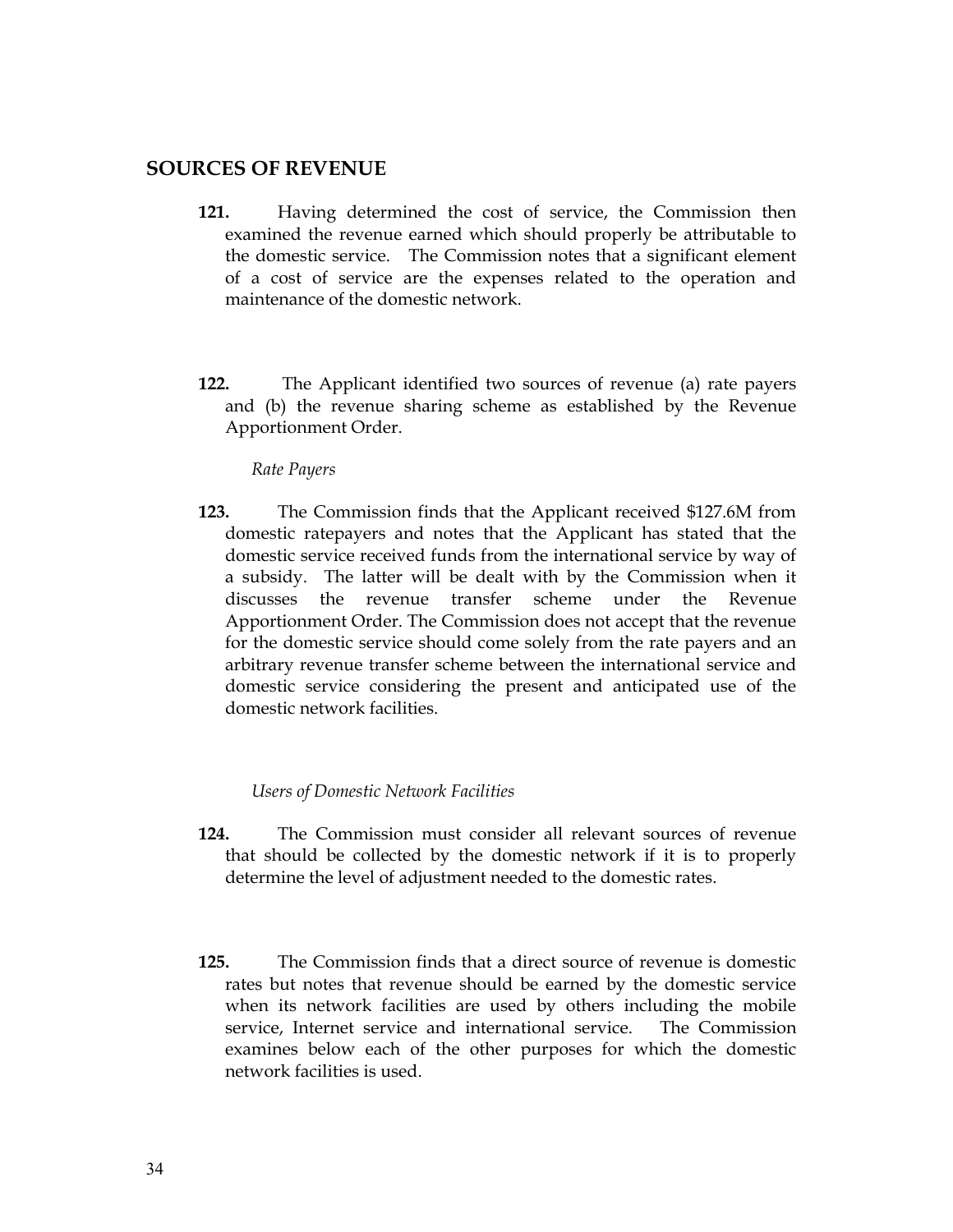- **126.** International During the hearing the Applicant conceded that the international side of the business should pay for its use of the domestic network which is used to facilitate the making of international calls. The international service utilizes not only the domestic equipment but its billing facilities as well. The Commission finds that some level of revenue should be obtained from the international side of the business for its use of the domestic network. The cost of maintaining the domestic network facilities is fully borne by the domestic rate payers and they should accordingly receive the revenue. The Applicant submitted evidence in the form of PriceWaterhouse 1997 study on Cost of Service Analysis & Realignment Recommendations which recommended that the revenue sharing arrangement should be replaced with a per minute access charge. It was recommended that this access charge should be set at \$0.11 per minute and should be paid by BET i.e. international service to BARTEL i.e. domestic service for BET's use of the domestic network facilities.
- **127.** The Commission finds that the international service is a prime user of the domestic network facilities and should pay the domestic service for its use of the domestic network facilities. The Commission is unable to determine the amount that should be paid at this time and is reluctant to rely on the \$0.11 per minute which was presented in 1996. The Commission is cognizant that the market structure and other intervening matters may dictate a higher or lower per minute charge.
- **128.** Mobile The Commission is of the view that mobile providers utilise the domestic network and all users including the Applicant's Mobile Division should be providing some revenue to the domestic service for its use of the network facilities.
- **129.** Internet The Commission is of the view that internet providers utilise the domestic network and all users including the Applicant's Internet Division should be providing some revenue to the domestic service for its use of the network facilities.
- **130.** Therefore while the Commission finds that the amount of \$127.6 M was received as revenue from domestic rates, the Commission is of the view that the full pool of applicable revenues has not been put before it. The Commission is therefore unable to ascertain the level of deficit sustained by the domestic service. The Commission finds that there is no evidence before it from which it can ascertain the level of revenues that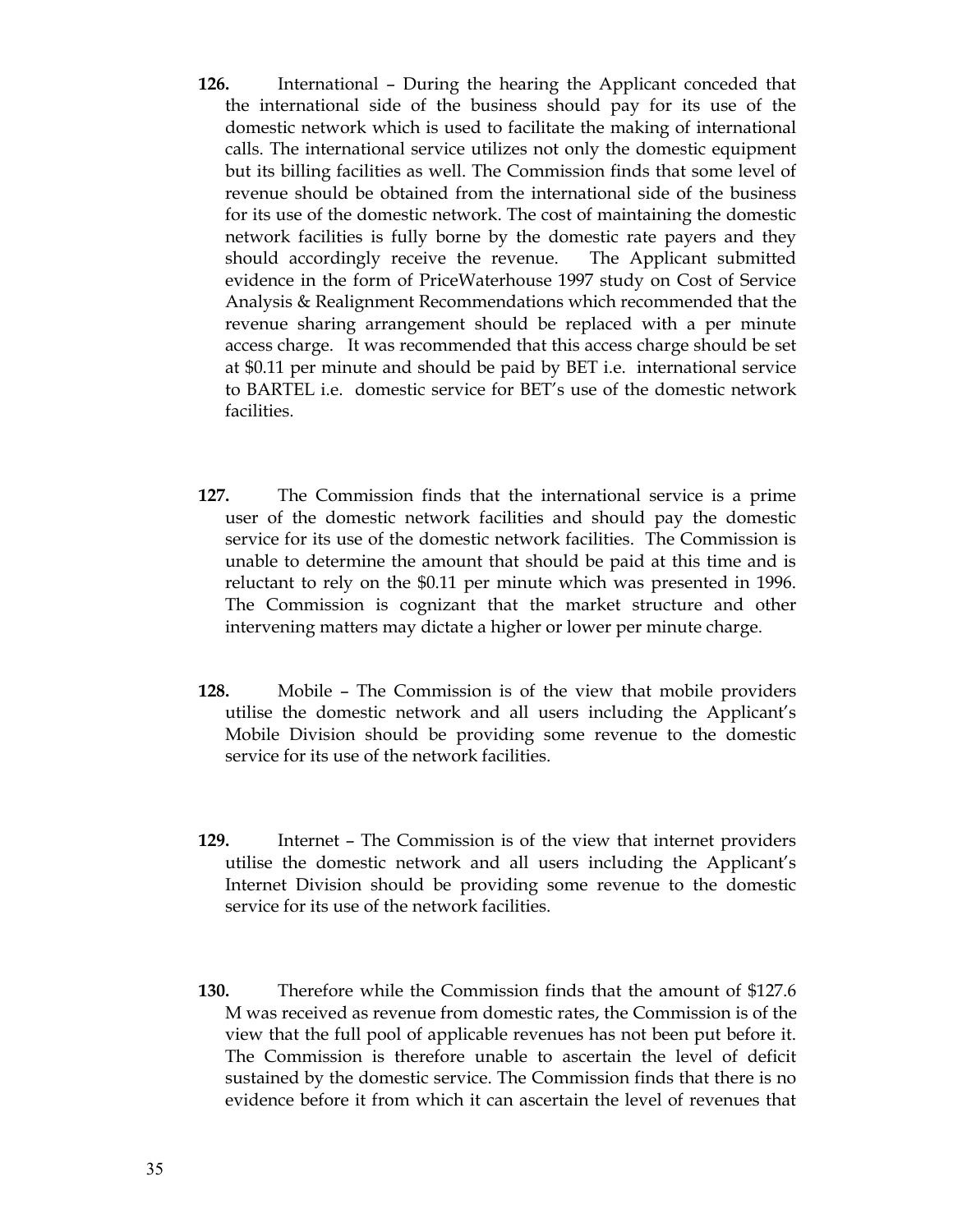should accrue from the international services, mobile providers and Internet providers which include C&W (Barbados) Limited's mobile and Internet divisions as well as other users of domestic access network. The Commission finds that if it fails to consider these legitimate revenue streams, inequity would result with rate payers bearing the full costs of the domestic network and other users getting a free-ride.

#### *Statutory Contributions*

- **131.** The Applicant by virtue of its designation as Universal Service Carrier will be the sole recipient of the funds collected through the Access Deficit Charge and the Universal Service Fund which by statute is paid by all telecommunications carriers and telecommunications service providers. The Telecommunications Act speaks to the inter relatedness of the Universal Service Obligation and any adjustment to the rate structure which seeks to facilitate cost oriented pricing. The Commission therefore recognises that the Telecommunications Act CAP 282B establishes a Universal Service policy which is aimed at ensuring that every resident has access to reliable and affordable telecommunication service. The Applicant confirmed that it has been designated as the Universal Service carrier who has the obligation of providing universal service. The Company, as the provider of universal service is entitled to access the fund vis – a vis the provision of domestic service.
- **132.** Before the Commission can determine if any additional increase in revenues should be obtained from the residential and business customers for domestic services, the Commission would need to have before it:
	- 1. The revenues from international service for its use of the domestic network facilities.
	- 2. The apportionment of interconnection charges in order to recognise mobile providers use of the domestic network facilities.
	- 3. The availability of financial contribution from the Universal Service Fund and Access Deficit Charge
- **133.** The Commission is of the view that is not in a position in light of the evidence to stipulate the amount rate payers should pay as an increase in rates.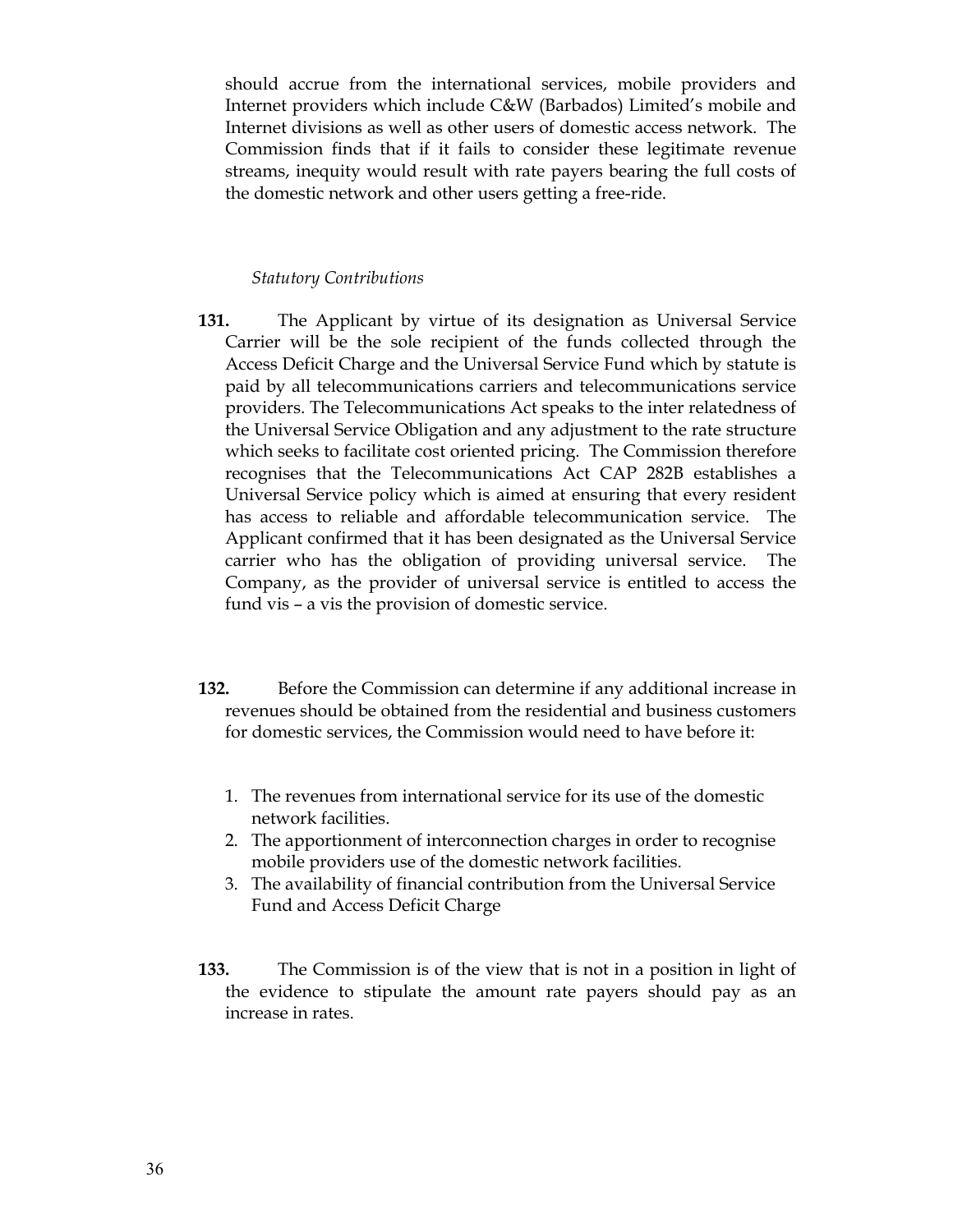### *Revenue Transfer Arrangement /Revenue Apportionment Order*

- **134.** Against this backdrop, the Commission examined the Revenue Transfer Arrangement and the Applicant's submission that the Commission should modify the Barbados Telephone (Revenue Apportionment) Order 1989 ("the Order") and allocate \$47.3million of revenue from the international service to the domestic service.
- **135.** The Commission finds for the reasons set out below, that the subject matter of the Order no longer exists as contemplated by the legislation and the Commission cannot direct an intra-company transferal of funds on the basis of the Order. Moreover the Commission finds that the Order is inconsistent with the spirit and intent of the new Telecommunications Act CAP 282 and its survivability would contradict the obligation imposed on the Commission by that Act to foster competition in the telecommunications sector.
- **136.** The Barbados Telephone Act CAP. 274 as amended by the Barbados Telephone Company (Amendment) Act 1988 - 4, on March 28<sup>th</sup> 1988 in particular Section 8 by Section 3 of the Barbados Telephone Company (Amendment) Act stated:

*"the principal Act is amended by inserting therein immediately after section 8 the following new section 8A:* 

*"8A (1) The gross revenue accruing to the Barbados Telephone Company Limited or to any approved external telecommunications carrier in respect of overseas telephone calls and other transmissions, less amounts paid to overseas organizations for those services, shall be apportioned between the Barbados Telephone Company that approved carrier in such amounts as the Minister by order prescribes."* 

- **137.** The Minister responsible for telecommunications in exercise of the powers conferred on him made the Barbados Telephone (Revenue Apportionment) Order, 1989. This order established a revenue transfer scheme from Barbados External Telecommunications Comapny"BET" to the Cable & Wireless Bartel "BARTEL".
- **138.** The Barbados Telephone (Revenue Apportionment) Order 1989.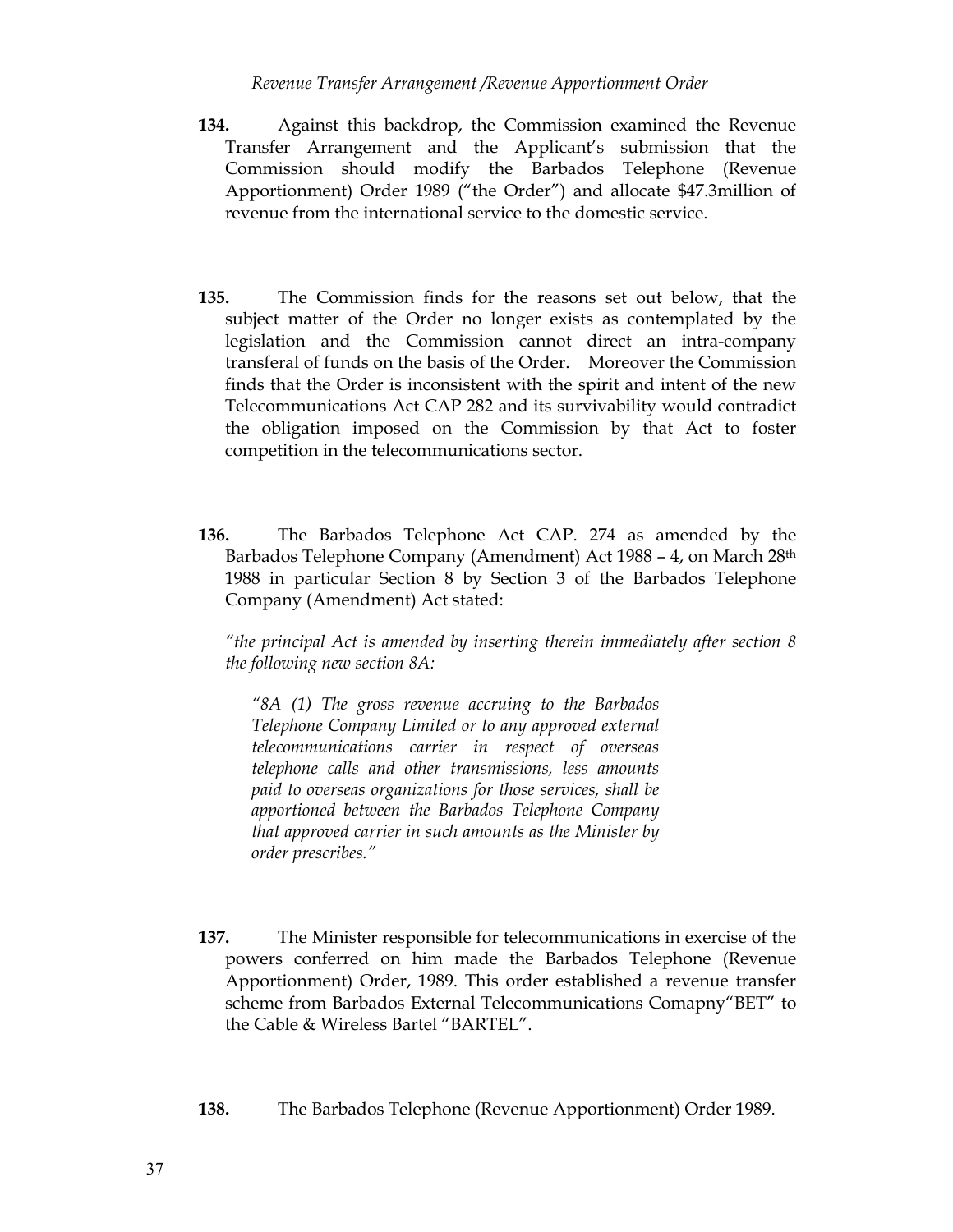*"The Minister in exercise of the powers conferred on him by section 8A of the Barbados Telephone Company Act makes the following order:* 

*1. This order may be cited as the Barbados Telephone (Revenue Apportionment) Order, 1989.* 

*2. For the Purpose of section 8A(1) of the Act the gross revenue accruing to the Barbados Telephone Company Limited or the Barbados External Telecommunications Limited in respect of overseas telephone calls and other transmissions, less amounts paid to overseas organizations for their services shall be apportioned annually as follows:* 

- *(a) in the case of overseas telephone calls, fifty-five per cent to the Barbados Telephone Company and fortyfive per cent to Barbados External Telecommunications Limited; and*
- *(b) in the case of Telex Transmissions, fifteen per cent to the Barbados Telephone Company Limited and eightyfive per cent to the Barbados External Telecommunications Limited. "*
- **139.** The Telecommunications Act CAP 282A which was enacted on October 1, 1991 repealed and replaced the Barbados Telephone Company Act and the Barbados Telephone Company (Amendment) Act.
- **140.** Section 11 of the Telecommunications Act CAP 282 stated that:

*"The gross revenue accruing to an external telecommunications carrier in respect of overseas telephone calls and other transmissions, less amounts paid to overseas organizations for those services, shall be apportioned between the national telecommunications carrier in such amounts as the Minister by order prescribes."* 

**141.** The Telecommunications Act CAP 282A defined the terms external telecommunications carrier and national telecommunications carrier as follows:

> *"External telecommunications carrier", "a person or body corporate licensed to provide*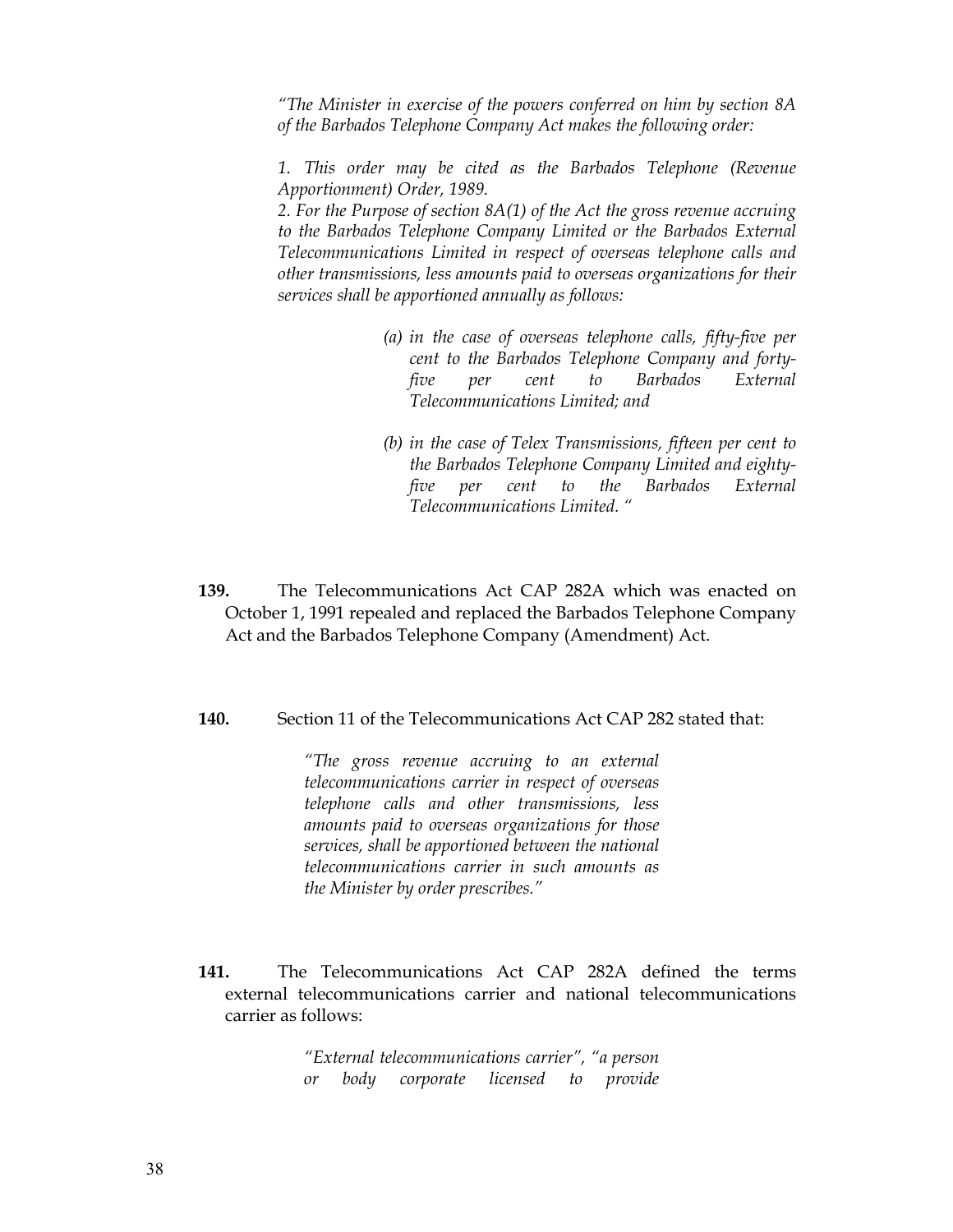*telecommunications services from a fixed point inside Barbados to any place outside Barbados."* 

*"National telecommunications carrier", "a person or body corporate which has been granted a license under this Act to establish and operate a national telecommunications service".* 

- **142.** At the time BARTEL was the national telecommunications carrier and was thus permitted to recover revenue from BET, which at that time was the external telecommunications carrier.
- **143.** The Telecommunications Act CAP 282 A also contained a savings clause at Section 71 (1) which retained all the statutory instruments that were made under the Barbados Telephone Company Act, the Cable & Wireless (West Indies) Limited Act and the Wireless Telegraphy Act. Section 71 (1) of the Telecommunications Act CAP 282A stated:

*"Without prejudice to section 30(3) of the interpretation Act all statutory instruments made under the Wireless Telegraphy Act, the Cable & Wireless (West Indies) Limited Act and the Barbados Telephone Company Act shall, in so far as they are in force on the October 01, 1991 and are not inconsistent therewith, continue in force and may be amended on revoked as if made under the corresponding provisions of this Act."* 

- **144.** This savings clause therefore allowed the survival of the Barbados Telephone (Revenue Apportionment) Order as this Order derived from the Barbados Telephone Company Act and was a Statutory Instrument made before October 1st, 1991.
- **145.** The Telecommunication Act CAP 282A was amended on August 27, 2001, by the Telecommunication (Amendment) Act 2001-24. Section 4 of the Telecommunications (Amendment) Act deleted the word "Minister" and substituted the words "The Fair Trading Commission" in Section 11 of CAP 282A.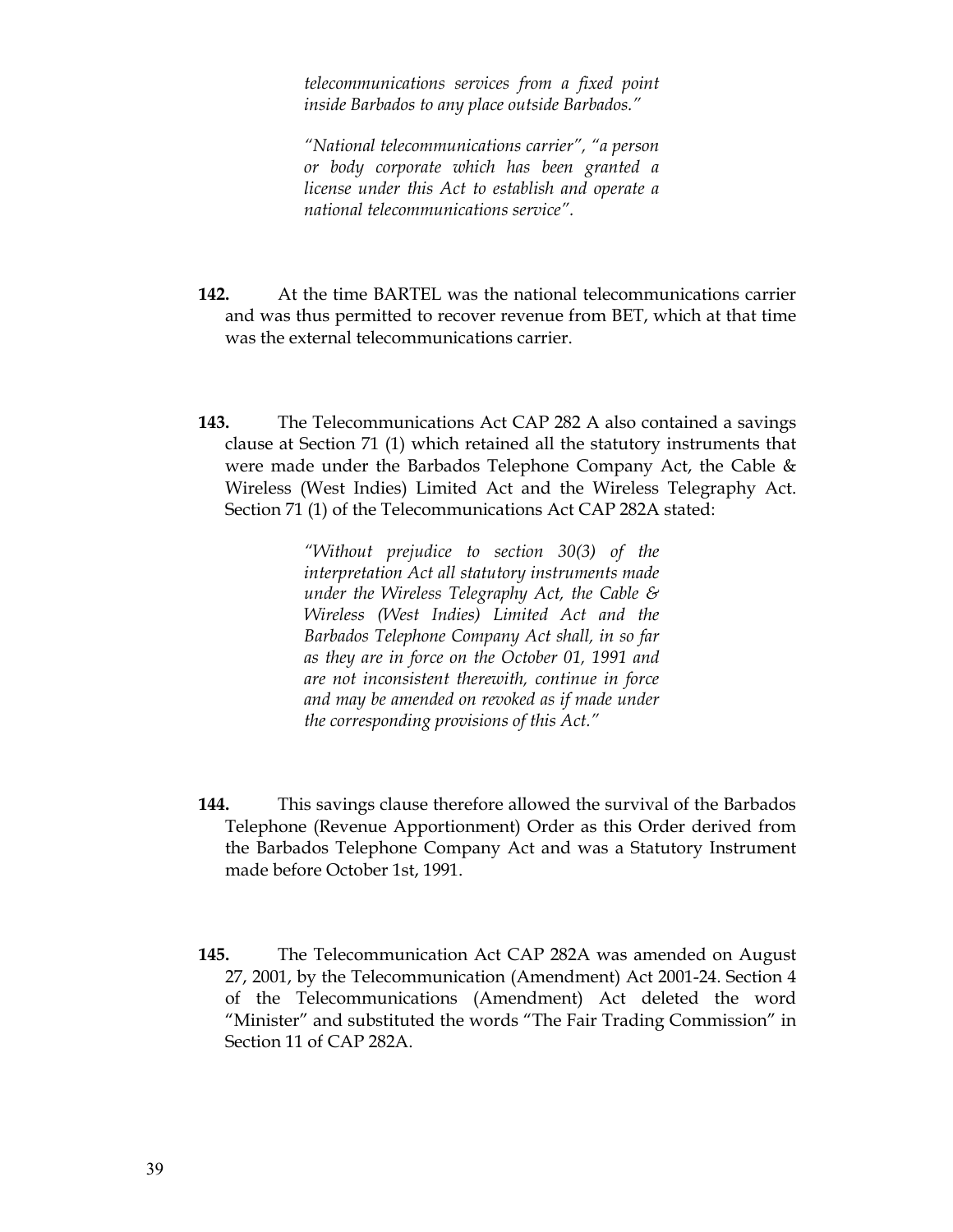**146.** Section 4 of the Telecommunication (Amendment) Act enacted on August 27,2001 stated:

> *"Section 11 of the principal Act is amended in subsection (1) by deleting the word "Minister" appearing in line 8 and substituting the words "Fair Trading Commission."*

- **147.** This resulted in the Fair Trading Commission being responsible for prescribing the percentage of revenue that was to be apportioned between the external telecommunication carrier BET and the national telecommunications carrier BARTEL.
- **148.** On April 1, 2002, BET and BARTEL amalgamated and formed the present entity Cable & Wireless (Barbados) Limited 'Cable & Wireless'.
- **149.** The separate entities of BET and BARTEL no longer exist.
- **150.** On September 30, 2002 the Telecommunications Act CAP 282B was enacted which repealed the Telecommunications Act CAP 282A. The Telecommunications Act CAP 282B also contains a savings clause at Section 114.
- **151.** Section 114 (2) and (3) (a) of the Telecommunications Act CAP 282B states that:

*"(2) Notwithstanding subsections 2, section 11 of the Telecommunication Act, shall remain in force until repealed.* 

- **152.** The following instruments shall remain in force and shall apply in so for as they are not inconsistent with this Act until repealed;
- **153.** Section 114 of the Telecommunications Act permitted both section 11 of the Telecommunications Act "Act" and the Barbados Telephone (Revenue Apportionment) Order to survive if it is not inconsistent with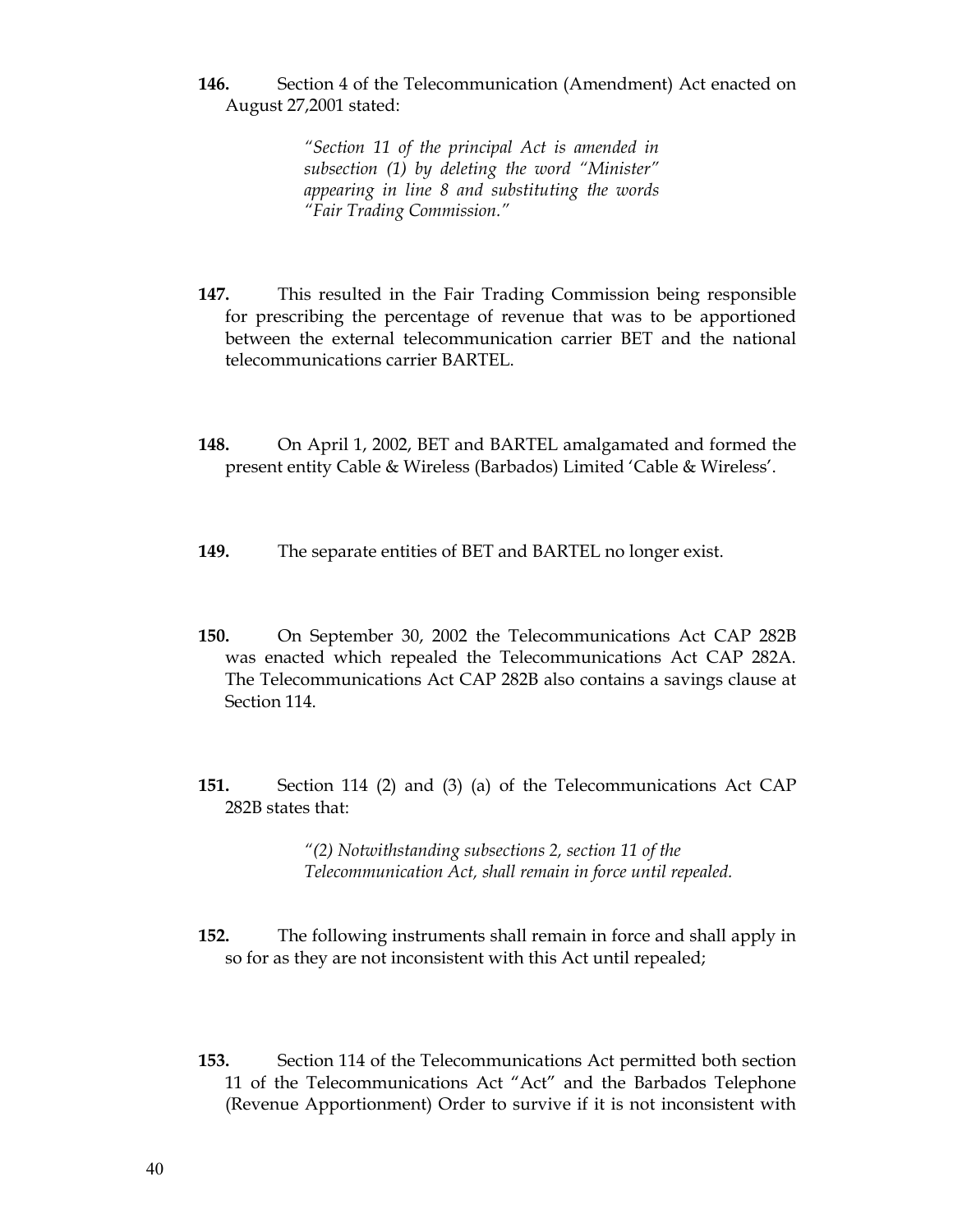the Act. Yet, this survival of the Barbados Telephone (Revenue Apportionment) Order is challenged because paragraph 4(3) of the First Schedule of the Telecommunications Act CAP 282B has not been proclaimed into law.

**154.** Paragraph 4(3) of the First Schedule of the Telecommunications Act CAP 282B states that:

> *"The revenue sharing arrangement of the former Act will be systematically altered to manage the reduction of the subsidy during the transition to achieve the objective of gradually removing or eliminating the revenue sharing arrangement between the international rates and the domestic rates."*

- **155.** This section of the Telecommunications Act was not proclaimed into law.
- **156.** Moreover it should be noted that under this new telecommunications act no reference has been made to the terms external telecommunications carrier and national telecommunications carrier. Terms which were used in the former telecommunications act and which at that time referred to two entities BET and BARTEL respectively. In anticipation of the liberalisation of the telecommunications sector the new Telecommunications Act introduces the concepts of service provider and carrier.
- **157.** A service provider is defined as a person granted a licence by the Minister pursuant to this Act to provide telecommunications services to the public. Cable & Wireless (Barbados) Ltd. was granted a licence by the Minister of Telecommunications to supply domestic telecommunications services and international telecommunications services. Section 2 of the Telecommunication Act also defines a carrier as a person who has been granted a licence by the Minister pursuant to the Act, to own and operate a public telecommunications network.
- **158.** The terms external telecommunications carrier and national telecommunications carrier as defined in the prior Telecommunications Act have no parallel or companion definitions under the Telecommunication Act CAP 282 B instead the words "carrier" and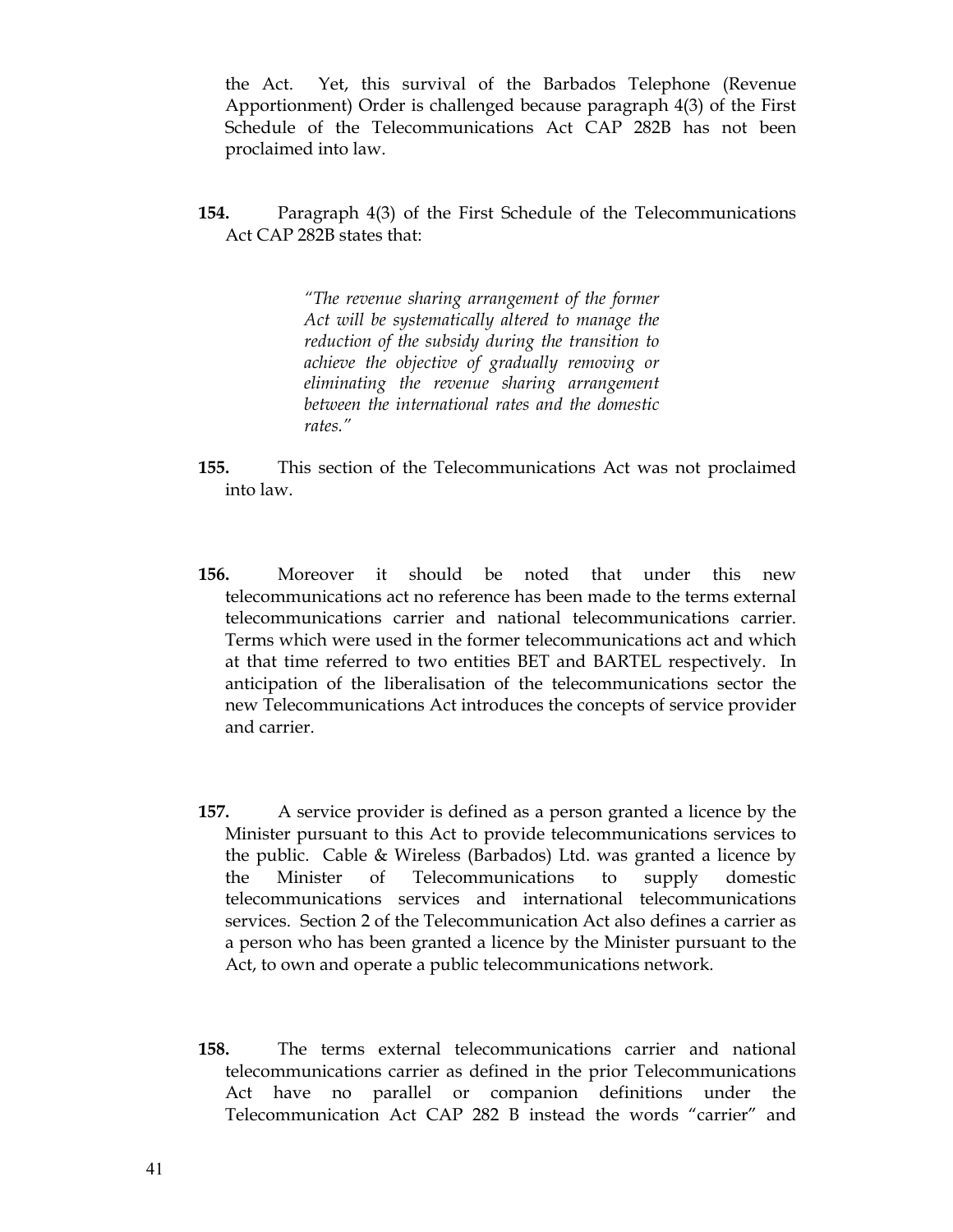"service provider" are used. The incompatibility of the definitions is evident when one observes the new licensing scheme and movement towards the introduction into the market of multiple telecommunications providers.

- **159.** Under the new licensing scheme Cable & Wireless (Barbados) Limited is recognised as both a "carrier" and a "service provider" as they are defined under section 2 of the Telecommunications Act CAP 282B, and provision is made in the legislative scheme for the granting of similar licences to other providers.
- **160.** The Revenue Apportionment Order therefore confers no authority on the Fair Trading Commission to transfer funds from an external telecommunications carrier to a national telecommunications carrier as such entities do not exist in the present scheme.
- **161.** The Commission is of the view that is not in a position in light of the evidence to determine the amount of revenue that is properly earned by the domestic service and cannot do so without:
- The revenues from international service for its use of the domestic network facilities.
- The apportionment of interconnection charges in order to recognise mobile providers use of the domestic network facilities.
- The availability of financial contribution from the Universal Service Fund and Access Deficit Charge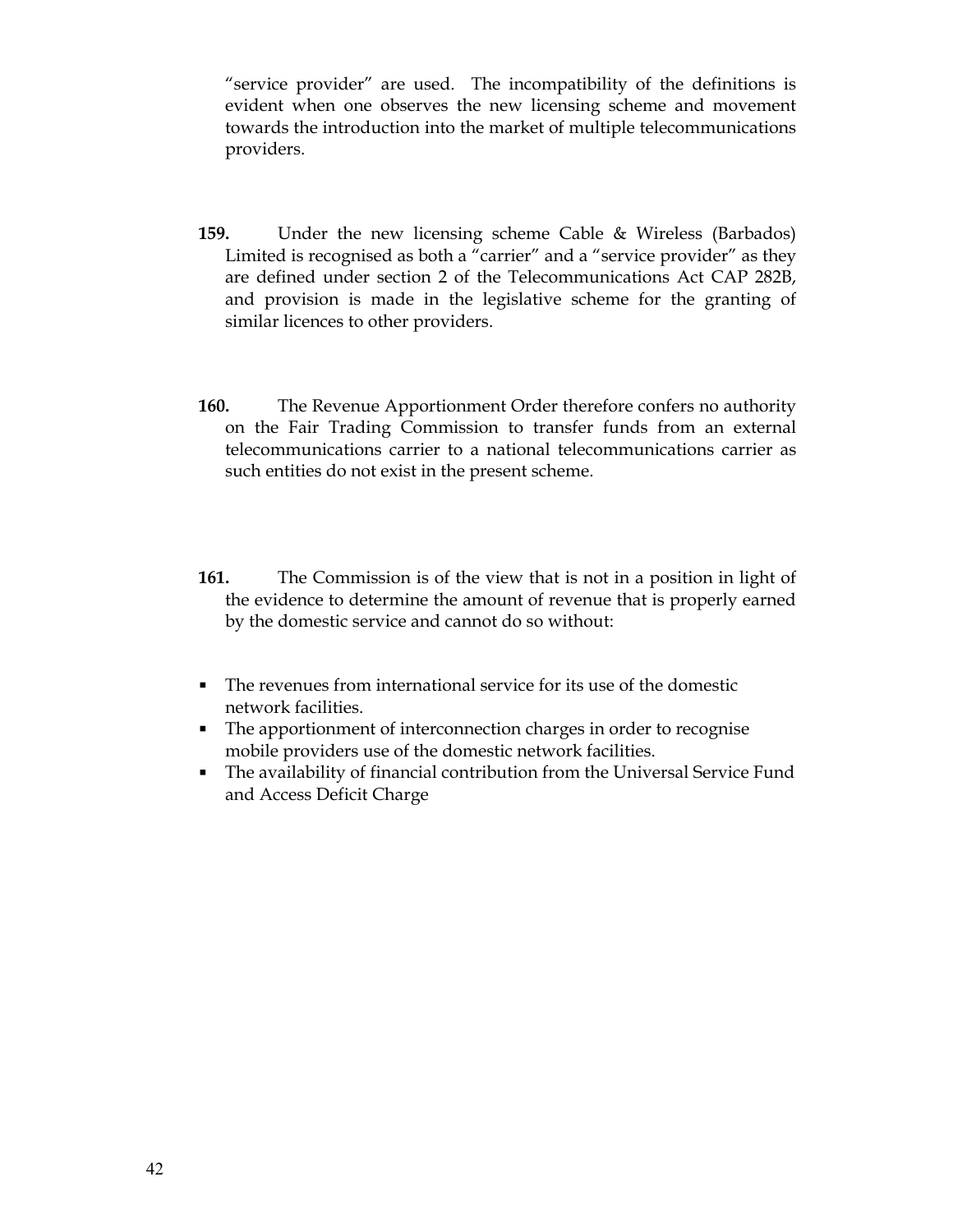## **RATE STRUCTURE AND DESIGN**

- **162.** Even though at this stage the Commission finds that the Applicant has not proven on a balance of probabilities that a rate-adjustment is justified the Commission will proceed to consider the introduction of flat rate charging and usage based plans as proposed by the Applicant. The Applicant proposed only one means by which the Commission should make the adjustment to rates i.e. by means of the proposed rate structure. The Commission was not given any alternative rate structure or latitude to amend it should the Commission find that there were insurmountable difficulties in the plans as proposed.
- **163.** The existing rate structure for business and residential is a flat rate unlimited calling. The relevant tariffs approved by the PUB in its 1992/93 Decision are as follows:

| <b>Direct Exchange Lines</b>    | Monthly rate |       |
|---------------------------------|--------------|-------|
| a. Residence - Basic            | S            | 28.00 |
| b. Business - Basic             | \$.          | 81.75 |
| c. Business / Residence - Basic | \$           | 40.00 |
| d. Charity Rate - Basic         | \$.          | 40.00 |

### **Comnet Lines**

| e. Comnet 1        |              |
|--------------------|--------------|
| f. $1-4$ lines     | \$<br>90.00  |
| g. $5 - 10$ lines  | \$<br>84.00  |
| h. 11-15 lines     | \$<br>73.25  |
| i. 16 -30 lines    | \$<br>61.75  |
| j. 31-100 lines    | \$<br>50.50  |
| k. 101 plus lines  | \$<br>45.00  |
| 1. PABX Trunk Line | \$<br>101.25 |
|                    |              |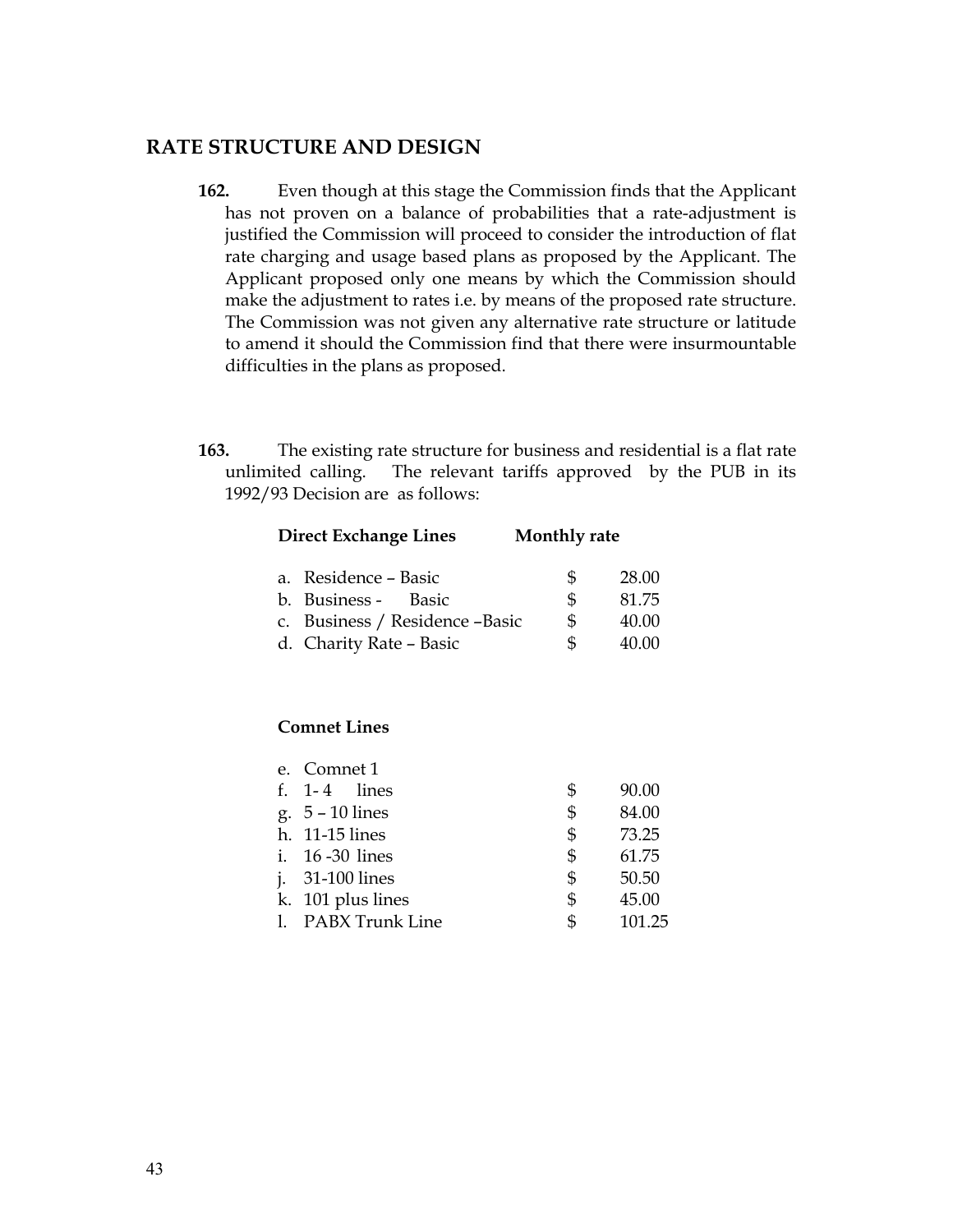**164.** In addition the Applicant requested that the rate adjustment be applied in two (2) phases. The Applicant proposed that both phases be approved with the proviso that it can apply for an adjustment in rates at Phase 2 if necessary depending on whether the Phase 1 pricing plans achieve/exceed the revenue requirement." The Applicant proposes to introduce the rate adjustments in two (2) phases with a six month period between the first and second phase of price changes.

## **Applicant's Rate Design Objectives**

- **165.** The Applicant' President stated that in designing the rate structure the following factors were taken into account. That the rate structure and design should seek to provide
	- (a) an aspect of revenue neutrality;
	- (b) ease in implementation and understanding; and

(c) consumer equity where the impact on consumer groups would be similar

It should facilitate the

- (d) recovery of the deficit of \$24.7 million;
- (e) avoid rate shock; and

(f) maintain class affordability while according with government's policy in terms of offering choice and commitments in the Memorandum of Understanding for rates to accommodate transition to cost oriented pricing.

- **166.** Charles F Phillips refers to Bonbright in "Regulation of Public Utilities" at page 434 where he lists eight (8) criteria of a sound or desirable rate structure:
	- 1. *The related, "practical" attributes of simplicity, understandability, public acceptability, and feasibility of application.*
	- *2. Freedom from controversies as to proper interpretation.*
	- *3. Effectiveness in yielding total revenue requirements under the fairreturn standard.*
	- *4. Revenue stability from year to year.*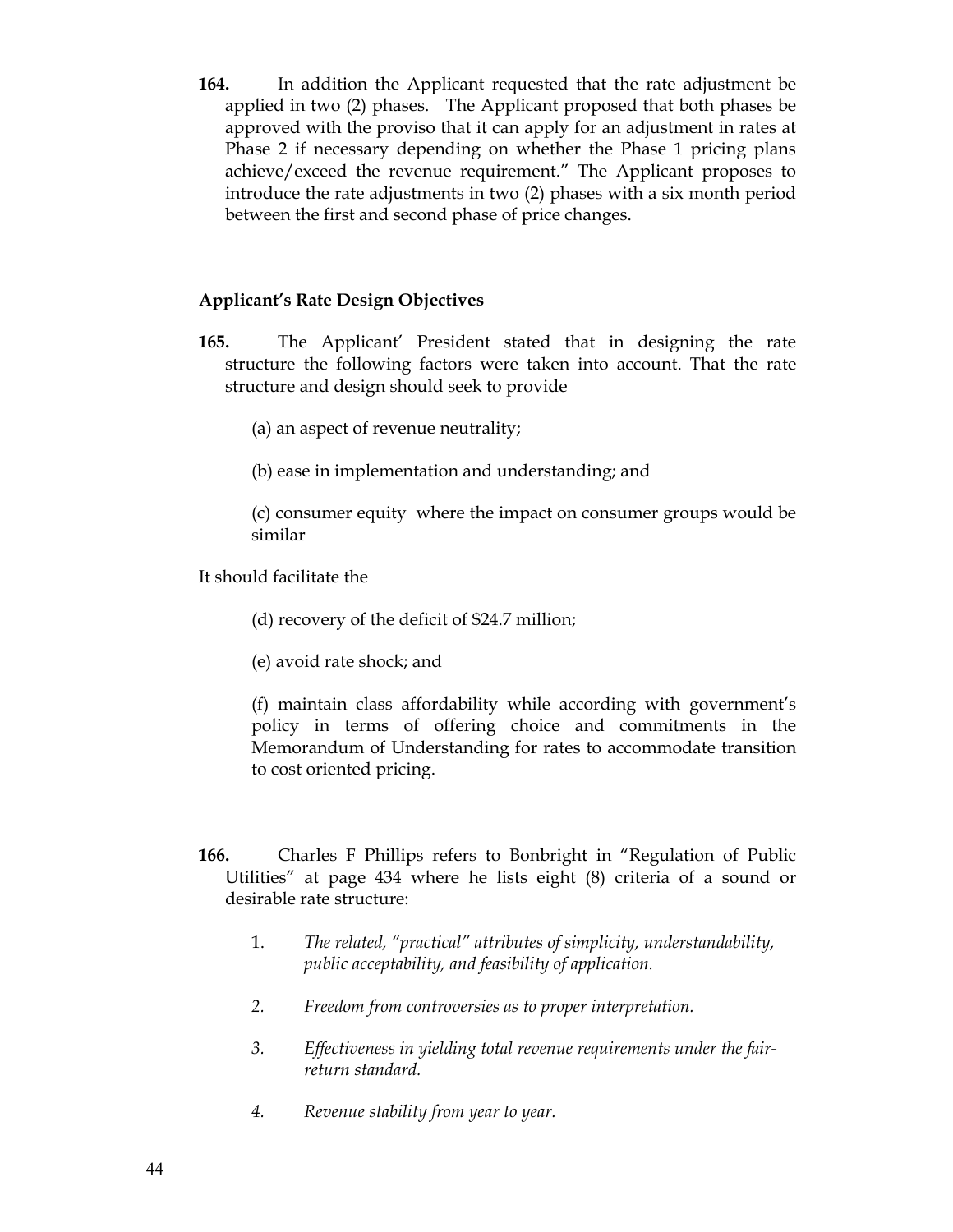- *5. Stability of the rates themselves, with a minimum of unexpected changes seriously adverse to existing customers. (Compare "The best tax is an old tax.")*
- *6. Fairness of the specific rates in the apportionment of total costs of service among the different consumers.*
- *7. Avoidance of "undue discrimination" in rate relationships.*
- *8. Efficiency of the rate classes and rate blocks in discouraging wasteful use of service while promoting all justified types and amounts of use:*

 *a. in the control of the total amounts of service supplied by the company;*

 *b. in the control of the relative uses of alternative types of service (on-peak versus off-peak electricity, Pullman travel versus coach travel, single-party telephone service versus service from a multiparty line, etc.).* 

**167.** Bonbright suggests that the three primary criteria should be numbers 3, 6 and 8; namely,

> (a) the revenue-requirement or financialneed objective, which takes the form of a fair-return standard with respect to private utility companies; (b) the fair-costapportionment objective, which invokes the principles that the burden of meeting total revenue requirements must be distributed fairly among the beneficiaries of the service; and (c) the optimum-use or consumerrationing objective, under which the rates are designed to discourage the wasteful use of public utility services while promoting all use that is economically justified in view of the relationship between costs incurred and benefits received.

**168.** The Commission finds that there are four steps in rate design and accepts the steps as formulated by the Massachusetts Commission and set down in re Western Mass. Elec. Co., 114 PUR4th 1, 41 [Mass. 1990].

> "First, a company must perform a marginal cost study which accurately determines a company's marginal costs. Second, marginal costs must be converted into rates for each rate class. Third, the marginal-cost-based rates must be reconciled with the total class revenue requirement by adjusting the most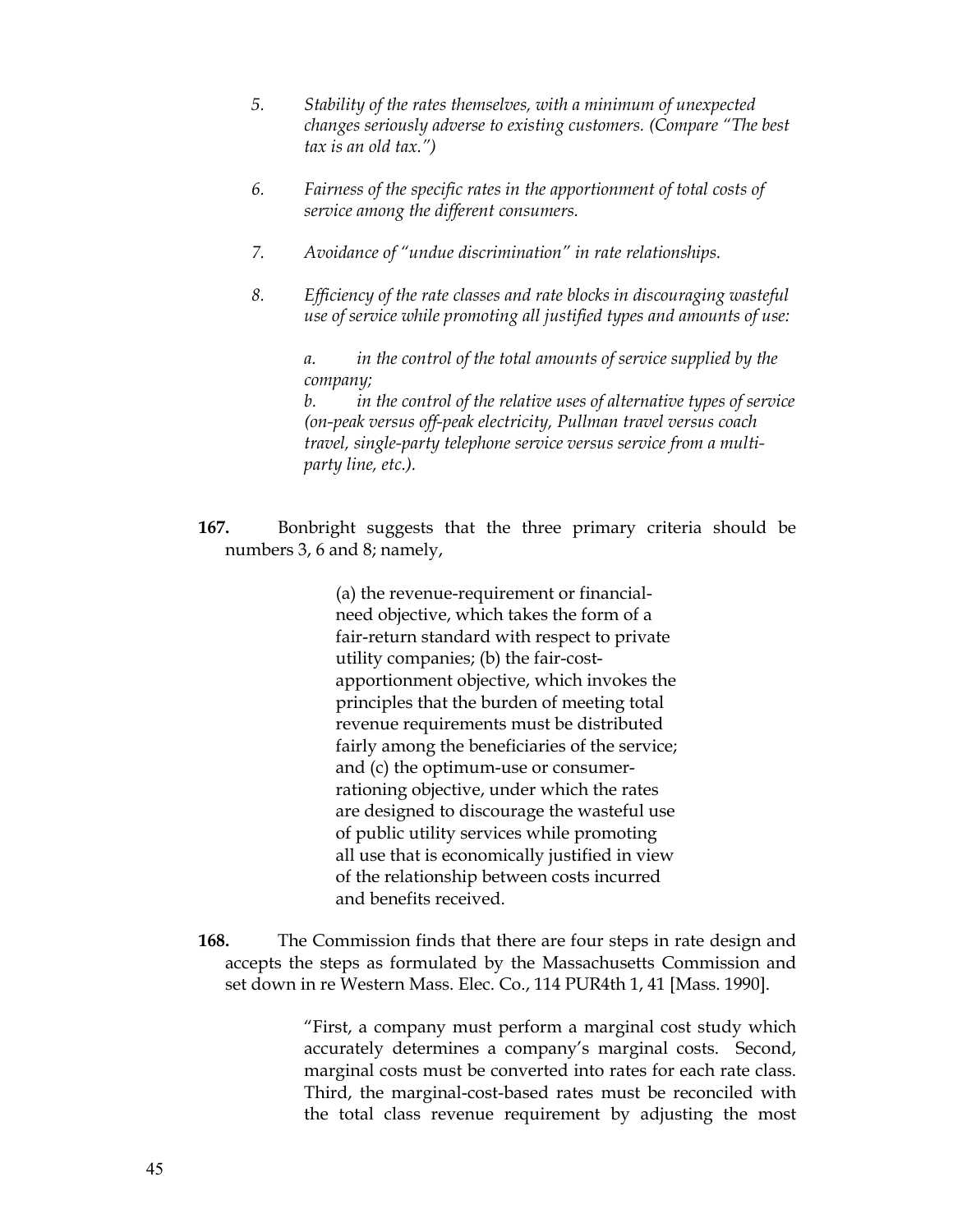demand inelastic portion of that rate. Fourth, the resulting rate structure must be compared with the existing rates. If it is found to represent a change which violates the goals of continuity, the existing rates must be adjusted to move rate design towards marginal-cost-based rates in a manner which does not violate the goal of continuity."

**169.** The proposed rate structure has previously been set out in this Decision. The Commission examined the Applicant's stated objectives as it reviewed the rate structure and made the following observations and findings.

 *Recovery of the deficit - \$24.7 million* 

- **170.** Public Counsel took issue with the Applicants proposed rate changing due to:-
	- lack of adequate cost studies;
	- Potential rate shock and;
	- the potential for windfall profit.
- **171.** The specific details of the model were not presented to the Commission to enable the Commission to assess any potential changes in the input parameters. Based on the evidence it is clear to the Commission that (a) no sensitivity analysis was undertaken to determine how robust the results would be with respect to changes in price elasticities to affect the deficit in the provisioning of the domestic service and (b) an unacceptable degree of uncertainty plagues the model with respect to its ability to generate \$24.7 million.

### *Ease in Implementation and Understanding*

- **172.** The Applicant submitted that it is now providing customers with information on the total number of minutes spent on fixed to fixed calls per month so as to facilitate the customers satisfaction of choosing a calling plan. The Applicant also advised that if the customer failed to indicate their choice of plan it would place the customer in the optimal plan for their usage.
- **173.** The Intervenors submitted that this rate structure was a form of metering. This was challenged by the Applicant who submitted that it was usage-based packages.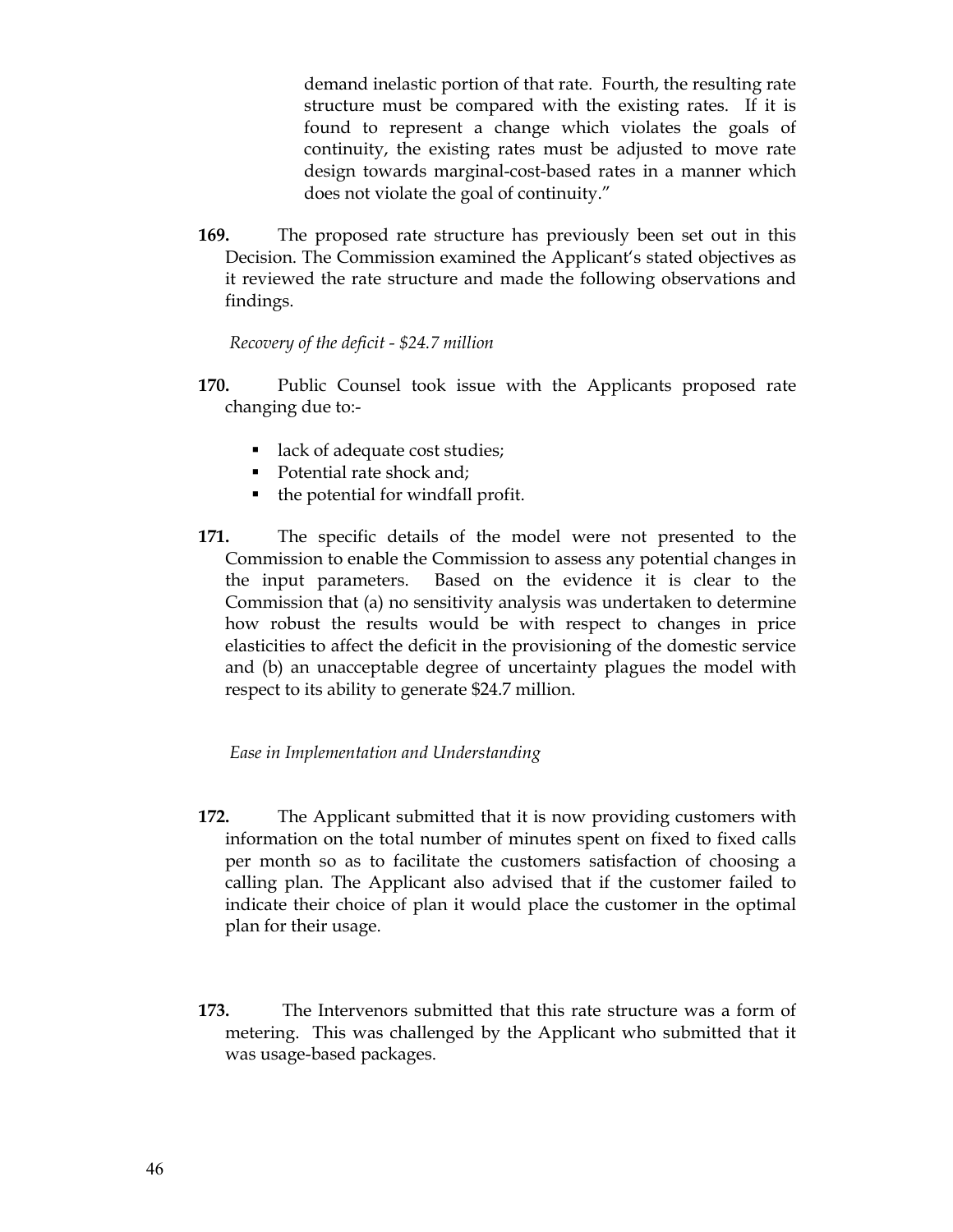**174.** The Commission accepts that the Applicant has put certain measures in place to assist with the implementation of the plan.

*Consumer Equity* 

- **175.** The Applicant submitted that the rate was designed to ensure that customers who use the network more also pay more.
- **176.** The Commission finds that while this objective is laudable in reality it may not be achieved. The Commission accepts the arguments from Mr. Douglas Skeete and other Intervenors that two customers who was use the same number of minutes in a given month will be required to pay different sums.
- **177.** For example if one customer chooses Plan 1 and ends up using 3000 minutes in a given month then that customer will pay

$$
$28.00 + (1000X 0.017) = $28 + $17 = $45
$$

 as opposed to another customer who had selected Plan 2 and was paying \$38.00.

*Rate shock*

- **178.** The Applicant submitted that rate shock is where prices are changed to such an extent that consumers either cannot afford the increase or their usage pattern has to change.
- **179.** The Applicant also admitted that it expects to see a shift in the usage profile of residential customers as a result of the proposed rate structure.
- **180.** Mr. Cummins submitted that the rate design would change customer usage pattern and the social structure of Barbados. The issue of repression of use was also of concern to the Intervenors' participating in the case.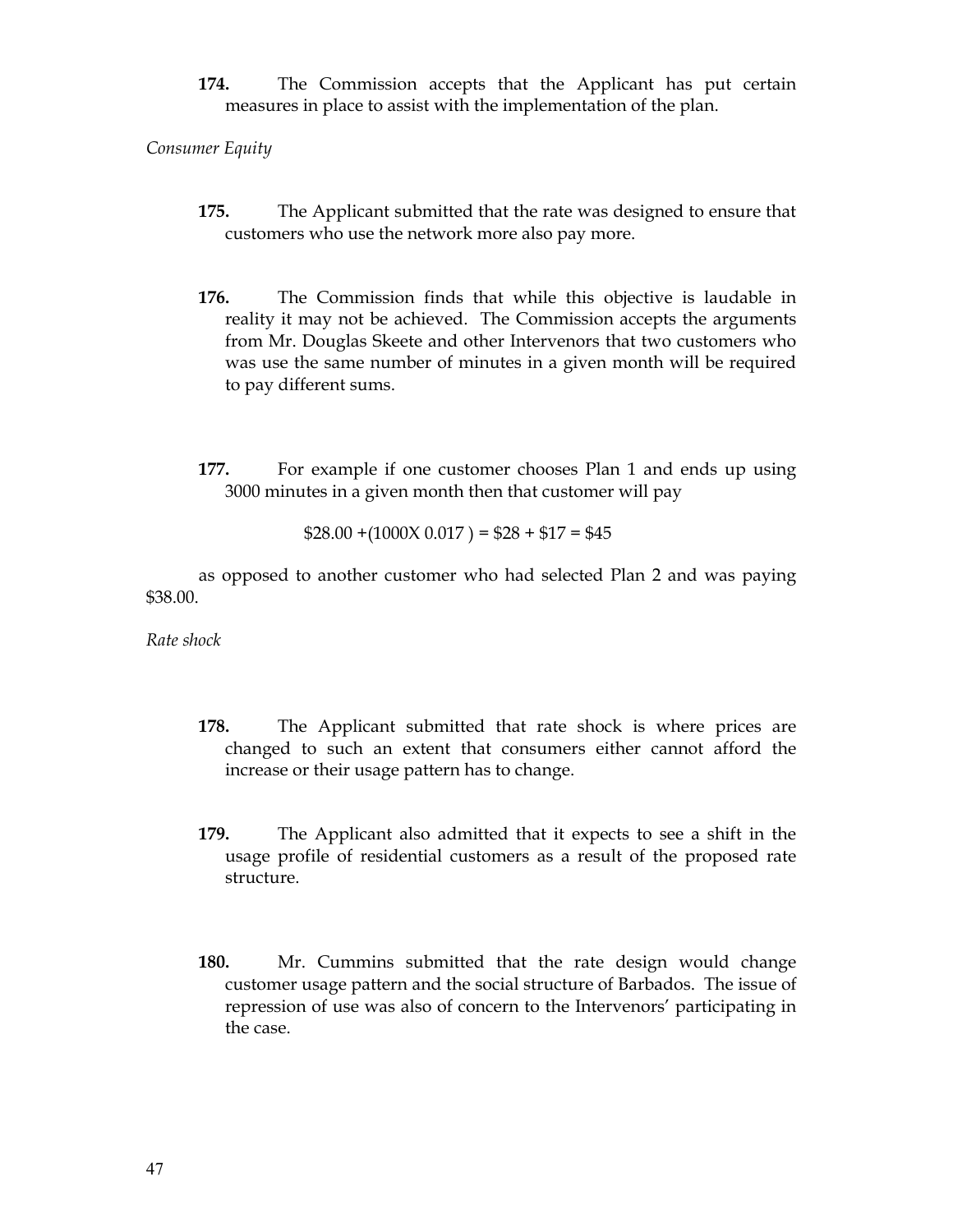**181.** The Commission is satisfied that there may be a significant rate shock for those customers who select Plan 2 and Plan 3.

### *Affordability*

- **182.** The Applicant submitted that its goal was to keep rates as low as possible to the majority of residential users. The Applicant also submitted that with the two phased approach to the rate adjustment, the majority of customers would not see an increase in rates in Phase 1.
- **183.** Intervenors were concerned about the affordability of rates vis a vis the low income, elderly, or disabled persons. Such a rate designed for this class of persons is generally referred to as "Lifeline rates" and are below the cost of the service.
- **184.** The condition that rates charged for public utilities should depend in part on the wealth and means status of the rate payers is referred to as the *Ability to pay principle*. Rate makers and regulators have however generally focused on the standard *cost of service principle.*
- **185.** Concern was expressed by CARITEL, BARCRO and Mr. Cummins on the effect that these (metered) usage rates would have on the pensioners and the disabled.
- **186.** The Applicant submitted that its rate design was affordable to the majority of residential customers. This submission was based on the Company's data that indicated that the majority of customers would fall within Plan 1. The Commission is however particularly concerned about those low income earners who choose Plan 2 and Plan 3 and face affordability constraints.

### *Government Policy in Terms of Offering Choice*

**187.** The Applicant proposed a rate structure which offered customers a choice of three plans designed to meet various usage profiles.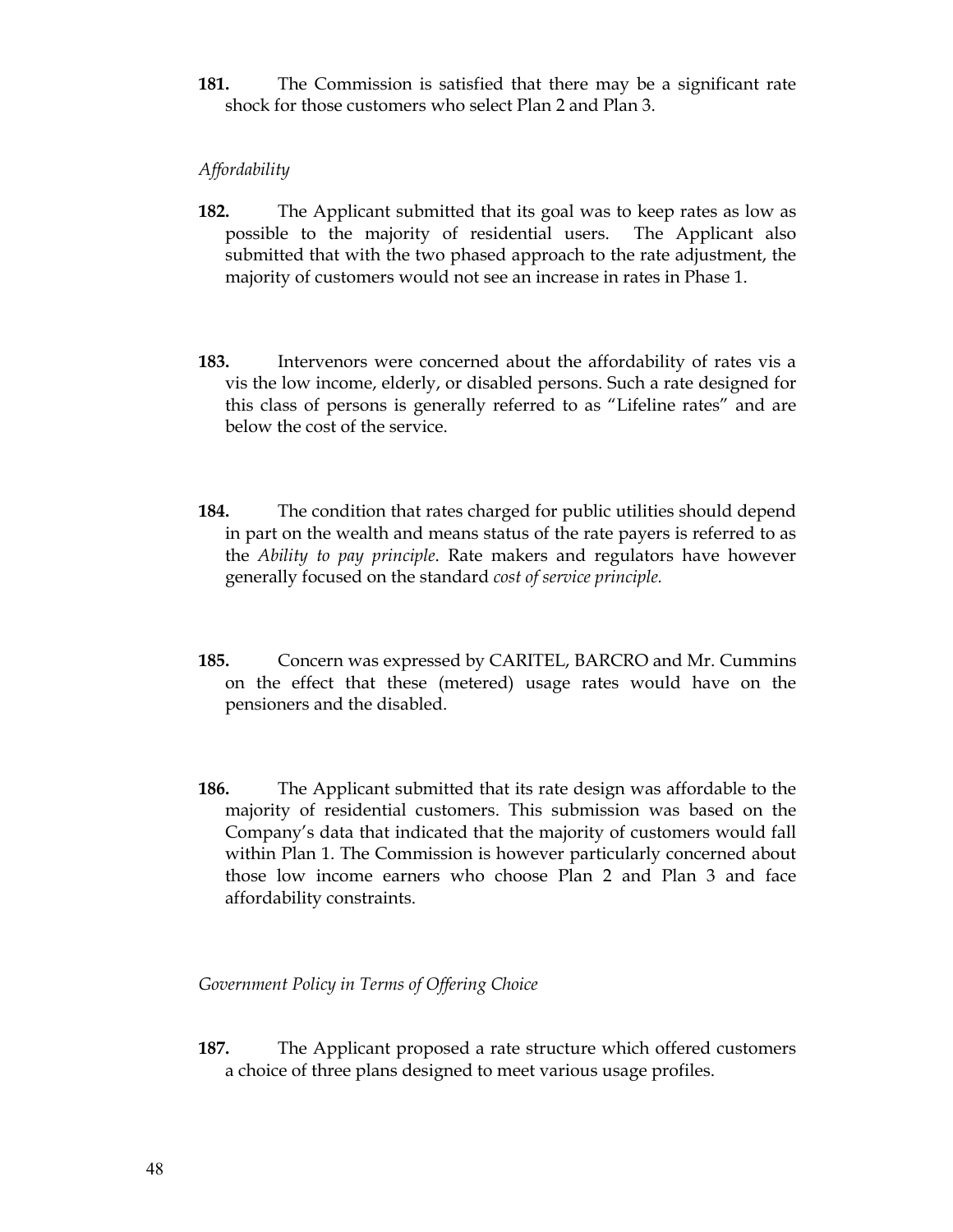**188.** The Commission finds that although the rate structure has three options the actual usage profile of the customers determines the optimum plan that should be chosen. The Commission is in agreement with the Intervenors that an incorrect choice may result in a substantial increase in the customer's monthly bill as indicated in the earlier discussion on consumer equity.

### *Revenue Neutrality*

- **189.** The Applicant submitted that in the event that the Commission accept the Applicant's rate adjustments, the Applicant intends to adjust the international direct dialed rates for most destinations below the existing maximum rates. The Applicant submitted that the rate adjustment would facilitate a removal of cross subsidies whereby international revenues subsidies domestic services. The Application submitted further that the rates were not intended to raise additional revenue.
- **190.** The Commission is concerned that revenue neutrality as an ex ante concept may not achieve the objectives ex post due to variations in the elasticities of demand for domestic and international services.

### **Other Factors**

- **191.** In light of the Applicant's submission on the design objectives the Commission consider the following :
	- a. Network Congestion
	- b. Discrimination
	- c. Cost Oriented rates
	- d. EAM

## **Network Congestion**

- **192.** The Applicant submitted that there were unusual heavy demands on the network which led to congestion problems .Dial-up internet traffic also contributes to these congestion problems. The Applicant stated that it had constructed an overlay data network to relieve the voice network of internet dial-up traffic.
- **193.** The Applicant also submitted that the current flat rate system contribute to very high traffic levels that lead to recurring congestion and indicated it had adopted engineering measures to alleviate the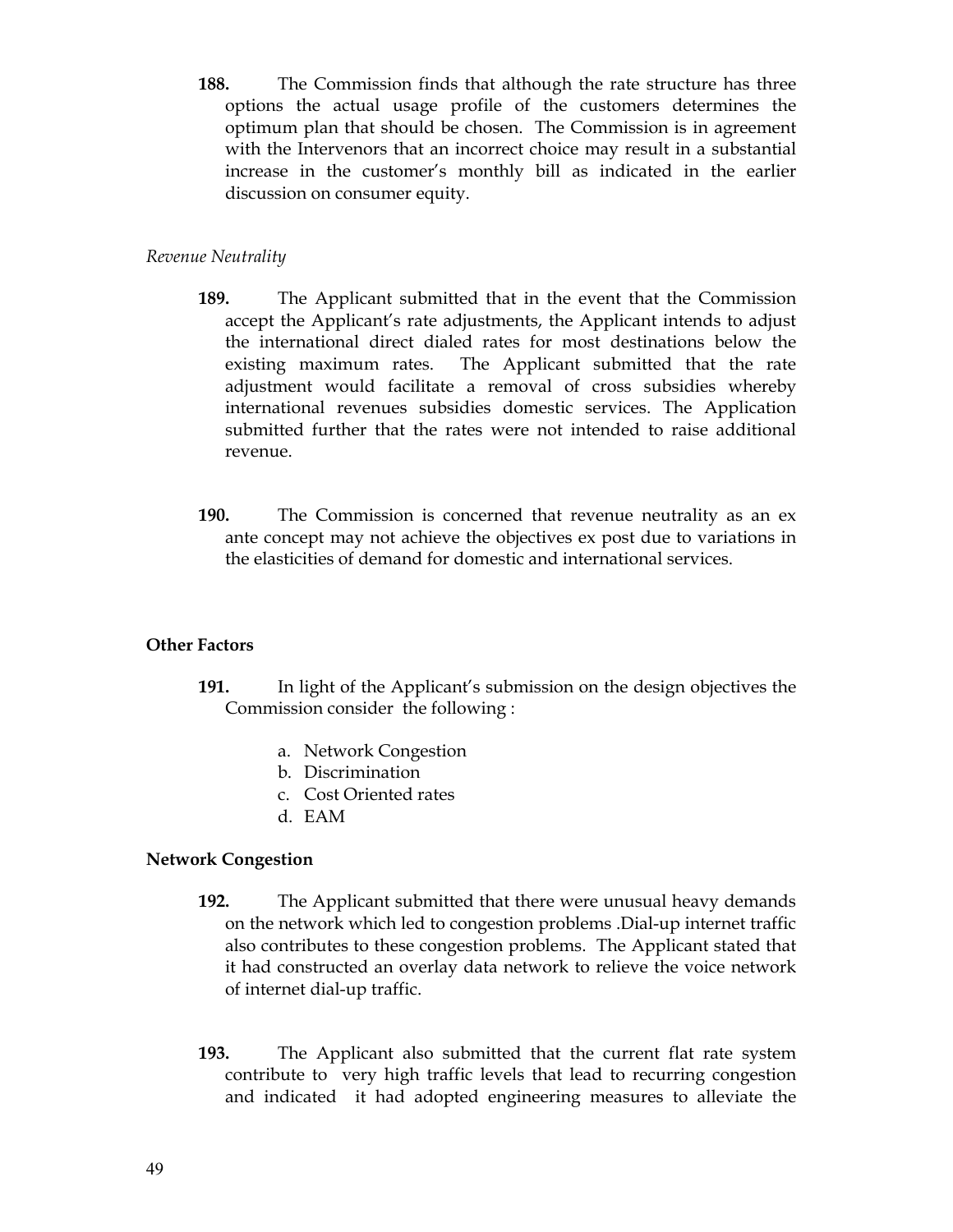network congestion. This assertion was made in the absence of empirical evidence as to the causality between the flat rate and congestion.

- **194.** The Applicant's witness Mr. Layne, gave evidence that if the usage charges reduced the usage per customer and therefore the traffic on the network, the Applicant would be able to utilize its equipment more efficiently.
- **195.** The Commission notes with interest that although Mr. Layne's testimony spoke to the impact of the flat rate system on network engineering the Applicant witness Mr. Austin stressed that the application does not directly relate to relieving congestion on the network. Mr. Austin further stated that the rate structure would provide additional capital related to the evolving congestion problem on the network.
- **196.** Given the state of the evidence the Commission is not convinced that the introduction of the proposed rate structure significantly alleviates the recurring congestion problem.

### **Discrimination**

- **197.** The Commission examined whether the proposed rate structure was unduly discriminatory . Internet calls are not charged on a usage basis. The Applicant stated that there is a differential between voice calls and date calls measure of differentiation between the tariffs for these two services is permissible.
- **198.** The proposed rate plan forces customers to select between plans and once the selection is made the customer is locked to that plan for a period of time.

### **Cost Oriented Rates**

**199.** The Applicant submitted that the rate were designed to remove cross-subsidies whereby international rates and revenue support domestic services. The Applicant asked the Commission to approach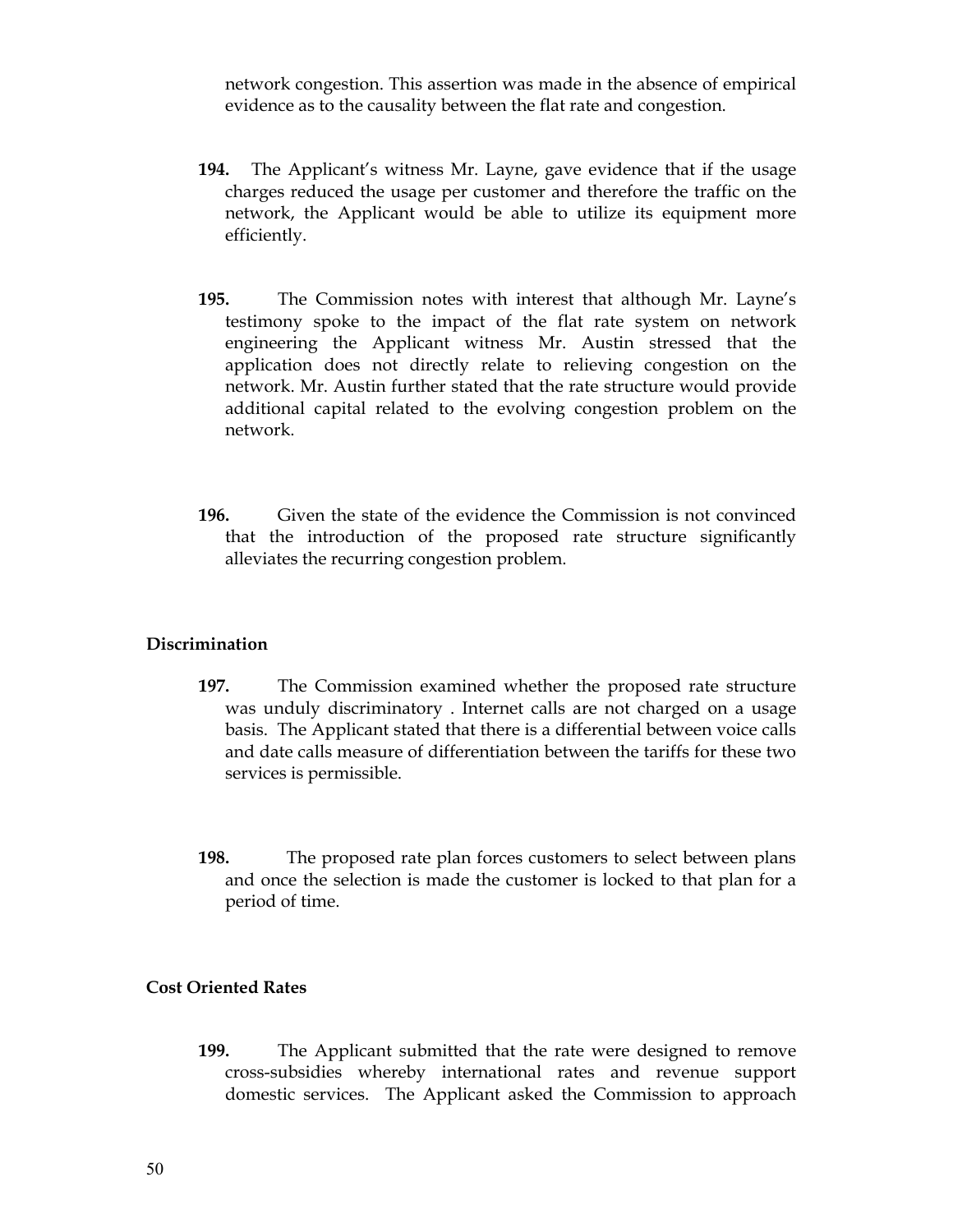this question by reference to an EAM. Prior to the hearing the Commission asked the Applicant to develop and put before it a Cost Allocation Manual "CAM" and the Applicant refused. Thereafter the Commission directed the applicant to develop the same. During the hearing the Commission expressed doubts about the appropriateness of the Enhance Allocation Model "EAM" for the task at hand. The Applicant refused to consider any other model to assist the Commission in relation to this application.

- **200.** The Applicant submitted that the rates were designed to remove cross subsidies whereby international service supported the provision of domestic service. The Enhanced Allocation Model (EAM) was designed by the Applicant to meet the following objectives:
	- 1. Develop an understanding of its costs and service profitability
	- 2. provide network cost for the interconnection arrangement
	- 3. provide access / local service deficit quantification
	- 4. to support its rate adjustment application ( rebalancing equipment)
	- 5. provides an understanding of existing cross subsidies
- **201.** During the hearing the Commission expressed doubts about the appropriateness of the EAM in deciding the matter before it. The Commission enquired about the status of the Cost Allocation Model (CAM) which was proposed by the Commission to facilitate accounting separation and identify cross subsidies.
- **202.** The Applicant was not prepared to submit the CAM as requested.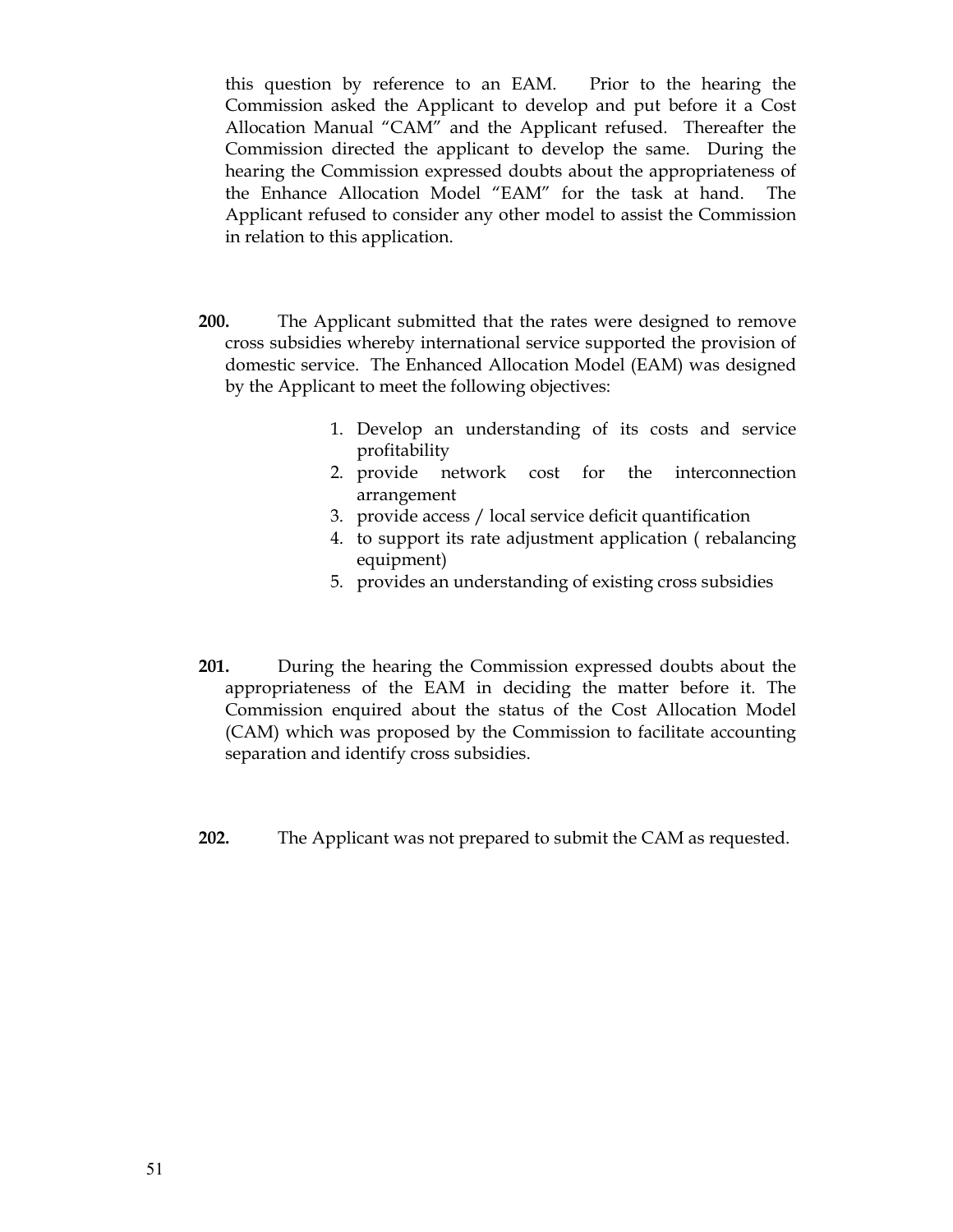### **Enhanced Allocation Model (EAM)**

- **203.** The Commission accepts the Applicant's Evidence that the EAM was developed by the Applicant to determine the profitability of its services and to determine interconnection charges.
- **204.** The EAM allocates the costs and services from the Statuary Financial Statements of the former companies that comprise the Cable& Wireless group during the test year.
- **205.** The Commission finds that the EAM having allocated the costs and revenue of not only CWBARTEL but the other regulated and unregulated entities of the Cable 7 Wireless group , has commingled the regulated and unregulated costs and revenues. The Commission was therefore not in a position to clearly identify the regulated aspects of the Company's submission.
- **206.** The Commission had further difficulty in accepting the EAM for the Applicant failed to reconcile the EAM to the regulatory financial statements stating that this would take two months to produce.
- **207.** The Commission could not find a clear connection between the revenue requirements for Cable & Wireless (BARTEL) and the cost the separate services that make up domestic service.

### **Two Phases**

- **208.** The Applicant's proposed tariff structure consists of adjustments of the rates in two phases. The Applicant would like the Commission to approve both rates with the provision that the Applicant can :
	- a) Apply for an adjustment of Phase 2 rates depending on the take up of Phase 1 pricing plans by customers; and
	- b) Apply Phase 2 rates six months after the proposed effective date from Phase 1 ( 1 October 2003)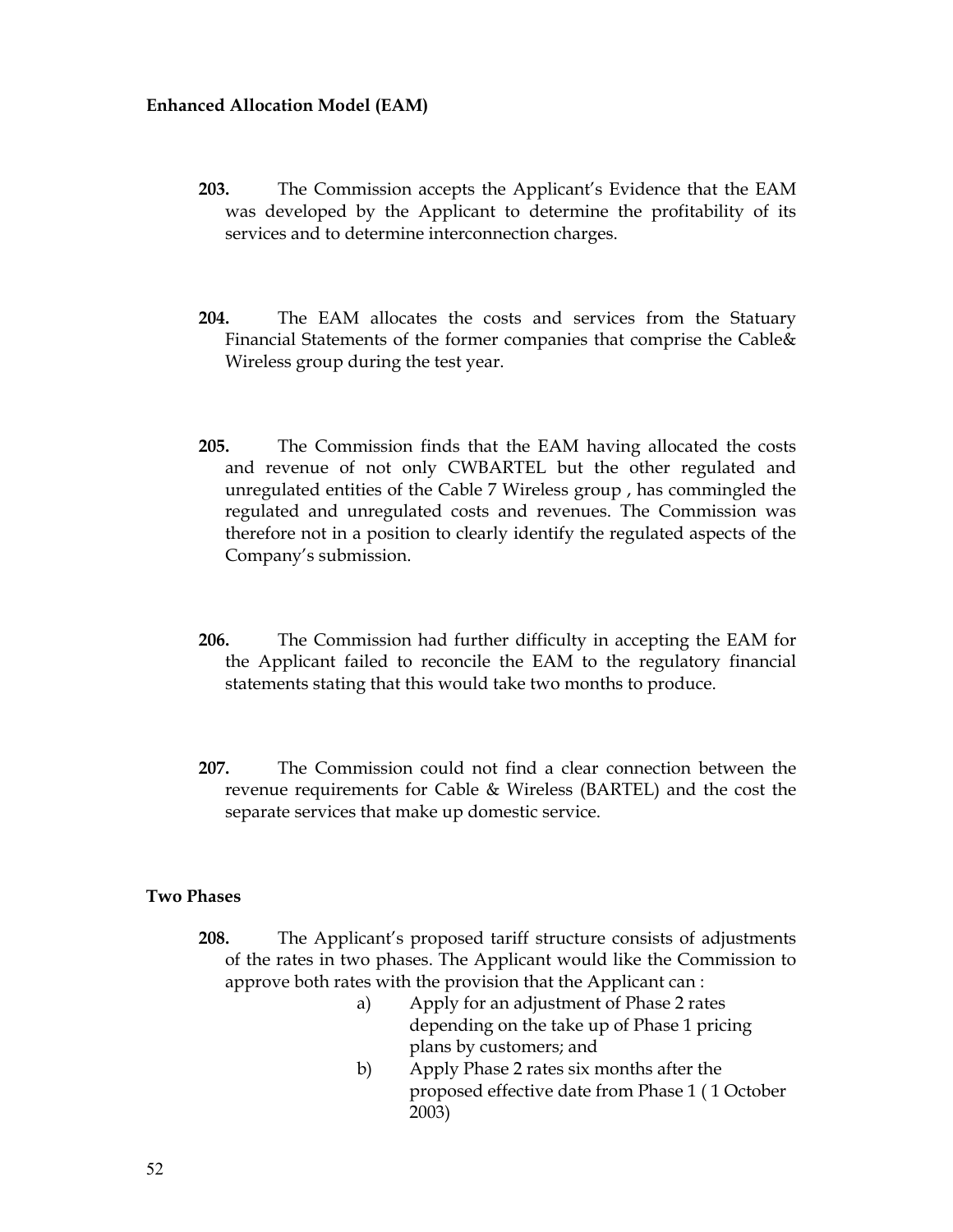**209.** If the Commission were to approve a rate for Phase 2, and the Applicant applied for and review and adjustment of these rates , the Commission would be in contravention of the legislation if it granted such a review within a six month time frame. This is because URA section 15 (3) states:

> *"The Commission shall not grant a request for a review by the same service provider more than once in any year."*

- **210.** The Commission therefore has a responsibility to ensure that the rates determined in this hearing are such that review would not be required within a one year period.
- **211.** The Commission finds that the Company's proposal does not satisfy the criteria for establishing a sound rate structure. Additionally the Applicant has not provided a marginal cost study which is a critical input in the design of new tariff structure. Furthermore, the Applicant did not submit the terms and conditions relevant to the proposed rate structure. This omission limits the Commission's full assessment of the implementation and the application of the rates.
- **212.** Having considered the Applicant's evidence and the various submissions the Commission is not satisfied that the Applicants proposed rate structure will produce rates that are fair and reasonable.

The specific details of the model were not presented to the Commission to enable the Commission to assess any potential changes in the input parameters.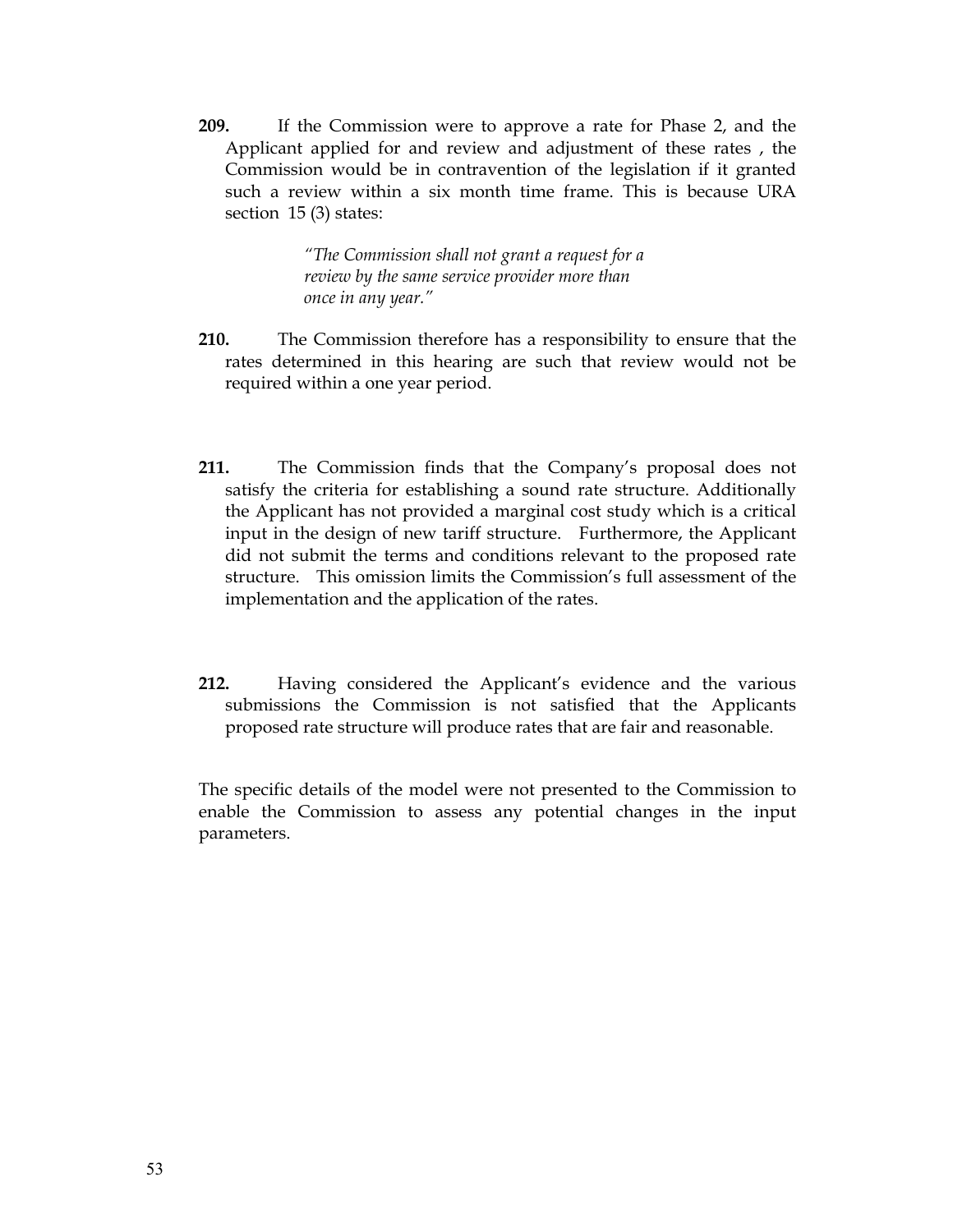### **QUALITY OF SERVICE**

- **213.** In accordance with the Utilities Regulation Act, Cap. 282. the Commission in setting rates sought to take into account the standards of service being offered by the service provider. The Commission requested that the Applicant submit its current standards of service and those proposed for this Application.
- **214.** The Applicant submitted that the current quality of service of the Applicant are as follows:

| <b>Item</b>  | <b>Measurement</b>         | <b>Target</b> |
|--------------|----------------------------|---------------|
|              |                            |               |
| Installation | $\%$<br>Residential        | 90%           |
|              | installation in 15 working |               |
|              | days                       |               |
| Faults       | Residential<br>%           | 90%           |
|              | faults cleared in 12       |               |
|              | working hours              |               |
| Faults       | Payphones % faults         | 95%           |
|              | cleared in 8 working days  |               |
| Faults       | Loss of Service            | 90%           |
|              | Residential - total faults |               |
|              | cleared in 12 working      |               |
|              | hours                      |               |

**215.** The Applicant also submitted information on whether these standards have been met over the last 3 years. The Commission is of the view that the establishment of quality and service standards could not be achieved by this hearing on the information provided and is best achieved through a consultative process with the participation of all of the stakeholders.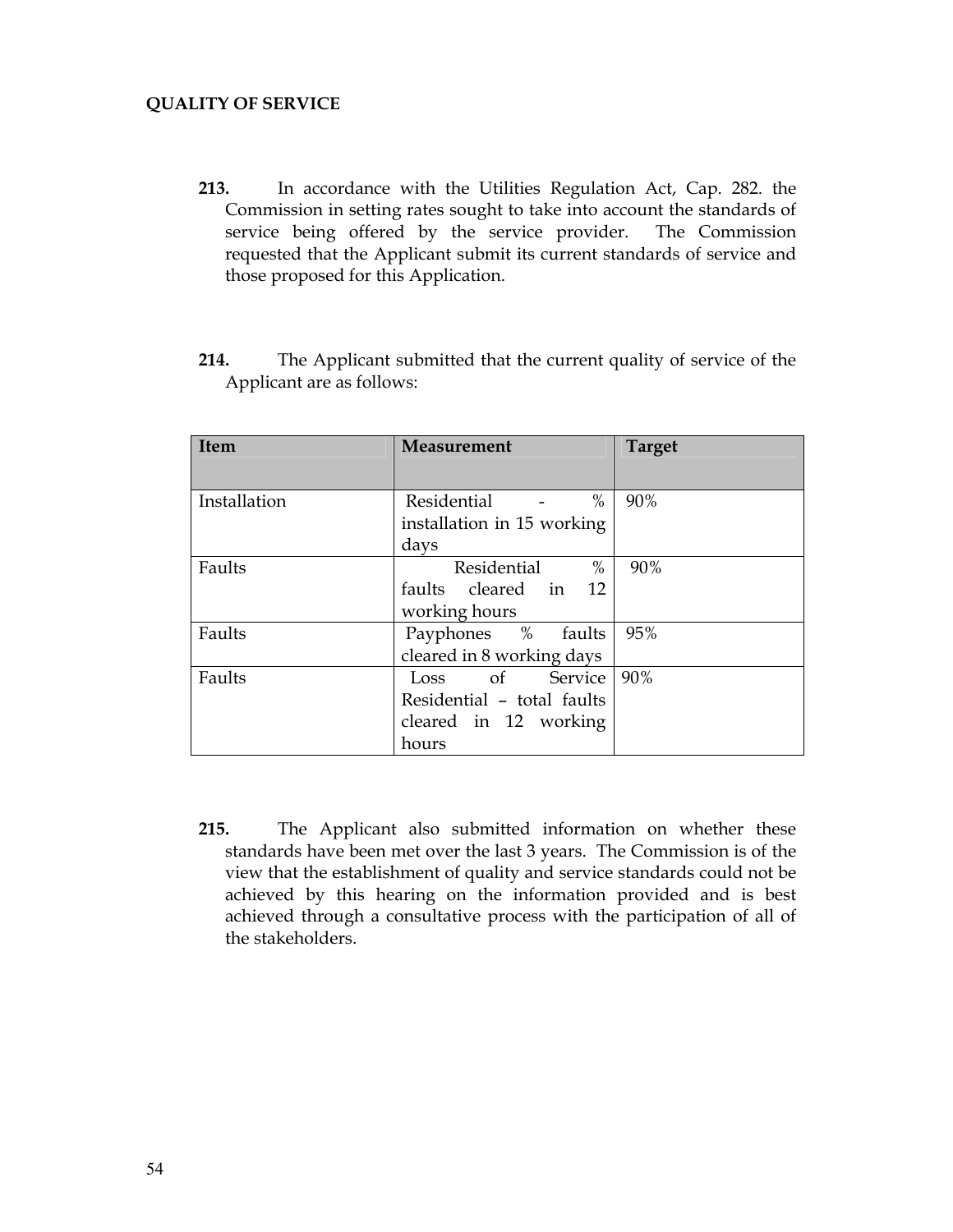Dated this 20<sup>th</sup> day of July 2004

Mrs. Vivian-Anne Gittens

Professor Andrew Downes

Mr. Gregory Hazzard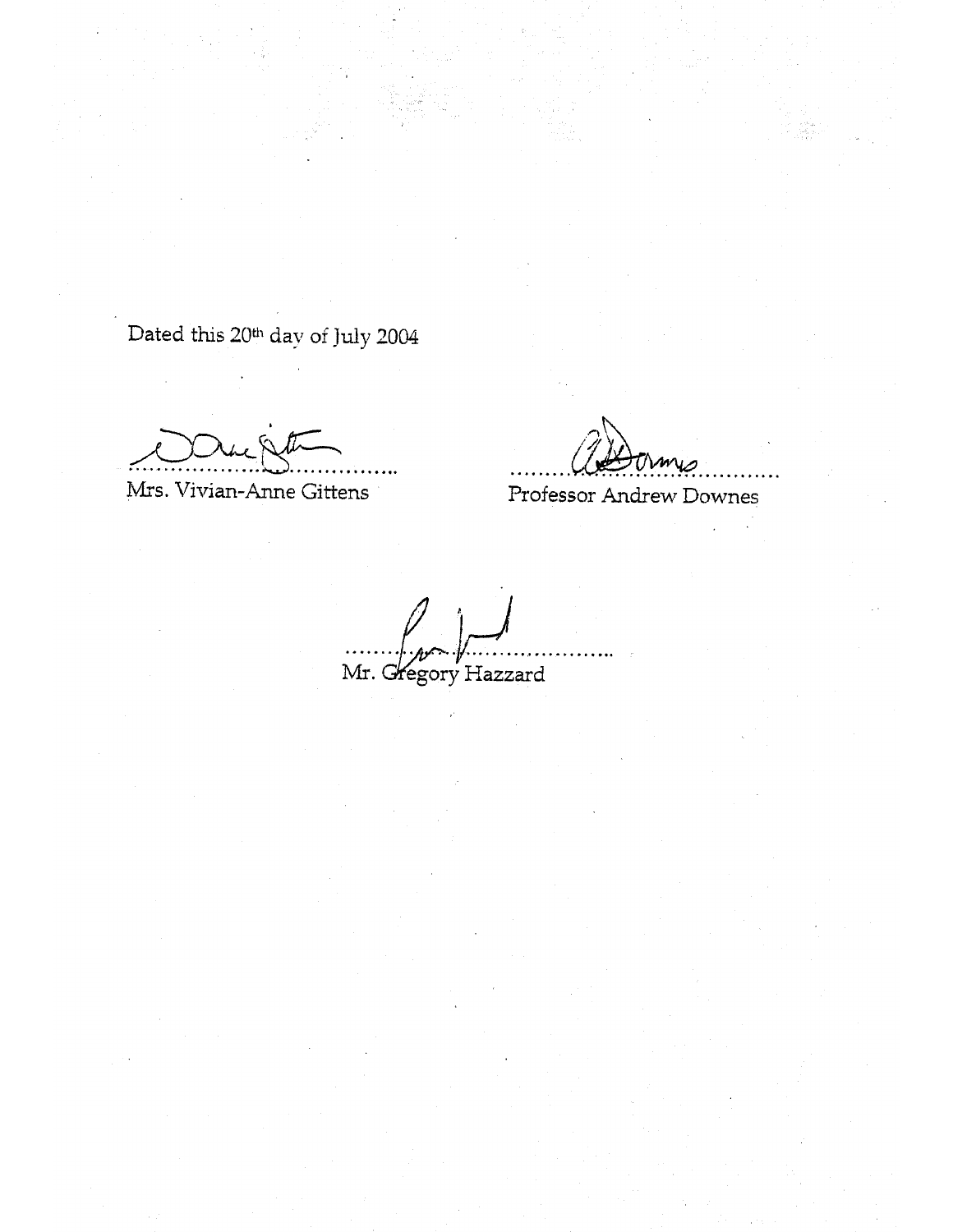## BARBADOS No.4 of 2004

## **THE FAIR TRADING COMMISSION**

IN THE MATTER *of the Fair Trading Commission Act* CAP 326B of the Laws of Barbados.

AND IN THE MATTER *of the Utilities Regulation Act* CAP 282.

AND IN THE MATTER *of the Utilities Regulation (Procedural) Rules*, 2003 S.I. 2003 No. 104.

Cable & Wireless (Barbados) Limited **APPLICANT**

Office of Public Counsel Mr. Olson Robertson Sunbeach Communication Inc Mr. Noel F. Smith Mr. Alvin Cummins CARITEL Mr. Grenville W. Phillips Mr. Alvin Thorpe Mr. Barry Thorpe Mr. Leroy Mc Clean Barbados Association of Non-Governmental Organisations (BANGO) Barbados Consumer Research Organisation Inc. (BARCRO) Mr. John D. E. Boyce All Caribe Inc. Ms. Audrey McKenzie Barbados Council for the Disabled Cariaccess (Barbados) Limited

 **INTERVENORS**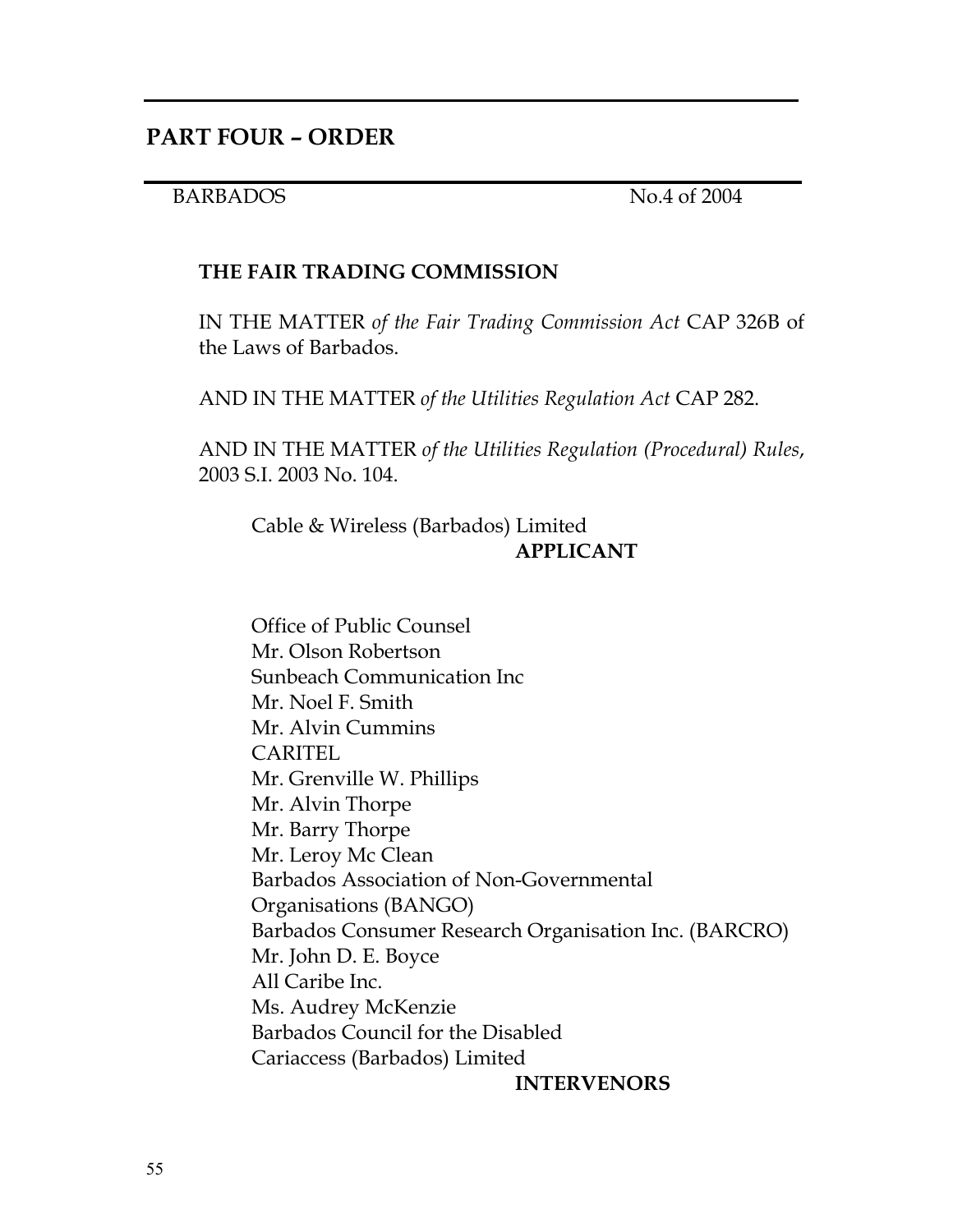## **BEFORE**

| Mrs. Vivian-Anne Gittens       | Chairman     |
|--------------------------------|--------------|
| <b>Professor Andrew Downes</b> | Commissioner |
| Mr. Gregory Hazzard            | Commissioner |

## **APPEARANCES**

Mr. Patterson K. H. Cheltenham, Q.C. Mr. Barry L. V. Gale, Q.C. Senator Gregory Nicholls, Esq. Mr. Barry Carrington Mr. Michael Carrington Ms. Keisha Hyde

Upon reading the Application filed by the Applicant; and

Upon reading the written submissions filed by the Parties; and

Upon hearing the evidence adduced; and

Upon hearing Counsel for the Applicant; and

Upon hearing the Intervenors.

**IT IS HEREBY ORDERED** that the Application by Cable & Wireless (Barbados) Limited for an:

- (a) adjustment to the domestic line rate for business and residential customers; and for
- (b) the introduction of flat rate charging plans and usage based rates for domestic calls made from fixed lines

is denied.